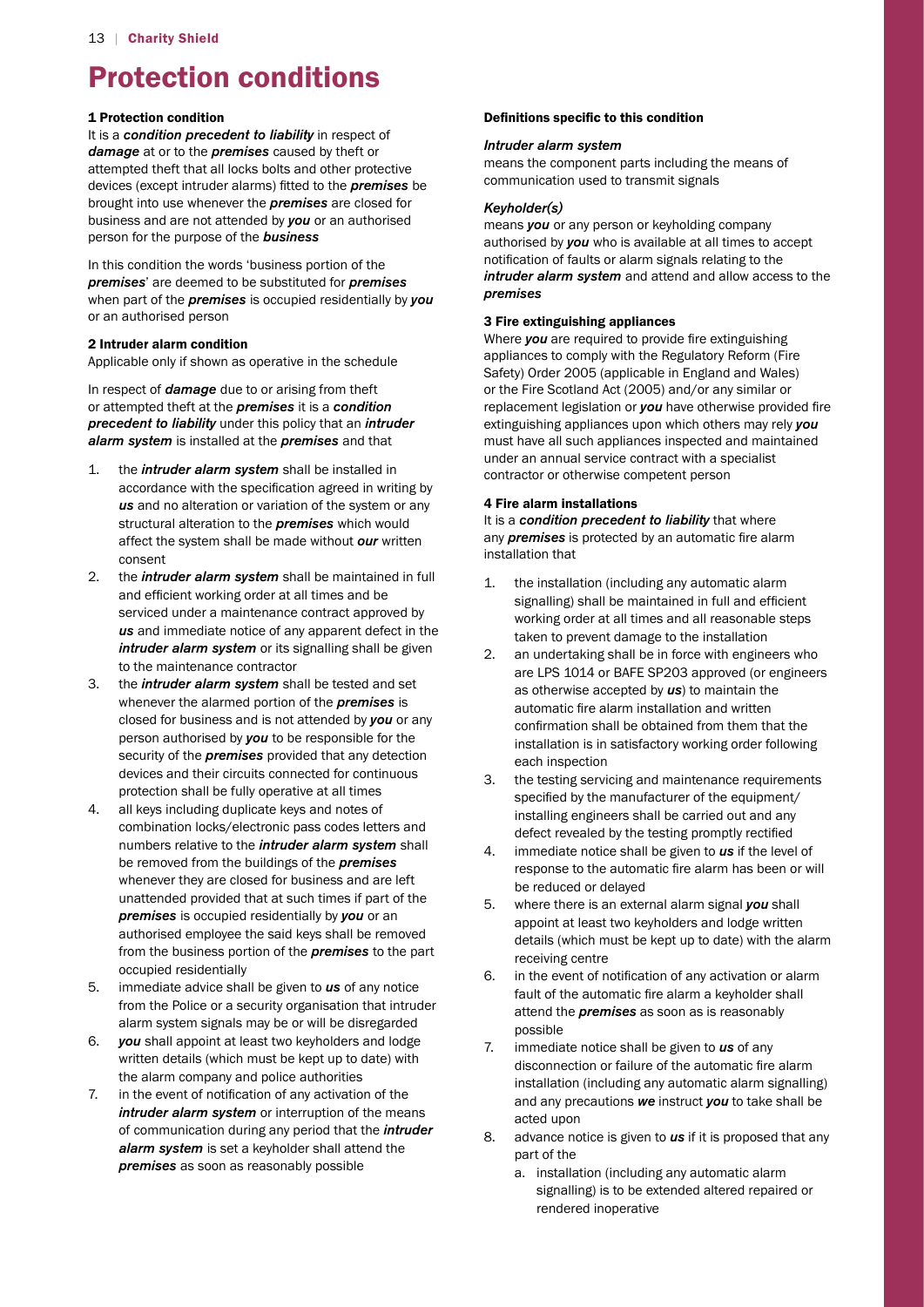- b. *premises* is to be extended or altered and obtain *our* prior written agreement
- 9. records of all alarm faults disconnections tests and maintenance visits are kept and made available when required to *our* representatives
- 10. *our* access to the *premises* is permitted at all reasonable times for the purpose of inspecting and witnessing the testing of the installation

Unless otherwise agreed by *us* in writing

# General memorandum

### 1 Designation

For the purpose of determining where necessary the heading under which any property is insured *we* agree to accept the designation under which such property has been entered in *your* books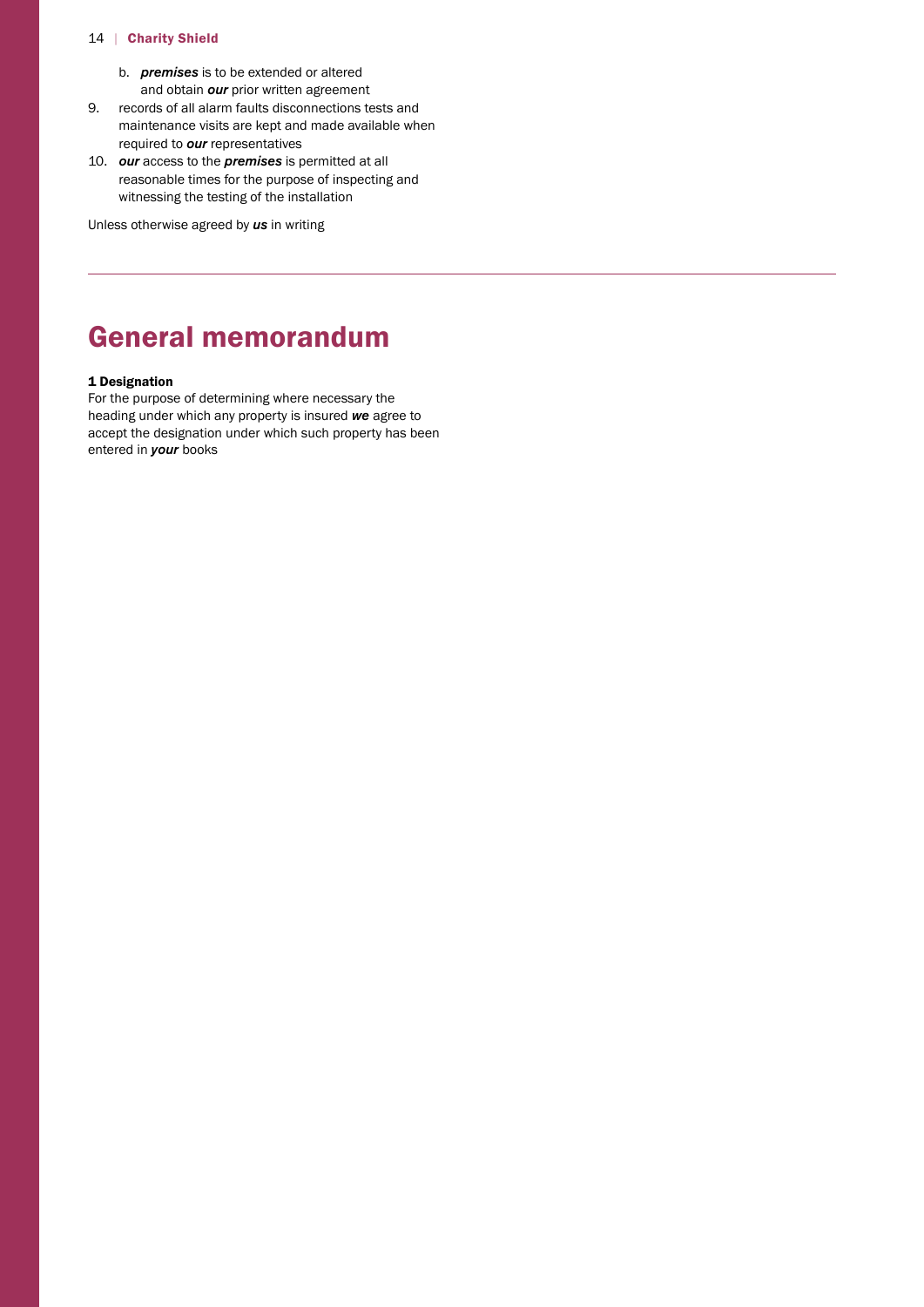# 1 Property damage

The schedule will show if this section applies and the cover in force

# **Definitions**

 schedule) they will take the specific meaning shown below Each time any of the following words or phrases appear in this section in *bold italic* type (or in capital letters in the

Where words or phrases are not highlighted in this manner the normal everyday meaning of the word or phrase will apply

#### *Buildings*

 fixtures and fittings outbuildings walls gates and fences means the buildings of the *premises* including landlord's piping ducting cables wires and associated control gear and accessories on the *premises* and extending to the public mains but only to the extent of *your* responsibility yards car parks roads and pavements storage tanks swimming pools and associated apparatus

Unless stated otherwise buildings are brick stone or concrete built and roofed with slates tiles concrete metal asphalt or sheets or slabs composed of incombustible mineral ingredients and exclude land piers jetties bridges culverts and excavations

# *Contents*

 furniture fixtures and fittings and all other contents all means business equipment computers plant machinery belonging to *you* or for which *you* are responsible and contained in the *buildings* and elsewhere as stated in this policy and the schedule including

- 1. The cost of materials labour and computer time in reproducing
	- a. documents manuscripts and business books
	- b. patterns models moulds plans and designs
	- c. computer systems records for an amount not exceeding 5% of the sum insured by the item on contents

but not any cost in connection with producing information to be recorded or for the value to *you* of the information contained therein

- £5,000 in respect of any one article 2. Prints paintings drawings pieces of tapestry sculptures or other works of art for an amount not exceeding
- 3. The personal belongings of the following persons whilst contained in the *premises* 
	- *volunteers* for an amount not exceeding £500 per a. directors trustees employees and *authorised*  person
	- b. residents but only if shown in the schedule as insured and up to the limit shown in the schedule for any one person

 Personal money is also insured up to £100 per person For this purpose 'personal belongings' means personal articles worn used or carried about the person excluding bankers' cards credit and debit cards and any belongings otherwise insured

 amount not exceeding £1,000 in respect of any one 4. Contents not owned by *you* but held in trust by *you* or on commission situated in the *buildings* for an article

# Contents excludes

- 1. *stock*
- 2. landlord's fixtures and fittings
- 3. cash or money instruments of any description whether negotiable or non-negotiable (other than personal money previously mentioned)
- 4. vehicles licensed for road use (including accessories thereon) caravans trailers railway locomotives rolling stock watercraft or aircraft
- 5. any living creatures trees shrubs plants or other vegetation
- 6. explosives
- 7. any other property more specifically insured

# *Insured event(s)*

 explosion to 18 Glass and sanitary fixtures) set out as means any insurable event (from 1 Fire lightning and included in the schedule to this policy

#### *Item(s) insured*

means the items insured as set out in the Property damage section of the schedule to this policy

#### *Stock*

means stock and materials in trade and work in progress at *your* property or held by *you* in trust or on commission for which *you* are responsible in the *buildings* and elsewhere as stated in this policy and the schedule

#### *Tenant's improvements*

means improvements and decorations at the *premises*  which are *your* property or for which *you* are responsible

# **Cover**

*We* will indemnify *you* (by payment up to the value of the *items insured* at the time of the *damage* or at *our*  option by repair reinstatement or replacement) in respect of *damage* to the *items insured* by any *insured event*  happening during the period of insurance

Provided that *our* liability in any one period of insurance shall not exceed the sum insured for each item nor in all the total sum insured

# Insurable events 1 Fire lightning and explosion

# Fire

(whether resulting from explosion or otherwise) not occasioned by or happening through

- 1. the property's own spontaneous fermentation or heating or its undergoing any process involving the application of heat
- 2. earthquake subterranean fire riot civil commotion

# Lightning

#### Explosion

Explosion excluding

damage in respect of and originating in any vessel machinery or apparatus or its contents belonging to *you* or under *your* control which is required to be examined to comply with any Statutory Regulations unless such vessel machinery or apparatus shall be the subject of a policy or other contract providing the required inspection service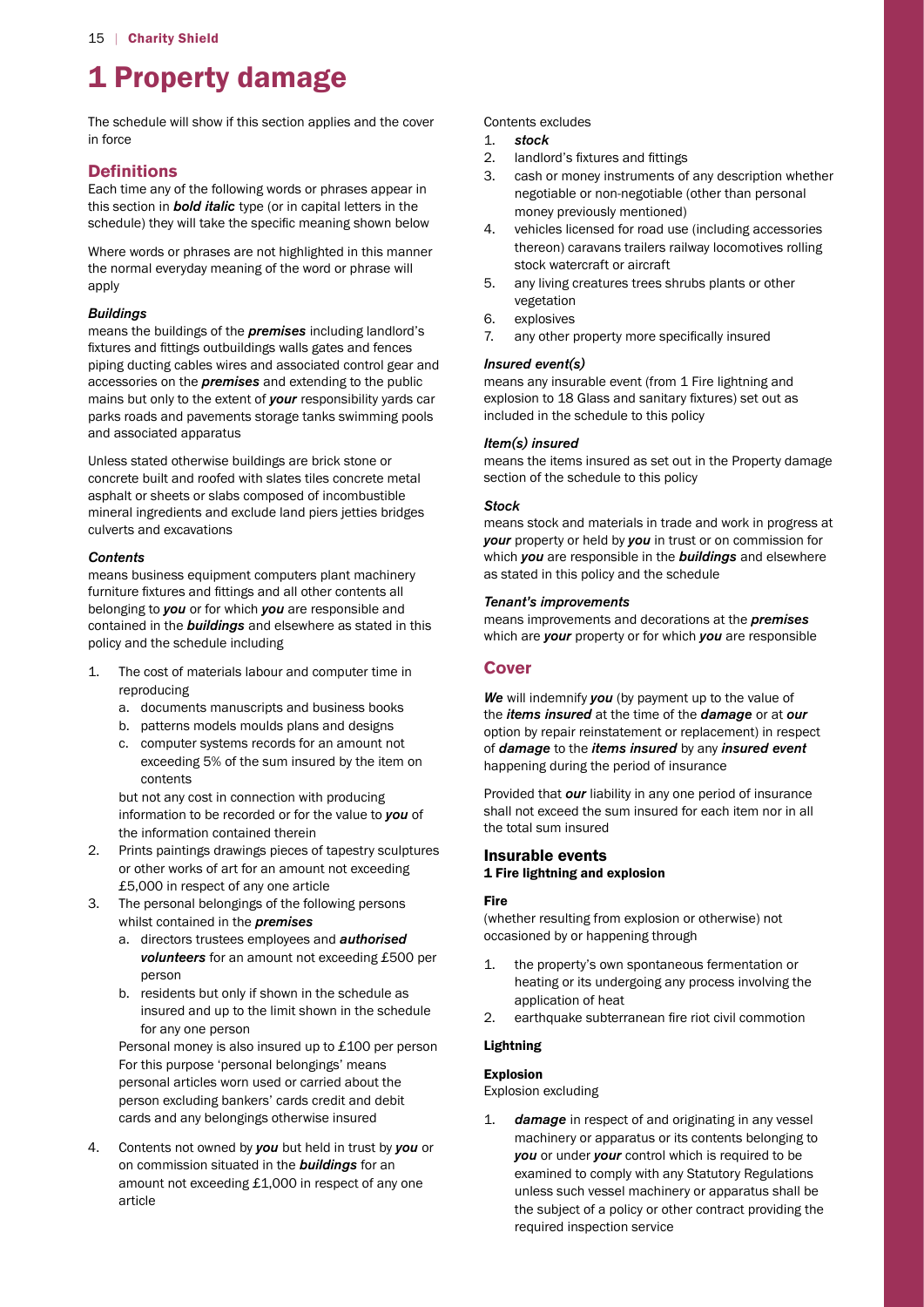- 2. *damage* by fire resulting from explosion
- 3. *damage* consisting of the bursting of a boiler economiser or other vessel machine or apparatus in which internal pressure is due to steam only and belonging to *you* or under *your* control

#### 2 Aircraft

 Aircraft and other aerial devices or articles dropped from them

#### 3 Riot

Riot civil commotion strikers locked-out workers or persons taking part in labour disturbances excluding

- $1.$  confiscation or destruction or requisition by order of the damage occasioned by or happening through government or any public authority
- 2. *damage* resulting from cessation of work
- 3. *damage* occurring in Northern Ireland
- 4. *damage* to any building which is *unoccupied*

#### 4 Malicious persons

Malicious persons not acting on behalf of or in connection with any political organisation excluding

- $1.$  confiscation or destruction or requisition by order of the damage occasioned by or happening through government or any public authority
- 2. *damage* resulting from cessation of work
- 3. *damage* occurring in Northern Ireland
- 4. *damage* by theft or attempted theft or by risks described in Insurable event 1 Fire lightning and explosion
- 5. *damage* to any building which is *unoccupied*

#### 5 Earthquake

#### 6 Subterranean fire

#### 7 Storm

Storm excluding

#### 1. *damage* by

- a. the escape of water from the normal confines of any natural or artificial water course or lake reservoir canal or dam
	- b. inundation from the sea
- whether resulting from storm or otherwise
- 2. *damage* attributable solely to change in the water table level
- 3. *damage* by frost subsidence or landslip
- 4. *damage* to fences gates and moveable property in the open
- 5. *damage* to any building which is *unoccupied*

#### 8 Flood

Flood caused by

- 1. the escape of water from the normal confines of any natural or artificial water course (other than water tanks apparatus or pipes) or lake reservoir canal or dam
- 2. inundation from the sea but excluding
	- a. *damage* attributable solely to change in the water table level
	- b. *damage* by frost subsidence or landslip
	- c. *damage* to fences gates and moveable property in the open
- 3. *damage* to any building which is *unoccupied*

#### 9 Escape of water

Escape of water from any tank apparatus or pipe including damage to any water tank apparatus or pipe itself caused by freezing of water excluding

- $1<sub>n</sub>$ damage by water discharged or leaking from an installation of automatic sprinklers
- 2. *damage* to any building which is *unoccupied*

#### 10 Impact

Impact with the property insured by any road vehicle or animal

# 11 Falling trees

Accidental *damage* caused by falling trees branches telegraph poles lamp posts or pylons

 Excluding *damage* which is specifically insured by any other insurable event

# 12 Falling aerials

 receiving aerials aerial fittings and masts satellite dishes Accidental *damage* caused by falling television and radio wind turbines solar panels photovoltaic panels and security equipment attached to a building

#### Excluding *damage*

- 1. which is specifically insured by any other insurable event
- fittings and masts satellite dishes wind turbines solar 2. to the television and radio receiving aerials aerial panels photovoltaic panels and security equipment itself

# 13 Escape of oil

 Escape of oil from any fixed oil-fired heating installation or storage tank including resultant loss of oil excluding *damage*  to any building which is *unoccupied* 

#### 14 Sprinkler leakage

 Accidental escape of water from any automatic sprinkler earthquake subterranean fire or heat caused by fire installation in the *premises* not caused by explosion excluding *damage* to any building which is *unoccupied* 

#### 15 Accidental damage

 Any other accidental *damage* excluding

- 1. *damage* which is specifically included or excluded elsewhere under this section
- 2. *damage* to the property insured caused by or consisting of inherent vice latent defect gradual deterioration wear and tear its own faulty or defective design or materials faulty or defective workmanship but this shall not exclude subsequent *damage* which itself results from a cause not otherwise excluded
- change in temperature colour flavour texture or finish 3. *damage* caused by or consisting of corrosion rust wet or dry rot shrinkage evaporation loss of weight dampness dryness marring scratching *vermin* insects
- 4. *damage* consisting of
	- a. joint leakage failure of welds or cracking fracturing collapse or overheating of boilers economisers superheaters pressure vessels or any range of steam and feed piping in connection therewith
	- b. mechanical or electrical breakdown or derangement in respect of the particular machine apparatus or equipment in which such breakdown or derangement originates
- 5. *damage* caused by or consisting of
	- a. acts of fraud or dishonesty
	- misfiling or misplacing of information b. disappearance unexplained or inventory shortage
- 6. *damage* caused by or consisting of erasure loss distortion or corruption of information on computer systems or other records programs or software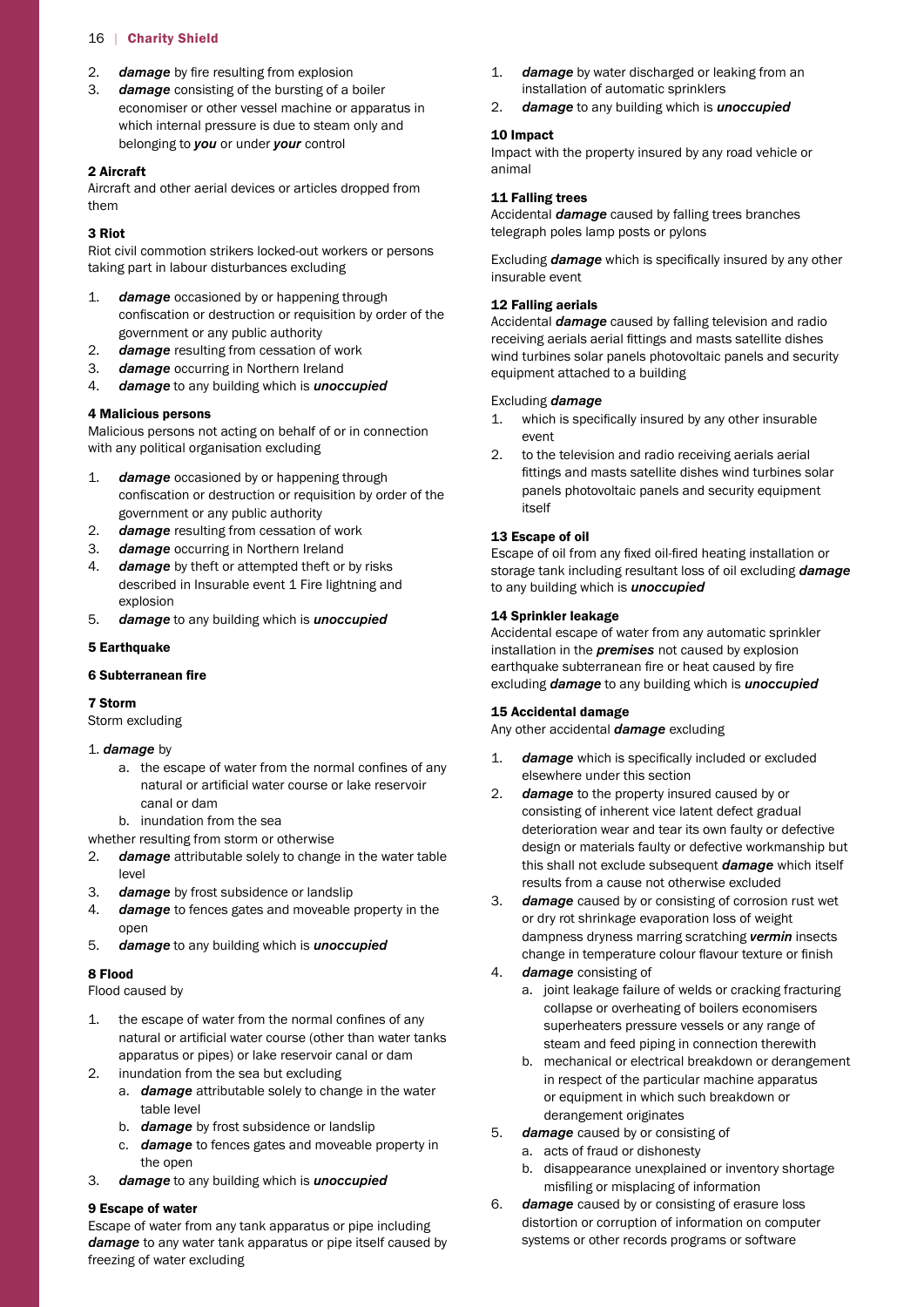#### 7. *damage*

- a. to a building or structure caused by its own collapse or cracking
- b. in respect of moveable property in the open fences and gates by wind rain hail sleet snow or dust
- c. to property resulting from its undergoing any process of cleaning dyeing restoration production packing treatment testing commissioning servicing or repair
- 8. *damage* to any building which is *unoccupied*

#### 16 Subsidence

*Subsidence heave* or *landslip* of the site on which the *premises* stand excluding *damage* 

- 1. attributable solely to change in the water table level
- 2. to boundary walls gates fences piping ducting cables wires and associated control gear and accessories yards car parks roads and pavements storage tanks and swimming pools unless also resulting in *damage*  to a building insured under this policy
- 3. caused by or consisting of
	- a. the normal settlement or bedding-down of new structures
	- b. the settlement or movement of made-up ground
	- c. coastal or river erosion
- 4. caused by defective design or workmanship or the use of defective materials
- 5. caused by fire subterranean fire explosion earthquake or the escape of water from any tank apparatus or pipe
- 6. which originated prior to the inception of cover
- 7. resulting from
	- a. demolition construction structural alteration or repair of any property
	- b. groundworks or excavation
	- at the same *premises*

#### Special condition applicable to this insurable event

*You* shall notify *us* as soon as *you* become aware of any demolition groundworks excavation or construction being carried out on any adjoining site

*We* shall then have the right to vary these terms or cancel this cover

#### 17 Theft or attempted theft

Theft or attempted theft

- 1. involving entry to or exit from the buildings of the *premises* by forcible and violent means
- 2. following actual or threatened assault or violence excluding *damage* to the *buildings* as a result of theft or attempted theft

Excluding *damage* to any building which is *unoccupied* 

#### 18 Glass and sanitary fixtures

 Accidental breakage of any part of the exterior and interior glass sanitary fixtures or signs including the reasonable cost of

- 1. repairs to framework following breakage of the insured glass
- 2. necessary boarding-up pending replacement of the insured glass
- 3. in the case of multiple glazing the additional cost of re- creating vacuums or the purchase and installation of new sealed units
- 4. replacing any lettering painting or alarm foil on such glass

but excluding

- 1. *damage* to glass sanitary fixtures or signs already damaged at the commencement of the insurance
- 2. *damage* to any glass which is toughened armoured wired bent embossed stained ornamental or leaded unless shown as insured in the schedule
- 3. disfiguration or *damage* to glass not extending through the entire thickness of the glass
- 4. breakage of glass while not fixed
- 5. breakage occasioned by or traceable to alterations to the *premises* or in the glass whereby the risk of breakage is increased
- 6. breakage of bulbs or tubes unless the signs in which they are contained are *damaged* at the same time
- 7. *damage* which is specifically mentioned elsewhere under this section
- 8. *damage* to any building which is *unoccupied*

# **Extensions**

The insurance cover provided by this section is extended to include the following

 Unless specifically stated otherwise these extensions do not increase *our* liability as stated under the 'Cover' paragraph in this section

# 1 Non-invalidation

The cover by this section shall not be invalidated by any act or omission or any alteration whereby the risk of *damage*  is increased unknown to *you* or beyond *your* control provided that on becoming aware of this *you* give notice to *us* as soon as reasonably possible and pay an additional premium if required

#### 2 Reinstatement of sum insured

Not applicable to any Limits in the extensions to this section

In consideration of your agreement to pay such additional premium as may be required *we* will automatically reinstate the sum insured in full after *damage* has occurred

#### Provided that

- 1. *we* have not given *you* notice within 30 days of *you*  reporting the *damage* to *us* that *we* will not reinstate the sum insured
- 2. in respect of *damage* by theft or attempted theft reinstatement will only apply subject to *you*  completing any improvements to the security precautions at the *premises* that *we* may require and in any event reinstatement following theft or attempted theft will apply only once during each period of insurance

### 3 Fees

If the *buildings* are insured architects' surveyors' consulting engineers' and legal fees necessarily and reasonably incurred in the reinstatement of the property insured consequent upon its *damage* by an *insured event*  but not for preparing any claim it being understood that the amount payable for such *damage* and fees shall not exceed in the aggregate the sum insured by each item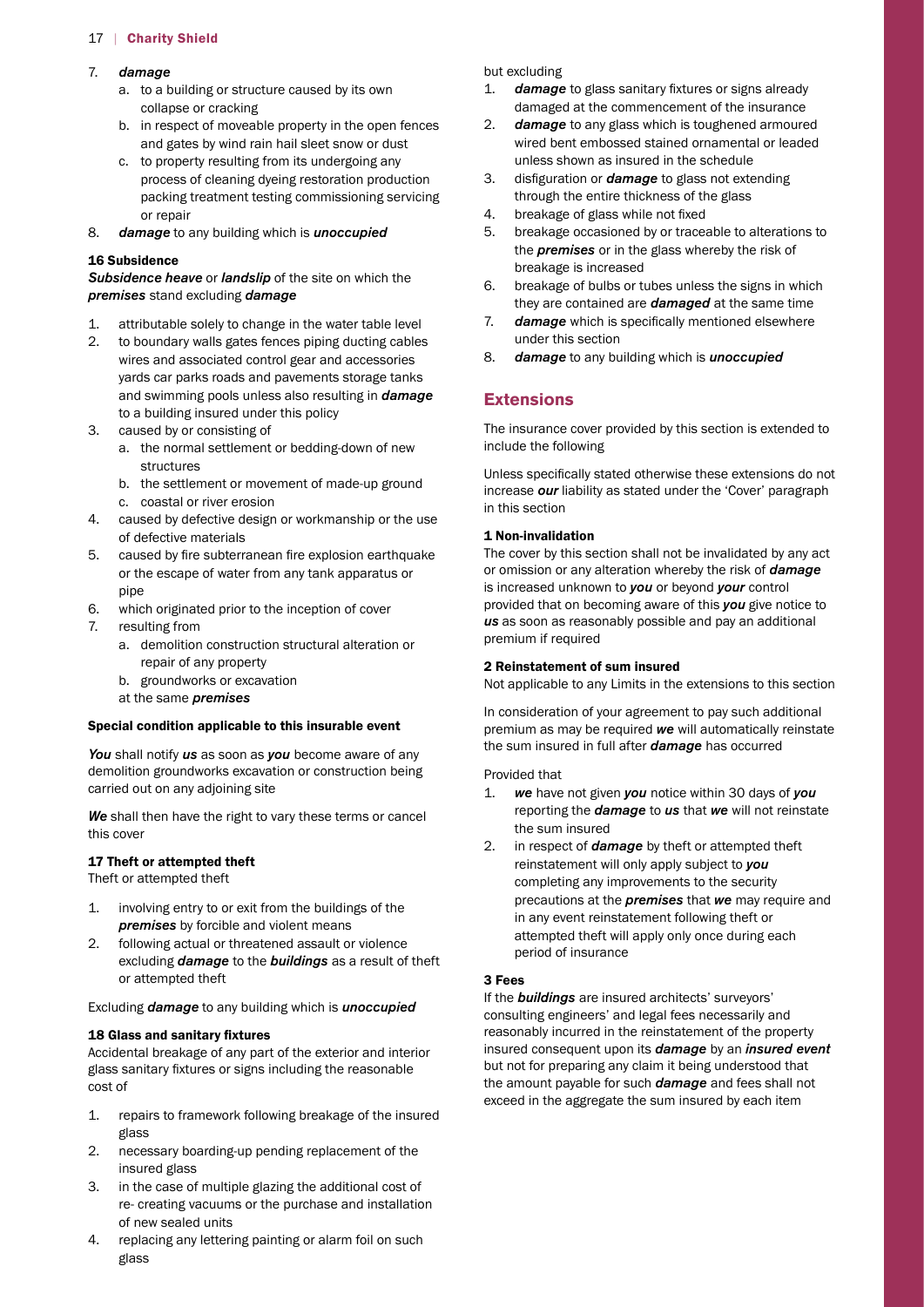#### 4 Removal of debris

Costs and expenses necessarily incurred by *you* with *our*  consent in

- 1. removing debris
- 2. dismantling and/or demolishing
- 3. shoring up or propping

of the portion or portions of the property insured by the said items destroyed or damaged by any *insured event* it being understood that the amount payable for such *damage* and costs incurred under(a) (b) and (c) shall not exceed in the aggregate the sum insured by each item

**We** will also pay the costs and expenses necessarily incurred by *you* with *our* consent in removing fallen trees within the grounds of the premises

Provided that

- 1. the trees have fallen as a result of an *insured event*  and
- 2. the buildings of the *premises* are damaged by the same *insured event* occurring at the same time and a claim for this *damage* has been admitted by *us*

*We* will not pay for any costs or expenses

- 1. incurred in removing debris except from the site of such property destroyed or damaged and the area immediately adjacent to such site
- 2. arising from pollution or contamination of property not insured by this policy

### 5 European Union and Public Authorities (including undamaged portions)

If the *buildings* are insured such additional cost of reinstatement of the destroyed or damaged property and undamaged portions as may be incurred solely by reason of the necessity to comply with the stipulations of

- 1. European Union legislation or
- pursuance of any Act of Parliament or bye-laws of any 2. building or other regulations under or framed in public authority (hereinafter referred to as 'the Stipulations')

#### Excluding

- 1. the cost incurred in complying with the Stipulations
	- a. in respect of *damage* occurring prior to the granting of this extension
	- b. in respect of *damage* not insured by this policy
	- c. under which notice has been served upon *you*  prior to the happening of the *damage*
	- d. for which there is an existing requirement which has to be implemented within a given period
- 2. the additional cost that would have been required to make good the property lost destroyed or damaged to a condition equal to its condition when new had the necessity to comply with the Stipulations not arisen
- 3. the amount of any charge or assessment arising out of capital appreciation which may be payable in respect of the property or by the owner of the property by reason of compliance with the Stipulations

#### Special conditions applicable to this extension

1. The work of reinstatement must be commenced and carried out without unreasonable delay and in any case must be completed within twelve months after the *damage* or within such further time as *we* may allow (during the said twelve months) and may be carried out upon another site (if the Stipulations so necessitate) subject to *our* liability under this extension not being thereby increased

- 2. If *our* liability under the policy apart from this extension shall be reduced by the application of any of the terms and conditions of the policy then *our* liability under this extension (in respect of any such item) shall be reduced in like proportion
- 3. The total amount recoverable under any item of the policy under this extension shall not exceed
	- a. 15% of its sum insured
	- b. where the sum insured by the item applies to property at more than one premises 15% of the total amount for which *we* would have been liable had the property insured by the item at the *premises* where *damage* has occurred been wholly destroyed
- 4. The total amount recoverable under any item of the policy shall not exceed its sum insured
- 5. All the terms of this policy except in so far as they may be expressly varied shall apply as if they had been incorporated herein

#### 6 Capital additions

The cover provided by this extension increases the sums insured that apply but only to the extent stated

Under the buildings and contents items

- 1. alterations and additions to the property insured but not in respect of any appreciation in value
- 2. newly acquired property so far as it is not otherwise insured anywhere in the *geographical limits*

#### Provided that

- 1. at any one situation this cover shall not exceed 10% of the total sum insured on such property or £250,000 in respect of both *buildings* and *contents* whichever is the less
- cover as soon as practicable and to effect specific 2. *you* undertake to give details of such extension of insurance thereon and pay such additional premium as may be required from inception of the cover

#### 7 Bequeathed property

The cover provided by this extension increases the sums insured that apply but only to the extent stated

#### *Damage* by an *insured event* to material property anywhere in the *geographical limits* bequeathed to *you*

Cover is operative from the commencement date of *your*  interest in the material property

 arrange for it to be specifically insured by this policy (or Within three months of legal title of such property passing to *you you* must either notify *us* about the property and any other policy with *us*) or arrange for it to be insured elsewhere

If *you* arrange to insure such property with *us* any additional premium payable shall be calculated from the date the legal title of the property passed to *you* 

#### Limit

 £50,000 any one bequest (single article limit £5,000) other than buildings for which the limit shall not exceed 10% of the *buildings* sum insured or £250,000 whichever is the less any one bequest

#### Excluding

- 1. motor vehicles licensed for road use or their accessories trailers caravans watercraft or aircraft
- 2. property insured under any other policy
- 3. cash or money instruments of any description whether negotiable or non-negotiable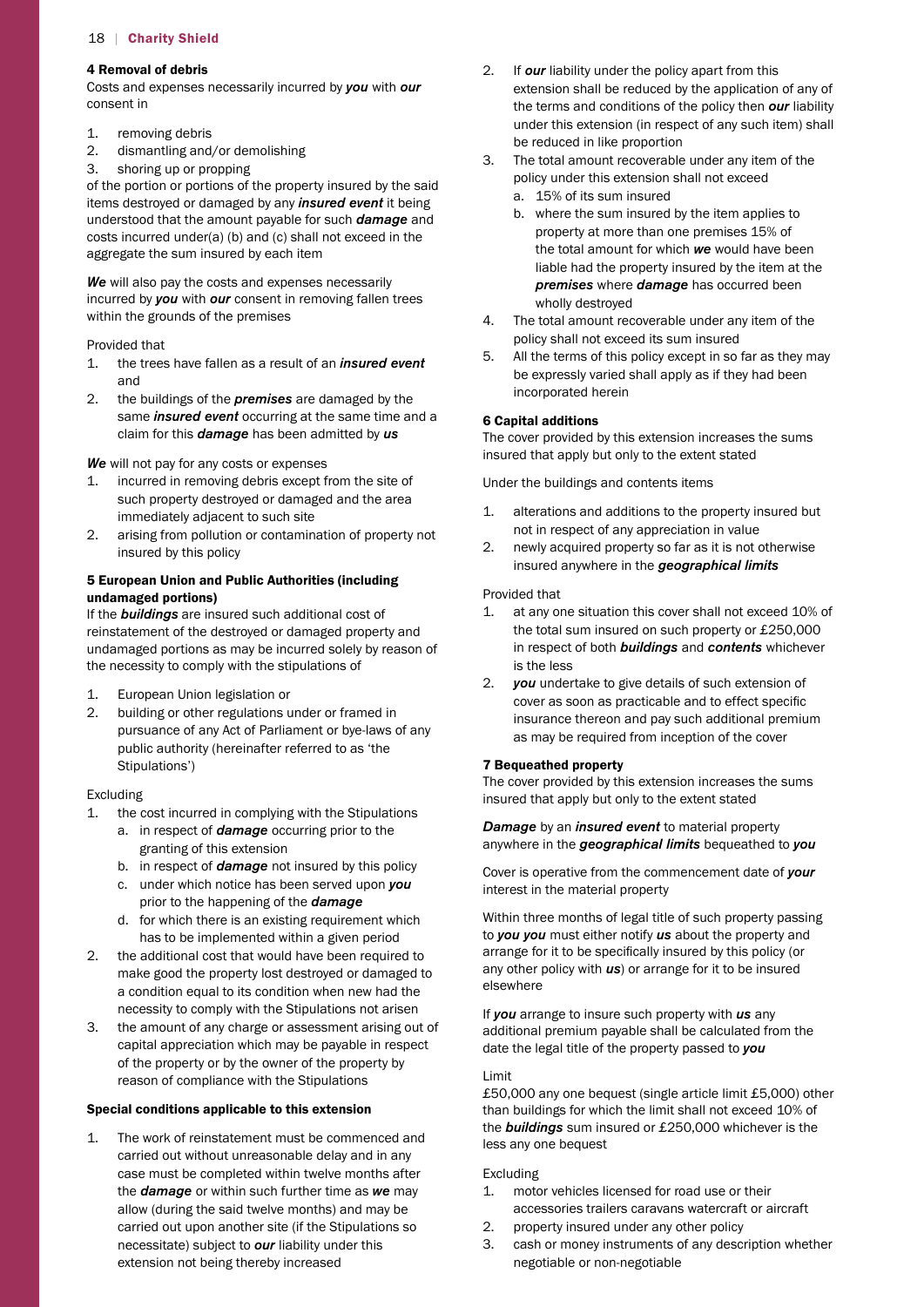#### 8 Spontaneous heating

*Damage* to coal coke or wood blocks by its own spontaneous fermentation heating or combustion

#### 9 Emergency services *damage* to the grounds

*Damage* caused by the emergency services at any part of the *premises* or to insured property for which *you* are responsible but excluding *damage* caused by police raids

#### 10 Metered water

The additional metered water charges incurred by *you*  arising from escape of water following *damage* to the water or heating systems located in or serving the *premises*  provided *we* have accepted a claim for such *damage* to the system under this policy

Limit

 £5,000 in any one period of insurance

# 11 Sale of the building

If the *buildings* are insured the interest of the purchaser in the insurance by this section for the period from the written offer and acceptance or exchange of contracts until completion of the sale is noted

Provided that

- $1.$  benefit of the purchaser the **buildings** are not insured elsewhere for the
- 2. the purchaser complies with and is bound by the terms of the policy

#### 12 Temporary removal

- 1. *Contents* are covered for the *insured events* while temporarily removed for cleaning renovation repair or other similar purpose to any other *premises* and in transit between such locations in the *geographical limits*
- 2. *Contents* are covered for the *insured events*  anywhere in the *geographical limits* whilst such *contents* are in *your* custody or the custody of *your*  director trustee employee or *authorised volunteer* or at the home of any such person but excluding *contents* removed for the purposes stated in (a) above

Limit

 £2,500 any one claim

- 3. a. Deeds and other documents manuscripts plans writings of every description and books
	- b. Computer systems records

 amount not exceeding 10% of the relevant *contents*  whilst temporarily removed to a premises in the *geographical limits* which is not in *your* occupancy and whilst in transit to and from such location for an sum insured excluding items removed for the purposes stated in (a) and (b)

For the purposes of this extension Insurable event 17 Theft or attempted theft applies to any premises

This extension excludes

- 1. personal belongings
- 2. property if and so far as it is otherwise insured

#### 13 *Damage* to the buildings by theft

Only applicable if insurable event 17 Theft or attempted theft is operative

The insurance extends to include

- 1. repairs to the *buildings* following theft or attempted theft of the fabric of the *buildings* excluding following the theft of external metal provided that the *buildings*  are insured under this section
- 2. repairs to the *buildings* following theft or attempted theft of external metal provided that the *buildings* are insured under this section
- 3. *damage* to the *buildings* caused by theft or attempted theft of *contents* provided that the *contents* are insured under this section
- 4. *damage* to *buildings* and *contents* (if insured under this section) directly caused as a result of the entry of rainwater following the theft or attempted theft of the fabric of the *buildings* including external metal

This extension does not apply

- 1. when scaffolding is erected at the *premises* unless *we* have agreed in writing to continue cover
- 2. in respect of any *unoccupied premises*

#### Limit

 The most *we* will pay under 1. or 2. or 4. is £5,000 in any one period of insurance

#### 14 Theft of keys

Only applicable if insurable event 17 Theft or attempted theft is operative

If *contents* are insured the reasonable costs necessarily incurred in gaining access to the *premises* and/or replacing locks at the *premises* including locks of safes or strongrooms in the *premises* following the loss of keys by theft

#### Limit

 £5,000 any one period of insurance

#### 15 Property in the open

If the *contents* are insured *damage* to the following property by the *insured events* 

 fixed to the *buildings* or in the grounds of the 1. Floodlighting external lighting and security equipment *premises*  Limit

 £5,000 any one claim

2. Fixtures in the grounds (other than as provided in (a) above) Limit

 £5,000 any one period of insurance

3. Groundsmen's equipment while in the open grounds provided that any mechanically or electrically driven equipment is immobilised when not in use Limit

 £5,000 any one period of insurance

 4. *Your* signs and nameplates fixed to the *buildings* or positioned outside but in the immediate vicinity of the *premises* 

For the purposes of this extension

- 1. Insurable event 17 Theft or attempted theft includes theft or attempted theft not involving forcible and violent entry
- 2. the exclusion under Insurable events 7 Storm and 8 Flood relating to moveable property in the open does not apply to groundsmen's equipment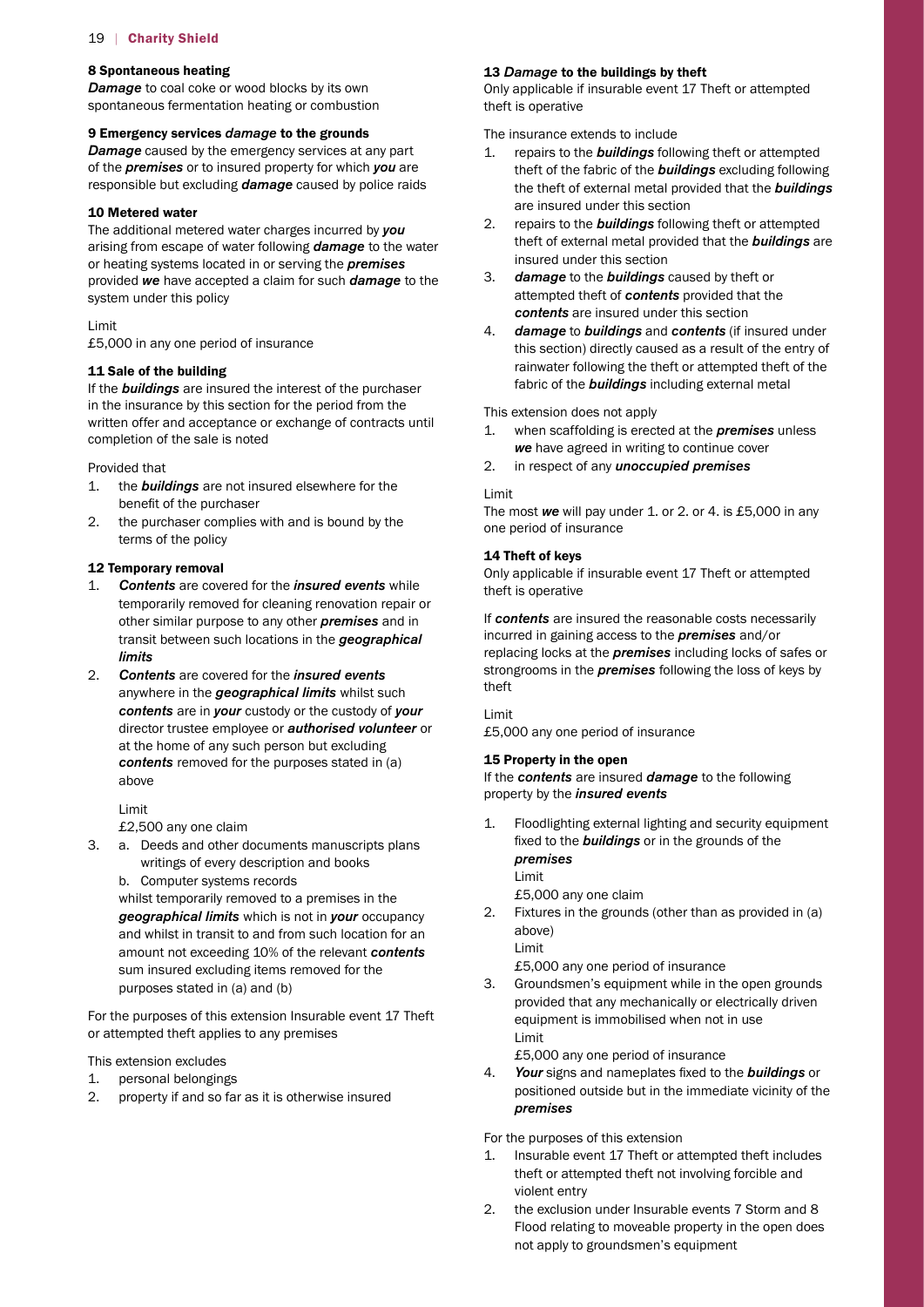#### 16 Hired-in property

*Damage* by an *insured event* to *contents* hired-in for the purposes of the *business* for which *you* are responsible

#### Limit

 10% of the *contents* sum insured any one loss

#### 17 Freezer *contents*

If *contents* are insured *damage* to the contents of chill or deep freeze food units as a result of failure of the unit failure of the electricity or gas supply or contamination from refrigerant or refrigerant fumes

In addition *we* will pay if incurred the necessary and reasonable cost of hiring temporary alternative freezing space

#### Excluding

- $1.$ damage caused by *your* failure to pay for the electricity or gas supply or the deliberate withholding or restricting of supplies by any public utility supplier
- 2. *damage* to freezer contents where the freezer or compressor is more than 15 years old unless the refrigeration unit is the subject of a current manufacturer's guarantee or an annual maintenance contract
- 3. the *excess* specified in the schedule

#### 18 Raffle prizes and donated goods

 *Damage* by an *insured event* to raffle prizes and donated goods to be used for fundraising events including whilst at the home of a director trustee employee or *authorised volunteer* 

 £5,000 any one claim £2,500 any one item Limit

#### 19 Trace and access

The costs and expenses necessarily and reasonably incurred by *you* with *our* consent in locating the source of a leakage of oil or water at the *premises* and subsequent repair and making good

 £50,000 any one claim Limit

#### 20 Underground pipes and cables

Accidental *damage* to underground pipes and cables where the *buildings* are insured by this section or where *you* are liable for repairs as tenant

#### 21 Clearing of drains

The reasonable costs incurred by *you* for clearing or repairing drains gutters sewers and the like for which *you*  are responsible incurred as a direct result of *damage*  caused by an *insured event* 

 £50,000 any one claim Limit

#### 22 Extinguisher and alarm re-setting expenses

 The reasonable costs incurred by *you* in refilling fire and resetting fire or intruder alarm systems solely in extinguishing appliances replacing sprinkler heads consequence of their activation following an *insured event* 

#### 23 Minor building works

The cover provided by this extension increases the sums insured that apply but only to the extent stated

#### Explanatory notes (not forming part of the policy)

- *specifed perils* as defined below 1. This extension only applies if the *buildings* are insured under the section against all of the
- 2. If you have decided not to include the Terrorism section under this policy then the full insurance requirements of the building contract may not be met. We may be able to extend your insurance to include Terrorism or you can ask your architect to reduce the requirements of the building contract with the agreement of all parties.
- 3. Please remember that if your policy is not renewed with us there will be no cover for the building works if they should continue beyond the period of cover.

#### Definitions specific to this extension

#### *All risks*

 means all risks of *damage* other than as specifically excluded by this section of the policy

#### *Contractor(s)*

shall have the meaning attached to them in the *insured contract* 

#### *Contract works*

 all unfixed materials and goods delivered to placed on means the permanent works and the temporary works executed in performance of the *insured contract* including or adjacent to the permanent or temporary works and intended for incorporation in them in performance of the contract at the *premises* 

excluding tools contractors plant and equipment site huts and other temporary accommodation and their contents

#### *Insured contract*

means any JCT minor standard or intermediate building contract in which *you* are the employer and are required to take out a joint names policy

or

any similar contract with *our* written agreement

#### Provided that

- 1. the value of the contract does not exceed £100,000
- of separate contracts a limit of £100,000 applies in 2. where one project at the *premises* comprises a series the aggregate to all the contracts involved

#### *Specifed perils*

 means fire lightning explosion storm tempest flood escape of water from any water tanks apparatus or pipes aircraft and other aerial devices or articles dropped from them riot civil commotion or earthquake

# **Cover**

We will include any *contract works* in respect of repairs alterations and extensions to existing building structures for *specifed perils* or *all risks* as required by the *insured contract*.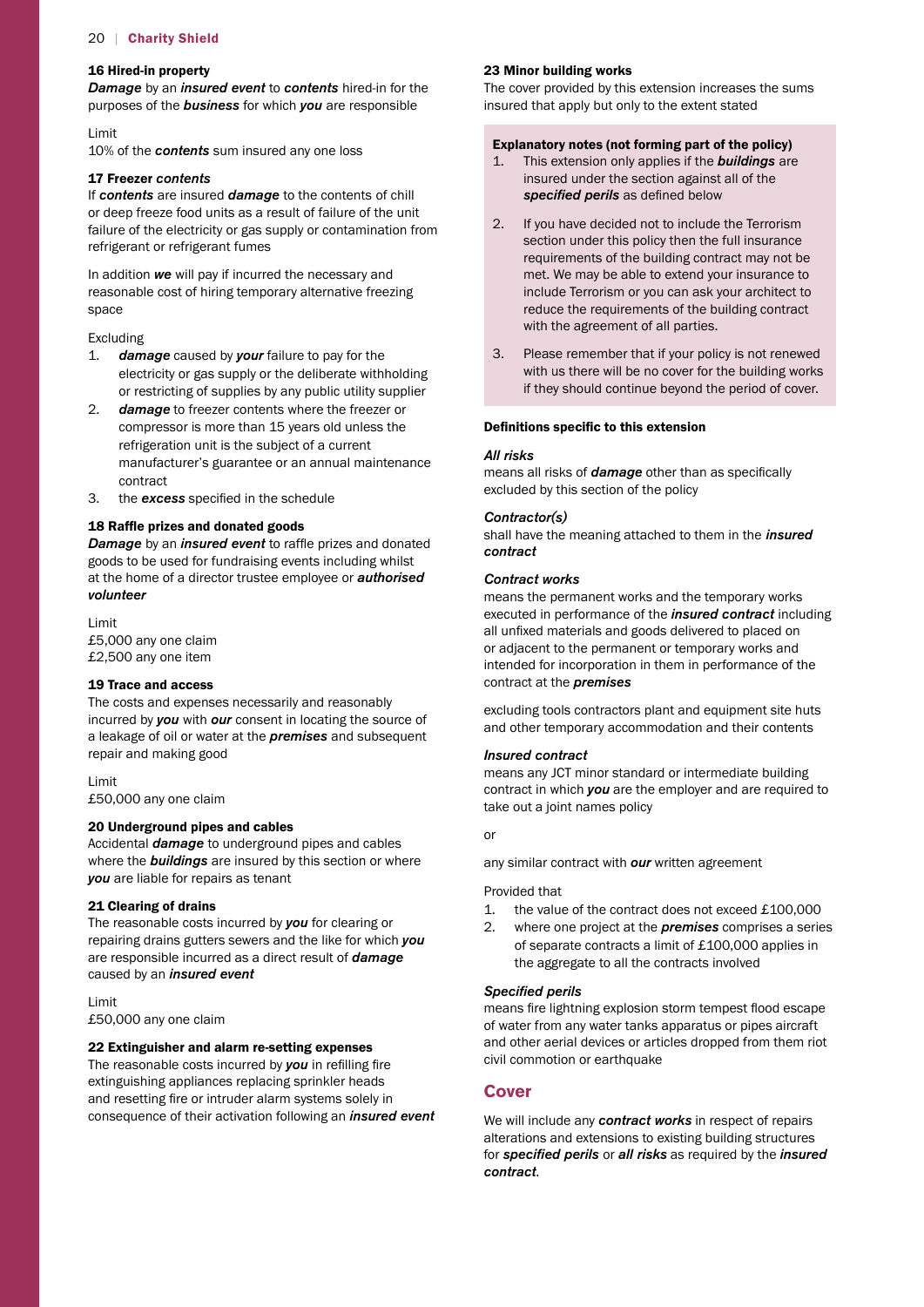Provided that

- 1. the *buildings* are insured under this section against all of the *specifed perils*
- 2. *our* liability inclusive of all professional fees and VAT where applicable shall not exceed £100,000 in respect of the *contract works*

For the purposes of this extension the insurance is considered to be in the joint names of *you* and the *contractor* but only in so far as this is required under the terms of the *insured contract* for

- 1. the existing structures and any *contents* for which *you*  are responsible
- $\mathcal{P}$ 2. the *contract works*

#### Off-site storage

Cover extends to include materials or goods designated to be included in the *contract works* whilst temporarily held in store away from the contract site but not while they are being worked upon

Limit

 £7,500 any one storage site

#### Excluding

- 1. *damage* to
	- a. deeds bonds bills of exchange promissory notes cash bank notes cheques securities for money or stamps
	- b. any craft designed to travel in on or through water air or space
	- than unfixed materials and goods intended for c. any property (including that being altered or repaired) which already existed at the time of the commencement of the *insured contract* other incorporation within the *insured contract*
	- respect of which a certificate of completion has d. the permanent works or any part thereof in been issued by or to the *Insured* or which has been completed and handed over to or taken into use with the permission of the *Insured* for a purpose other than for the performance of the *insured contract*
- except as specifically provided for under this extension 2. penalties under the *insured contract* for delay or non-completion or consequential loss of any nature

#### 24 Discharge of oil

 following accidental discharge of oil from any oil fired Costs and expenses necessarily incurred by *you* with *our*  consent to decontaminate the grounds of the *premises*  heating appliance or storage tank

 £5,000 any one claim Limit

#### 25 Seasonal stock

 section in the aggregate by an additional £10,000 In respect of additional *stock* and consumable stock not for sale *you* have purchased for any exhibition festival or fund raising event *we* will increase the sums insured by this

 60 days for any one exhibition festival or event Provided that such increases shall not exceed a period of

#### 26 Removal of wasp bee or hornets nests

*We* will pay the costs incurred by *you* in removing wasp bee or hornets nests from the *buildings* 

 £500 any one claim Limit

#### 27 Green clause

 efficiency (beyond minimum standard required to comply under or framed in pursuance of any Act of Parliament or Bye-Laws of any Public Authority) *we* will pay these Where following *damage* to *buildings* by any cause not otherwise excluded by this policy *you* elect with *our* consent to rebuild the *premises* in a manner that aims to reduce potential harm to the environment or improve energy with European Community or Building or other Regulations rebuilding costs

#### Provided that

- 1. this shall not include any works or materials that in *our* view increases the risk of future *damage* or increases the potential extent of future *damage*
- 2. if *you* elect not to rebuild the *premises* then this clause will not apply
- 3. if *our* liability is reduced by the application of any terms or conditions of this policy *our* liability under this extension will similarly be reduced

#### Excluding

- 1. the cost of work that prior to the *damage* 
	- a. *you* had already planned to carry out or
- b. *you* had been notified to carry out by any relevant authority
- 2. any additional costs for replacing undamaged property
- 3. the amount of any charge tax or assessment arising out of capital appreciation arising from the works funded by this extension

#### Limit

**Our** liability under this extension shall not exceed

- 1. 10% of any one claim or
- 2. 10% of the sum insured or
- 3. £250,000
- whichever is the lower

# 28 Archaeological costs

 Definitions specific to this extension

#### *Archaeological rescue work*

means any archaeological exercise concerned with the recording of information which would otherwise be lost or in danger of being lost

#### *Archaeological research work*

means any other archaeological exercise

 damaged floor surfaces but not the excavation of below-The on-site costs of *archaeological rescue work* (including the recording of standing and collapsed fabric and ground deposits) necessarily and reasonably incurred with *our* consent as a result of *damage* to the *buildings* by any cause not otherwise excluded by this policy

#### Excluding

- 1. the costs of any *archaeological research work* which may be enabled or facilitated as a result of *damage*  but which is not a necessary part of the process of repair conservation or rebuilding
- 2. the costs of analysis of data subsequent to *archaeological rescue work* (except insofar as such costs are a necessary and integral part of the process of repair conservation or rebuilding)
- 3. the costs of conservation or scientific analysis of materials or objects retrieved in the course of any archaeological exercise

 £100,000 any one claimLimit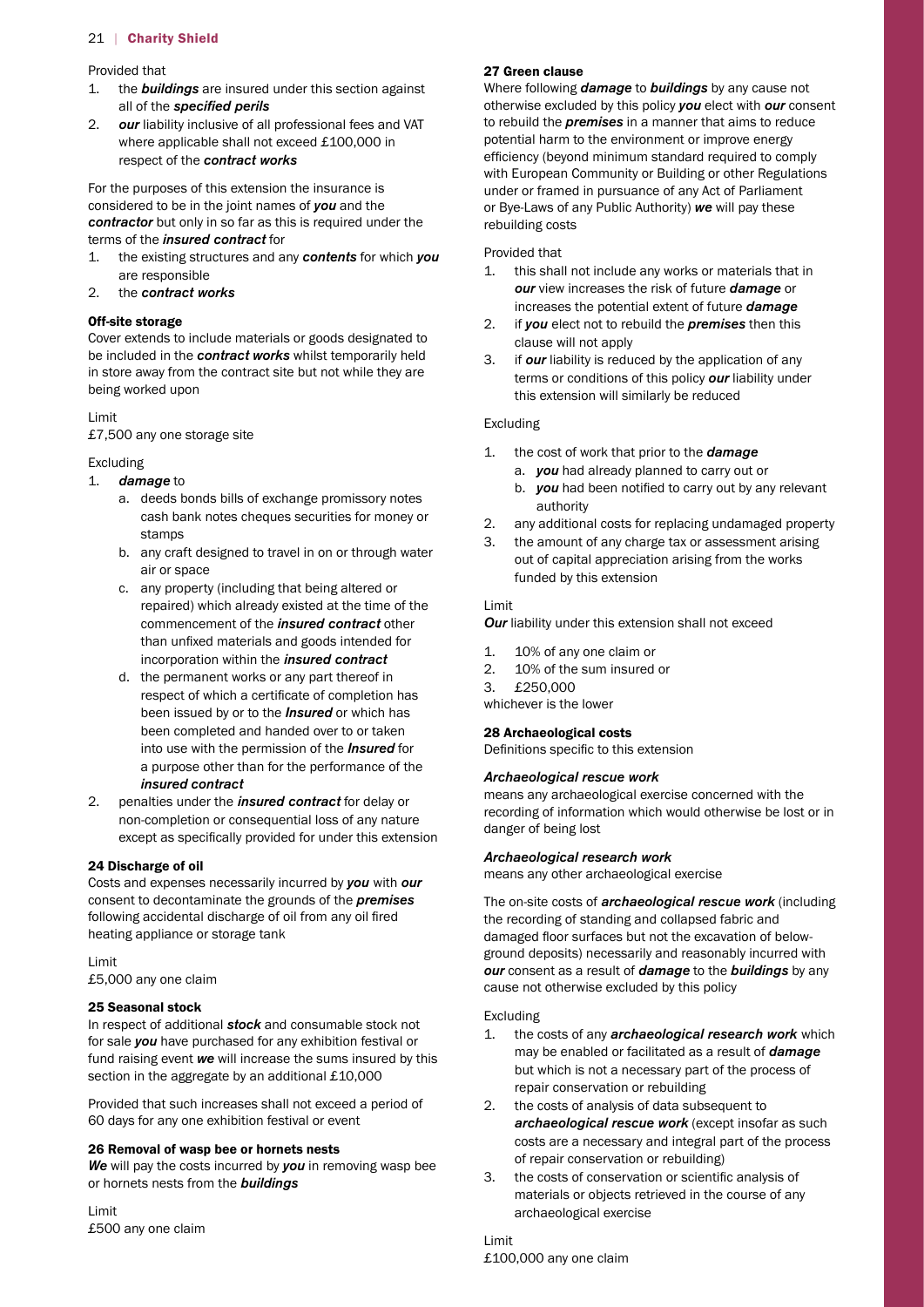#### 29 Temporary storage

The necessary and reasonable costs incurred by *you* as a tenant for the temporary storage of *contents* following *damage* to the buildings by any cause not otherwise excluded by this policy

Provided that there is no other insurance in force

Limit

 £25,000 any one period of insurance

#### 30 Loss avoidance measures

The reasonable costs incurred by *you* in taking reasonable but exceptional measures to prevent or mitigate impending *damage* to the *item(s) insured* by any cause not otherwise excluded by this policy

#### Provided that

- 1. if *damage* had occurred it would have resulted in a claim that would have been accepted by *us* under this section of the policy
- 2. *we* are satisfied that *damage* has been prevented or mitigated by means of exceptional measures
- 3. the terms conditions and exclusions of this section and the policy apply as if *damage* had occurred
- 4. the amount *we* will pay will be no greater than the cost of *damage* which would have otherwise occurred

Limit

 £10,000 any one occurrence or series of events arising out of one occurrence

# **Memoranda**

#### 1 Reinstatement basis of settlement in the event of a claim

 Applicable unless stated otherwise in the schedule

Subject to the following special conditions the basis upon which the amount payable in respect of

1. *contents* but excluding bed linen personal belongings and *stock* 

#### 2. *buildings*

is to be calculated shall be the reinstatement of the property lost destroyed or damaged

For this purpose 'reinstatement' means

- a. the rebuilding or replacement of property lost or destroyed which provided *our* liability is not increased may be carried out
	- i. in any manner suitable to *your* requirements
	- ii. upon another site

b. the repair or restoration of property damaged in the case of 1. or 2. to a condition equivalent to or substantially the same as but not better or more extensive than its condition when new

#### Special conditions applicable to memorandum 1

If at the time of reinstatement the sum representing 85% of the cost which would have been incurred in reinstating the whole of the property covered by any item subject to this memorandum exceeds its sum insured at the time of commencement of any *damage our* liability shall not exceed that proportion of the amount of the *damage* which the said sum insured adjusted for index- linking shall bear to the sum representing the total cost of reinstating the whole of such property at that time

- 2. *Our* liability for the repair or restoration of property damaged in part only shall not exceed the amount which would have been payable had such property been wholly destroyed
- 3. No payment beyond the amount which would have been payable in the absence of this memorandum shall be made
	- a. unless reinstatement commences and proceeds without unreasonable delay
	- b. until the cost of reinstatement shall have been actually incurred
	- c. if the property insured at the time of its *damage*  shall be insured by any other insurance effected by *you* or on *your* behalf which is not upon the same basis of reinstatement
- 4. All the terms and conditions of the policy shall apply
	- a. in respect of any claim payable under this memorandum except in so far as they are varied hereby
	- b. where claims are payable as if this memorandum had not been incorporated

#### 2 Day One Basis – non-adjustable

 This applies if a Day One figure is shown against an item in the schedule

- reinstatement of the property insured (as defined in (ignoring inflationary factors which may operate 1. *You* have agreed the declared value incorporated in each item to which this extension applies and the premium has been calculated accordingly 'declared value' means *your* assessment of the cost of the Reinstatement memorandum) at the level of costs applying at the inception of the period of insurance subsequently) together with in so far as the insurance by the item provides due allowance for
	- the stipulations defined in the European Union and Public Authorities (including undamaged portions) a. the additional cost of reinstatement to comply with extension
	- b. professional fees
	- c. debris removal costs
- 2. At the inception of each period of insurance *you* shall notify *us* of the declared value of the property insured by each of the said item(s)

 declared by *you* (adjusted to reflect index- linking) In the absence of such declaration the last amount shall be taken as the declared value for the ensuing period of insurance

- 3. In respect of each item to which this extension applies the following replace Special conditions 1. and 4. of the Reinstatement memorandum
	- reinstatement (as defined in paragraph 1 of 1. Each item insured under this memorandum is declared to be separately subject to the following condition of underinsurance namely if at the time of *damage* the declared value of the property covered by such item be less than the cost of the Day One memorandum) at the inception of the period of insurance then *our* liability shall be limited to that proportion thereof which the declared value bears to such cost of reinstatement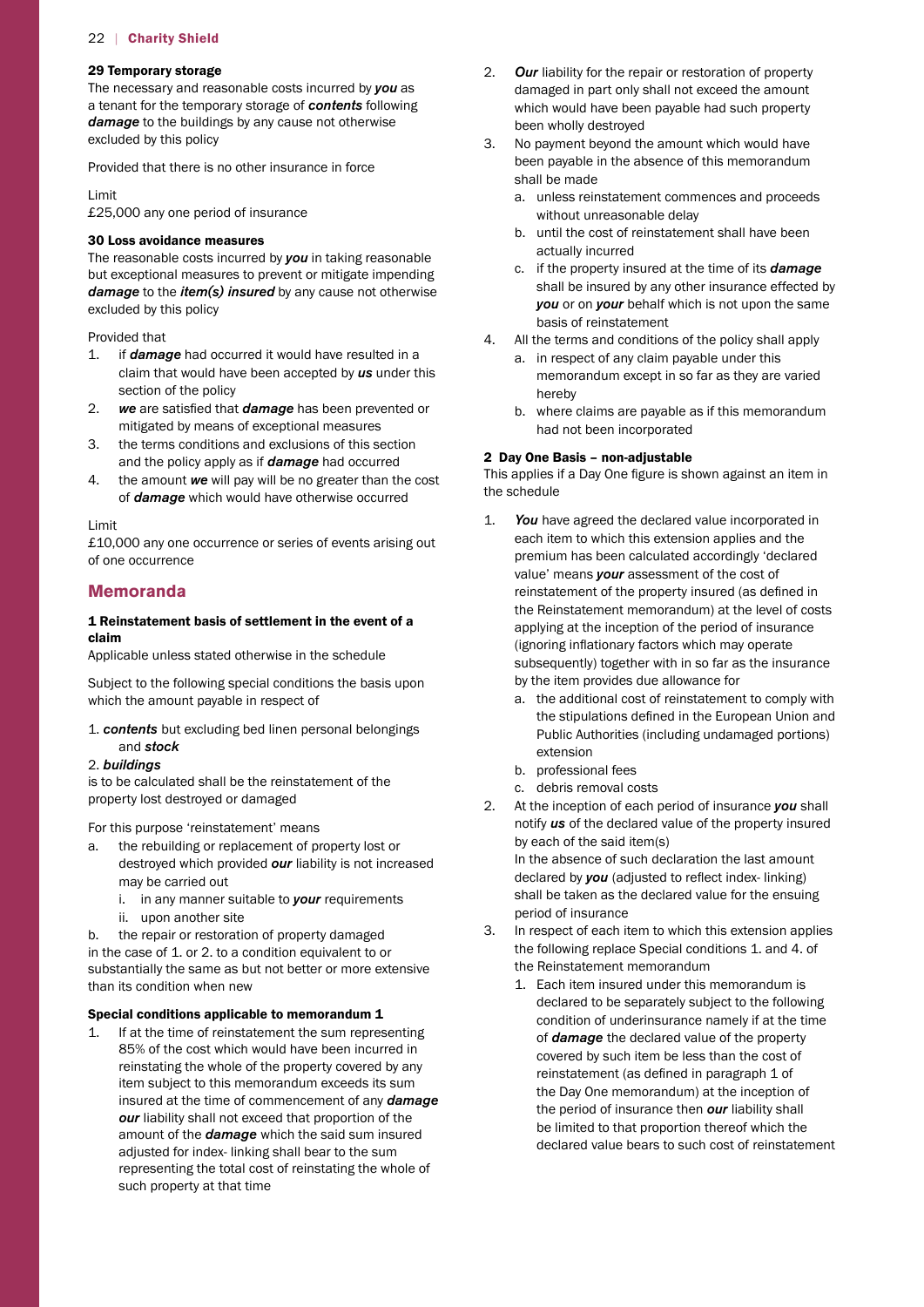4. Where by reason of any of the above Special conditions no payment is to be made beyond the amount which would have been payable under the policy if this memorandum had not been incorporated the rights and liabilities of the *Company* and the *Insured* in respect of the *damage* shall be subject to the terms of the policy including any condition of underinsurance as if this memorandum had not been incorporated except that the sums insured shall be increased in proportion with the additional amount charged in respect of this memorandum

#### 3 Index-linking

The sum insured and where applicable the declared value of each *item insured* (but not extension limits) under this section will be adjusted in accordance with suitable indices selected by *us* 

The annual renewal premium will be amended accordingly

#### 4 Underinsurance

Unless otherwise shown in the schedule or elsewhere in this policy the sum insured by each *item insured* is subject to the following condition of underinsurance

If the property insured by any item of this section shall at the commencement of any *damage* to such property be collectively of greater value than such sum insured asadjusted for index-linking *you* will be considered as being *your* own insurer for the difference and shall bear a rateable proportion of the loss accordingly

#### 5 Other interests

The interest in the insurance by this section of the various mortgagees lessors and freeholders of the property is noted

# **Exclusions**

*We* shall not be liable in respect of

- $1.$ damage caused by pollution or contamination but this shall not exclude *damage* to the property insured not otherwise excluded caused by
	- a. pollution or contamination which itself results from any of the *insured events* other than 15 Accidental damage
	- b. any of the *insured events* other than 15 Accidental damage which itself results from pollution or contamination
- 2. consequential loss of any kind
- 3. *damage* to any electrical plant or apparatus caused by self-ignition but this exclusion shall apply only to that part of the electrical plant or apparatus in which self-ignition occurs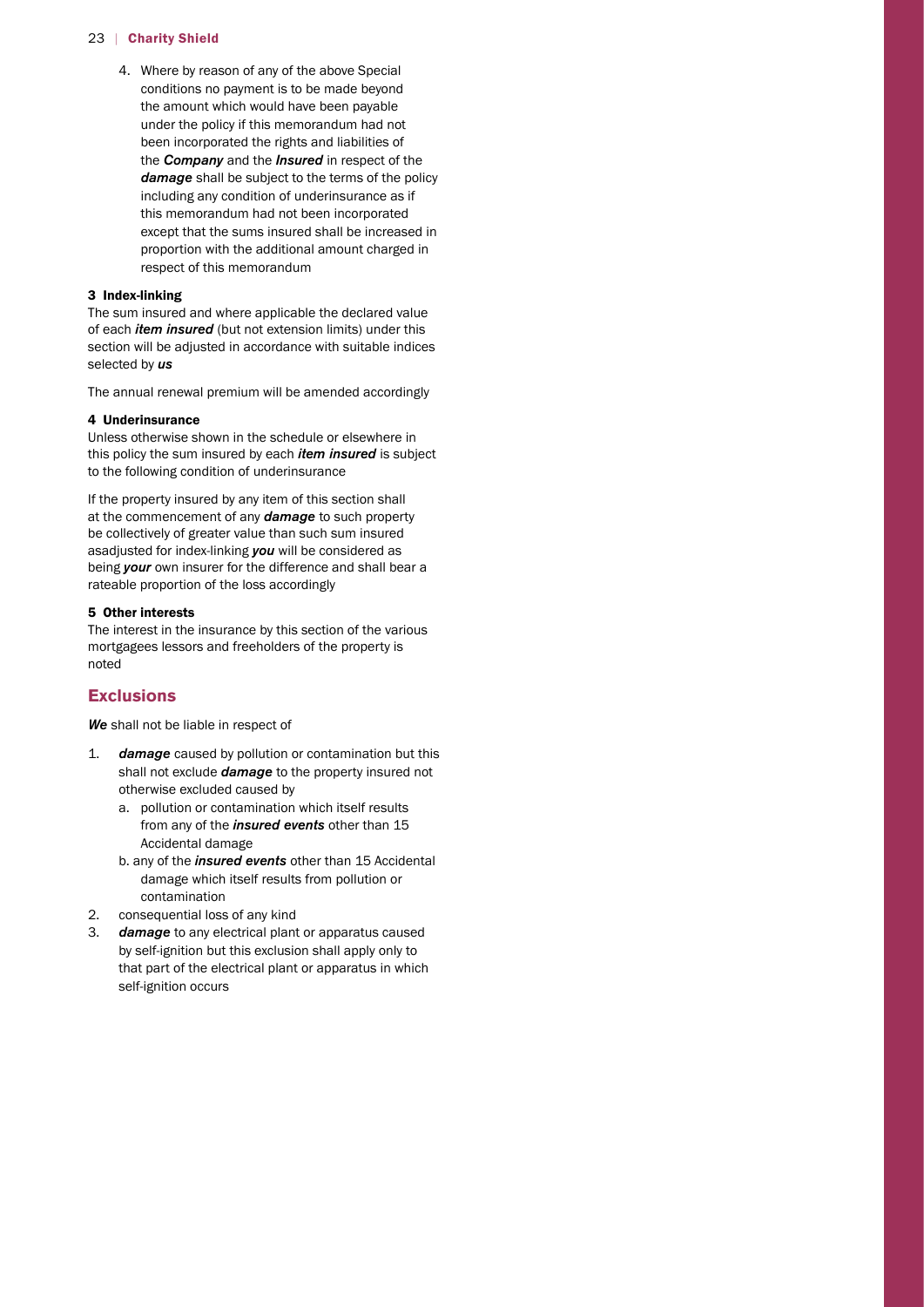# 2 Property damage plus

#### The schedule will show if this section applies and the cover in force

# **Definitions**

 specific meaning shown below Each time the following appears in this section in bold italic type (or in capital letters in the schedule) it will take the

Where it is not highlighted in this manner the normal everyday meaning will apply

#### *Item(s) insured*

means the items insured shown in the Property damage plus section of the schedule

# **Cover A – Extended cover**

 to the *items insured* by any cause not specifically excluded *We* will indemnify *you* (by payment up to the value of the *item insured* at the time of the loss or at *our* option by repair reinstatement or replacement) in respect of *damage*  happening within the location stated in the schedule and during the period of insurance

Provided that *our* liability in any one period of insurance shall not exceed the sum insured for each item nor in all the total sum insured

# **Cover A – Memoranda**

#### 1 Reinstatement basis of settlement in the event of a claim

 Applicable unless stated otherwise in the schedule

The basis upon which the amount payable in respect of the property insured by this section is to be calculated shall be

- 1. where the property is lost or destroyed its replacement by similar property in a condition equal to but not better or more extensive than its condition when new
- 2. where property is damaged the repair of the *damage*  and restoration of the damaged portion of the property to a condition substantially the same as but not better or more extensive that its condition when new

#### 2 Index-linking

The sum insured by each *item insured* under this section will be adjusted in accordance with suitable indices selected by *us* and the annual renewal premium will be amended accordingly

#### 3 Reinstatement of sum insured

 provided that *we* have not given *you* notice within 30 In consideration of *your* agreement to pay such additional premium as may be required *we* will automatically reinstate the sum insured in full after *damage* has occurred days of *you* reporting the *damage* to *us* that *we* will not reinstate the sum insured

# **Cover B – Deterioration of stock**

*We* will indemnify *you* by payment up to the value of the *items insured* at the time of loss in respect of *damage* to the contents of the chill or deep freeze unit(s) described in the schedule as a result of failure of the unit failure of the electricity or gas supply or contamination from refrigerant or refrigerant fumes happening during the period of insurance and if incurred the necessary and reasonable cost of hiring temporary alternative freezing space

Provided that *our* liability in any one period of insurance shall not exceed the limit of cover shown in the schedule

# **Cover B – Memorandum**

#### Reinstatement of sum insured

 30 days of *you* reporting the *damage* to *us* that we will not In consideration of *your* agreement to pay such additional premiums as may be required *we* will automatically reinstate the sum insured in full after *damage* has occurred provided that *we* have not given *you* notice within reinstate the sum insured

# **Special condition – Cover A & B**

#### Underinsurance

If the property insured by any item of this section shall at the time of any *damage* to such property be collectively of greater value than such sum insured by that item as adjusted by index-linking *you* will be considered as being *your* own insurer for the difference and shall bear a rateable proportion of the loss accordingly

# **Exclusions**

# Exclusions applying to Cover A

*We* shall not be liable for

- $1<sub>1</sub>$  or flood) pollution or contamination rust dust moth confiscation detention or destruction by order of the damage occasioned by or happening through gradual deterioration depreciation mechanical or electrical breakdown failure or breakage wear and tear atmospheric and climatic conditions (other than storm *vermin* or any process of cleaning dyeing restoration or repair to which the property is subjected delay government or any public authority
- 2. breakage of electrical valves bulbs or tubes unless the equipment in which they are contained is damaged at the same time
- 3. consequential loss of any kind
- 4. *damage* to a trailer or caravan whilst attached to or being towed by a motor vehicle
- 5. *damage* due to theft attempted theft malicious persons or vandals whilst the property is contained in an unattended vehicle unless
	- a. the motor vehicle is locked at all points of access
	- b. there are visible signs of forcible or violent entry to the vehicle
- c. the property unless permanently fixed in position is out of sight in a locked compartment or locked boot within the vehicle

#### Exclusions applying to Cover B

*We* shall not be liable for

- $1.$ damage caused by *your* failure to pay for the electricity or gas supply or the deliberate withholding or restricting of supplies by any public utility supplier
- 2. *damage* to freezer contents where the freezer or compressor is more than 15 years old unless the refrigeration unit is the subject of a current manufacturer's guarantee or an annual maintenance contract
- 3. the *excess* specified in the schedule
- 4. *damage* insured under Section 1 Property damage extension 17 – Freezer contents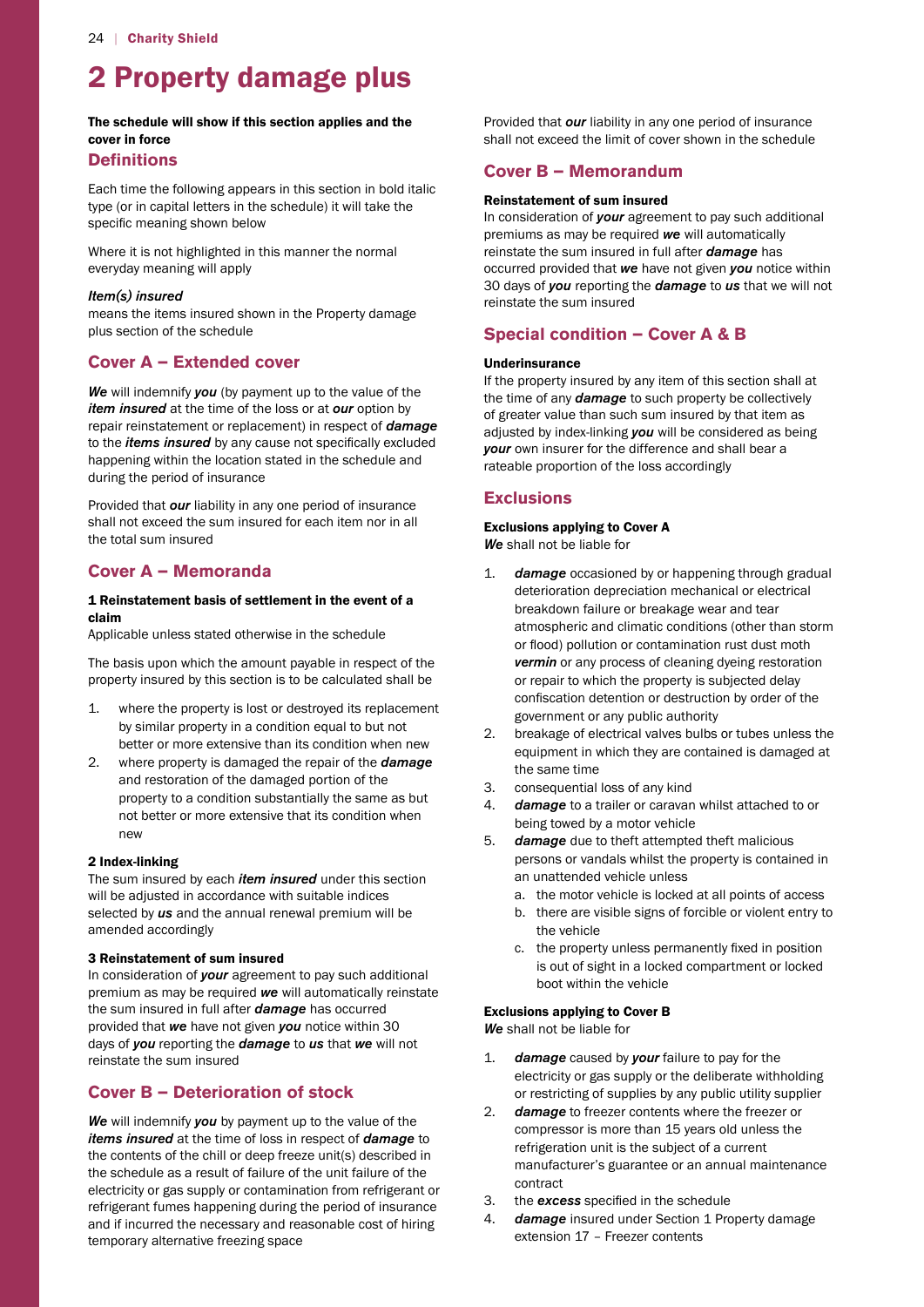# 3 Equipment breakdown

The schedule will show if this section applies and the cover in force

# **Definitions**

 schedule) they will take the specific meaning shown below Each time any of the following words or phrases appear in this section in *bold italic* type (or in capital letters in the

Where words or phrases are not highlighted in this manner the normal everyday meaning of the word or phrase will apply

# *Accident(s)*

means

- 1. electrical or mechanical *breakdown* including rupture or bursting caused by centrifugal force
- 2. artificially generated electrical current including electric arcing that disturbs electrical devices appliances or wires
- 3. *explosion* or *collapse* of steam boilers steam pipes steam engines or steam turbines owned or leased by *you* or operated under *your* control
- 4. *damage* to steam boilers steam pipes steam engines or steam turbines caused by or resulting from any condition or event inside such boilers or equipment
- 5. *damage* to hot water boilers or other water heating equipment caused by or resulting from any condition or event inside such equipment

#### *Additional expenses*

means expenses incurred to clean up or dispose of the *covered equipment* resulting from contamination by a *hazardous substance* 

# *Breakdown*

means

- 1. the actual breaking failure distortion or burning out of any part of the *covered equipment* whilst in ordinary use arising from defects in the *covered equipment*  causing its sudden stoppage and necessitating repair or replacement before it can resume work
- 2. fracturing of any part of the *covered equipment* by frost when such fracture renders the *covered equipment* inoperative
- 3. the actual and complete severance of a rope but not breakage or abrasion of wires or strands even though replacement may be necessary

# *Collapse*

 steam or other fluid pressure (other than pressure of chemical action or ignited flue gases or ignition of the means the sudden and dangerous distortion (whether or not attended by rupture) of any part of the *covered equipment* caused by crushing stress by force of internal contents)

# *Computer equipment*

means equipment that is electronic computer or other data processing equipment including *media* software and peripherals used in conjunction with such equipment belonging to *you* or for which *you* are responsible

# *Covered equipment*

means equipment owned by *you* or for which *you* are responsible built to operate under vacuum or pressure (other than weight of contents) or used for the generation transmission or utilisation of energy including but not

#### limited to

- 1. heating systems and hot water heaters
- 2. air circulation ventilation air conditioning and nonprocess refrigeration systems
- 3. electrical panels emergency generators and electrical distribution systems
- 4. security alarm systems
- 5. lifts and escalators
- 6. office equipment including telephone systems fax machines copiers and printers
- 7. retail equipment bar-code scanners credit and debit card payment systems and cash registers
- 8. forklift trucks at the *premises*
- 9. *computer equipment*

# Excluding

- 1. any structure foundation masonry brickwork cabinet compartment or air supported structure or building
- 2. any insulating or refractory material
- 3. any sewer piping underground vessels or piping or piping forming a part of a sprinkler system
- 4. any water piping other than boiler feedwater piping boiler condensate return piping or water piping forming a part of a refrigerating or air conditioning system
- forklift trucks at the *premises*) or aircraft or floating 5. any vehicle or mobile lifting equipment (other than vessel including any equipment mounted on such vehicle or mobile lifting equipment or aircraft or floating vessel
- 6. any dragline excavation or construction plant or equipment
- 7. any tool die cutting edge crushing surface trailing cable non metallic lining driving belt or band or any other part requiring periodic renewal
- 8. any equipment manufactured by *you* for sale
- 9. kitchen and food preparation equipment laundry and cleaning equipment audio-visual equipment and *computer equipment* whilst in a private dwelling or private dwelling quarters

#### *Explosion*

 *equipment* by force of internal steam or other fluid ignited flue gases or ignition of the contents) causing means the sudden and violent rending of the *covered*  pressure (other than pressure of chemical action or bodily displacement of any part of the covered equipment together with forcible ejection of the contents

#### *Hazardous substance*

means any substance other than ammonia that has been declared to be hazardous to health by a governmental agency

# *Media*

means all forms of electronic magnetic and optical tapes and discs for use in any electronic computer or electronic data processing equipment

# **Cover**

*We* will indemnify *you* (by payment up to the value of *covered equipment* at the time of the *damage* or at *our*  option by repair reinstatement or replacement) in respect of *damage* to *covered equipment* at the *premises* by any *accident* happening during the period of insurance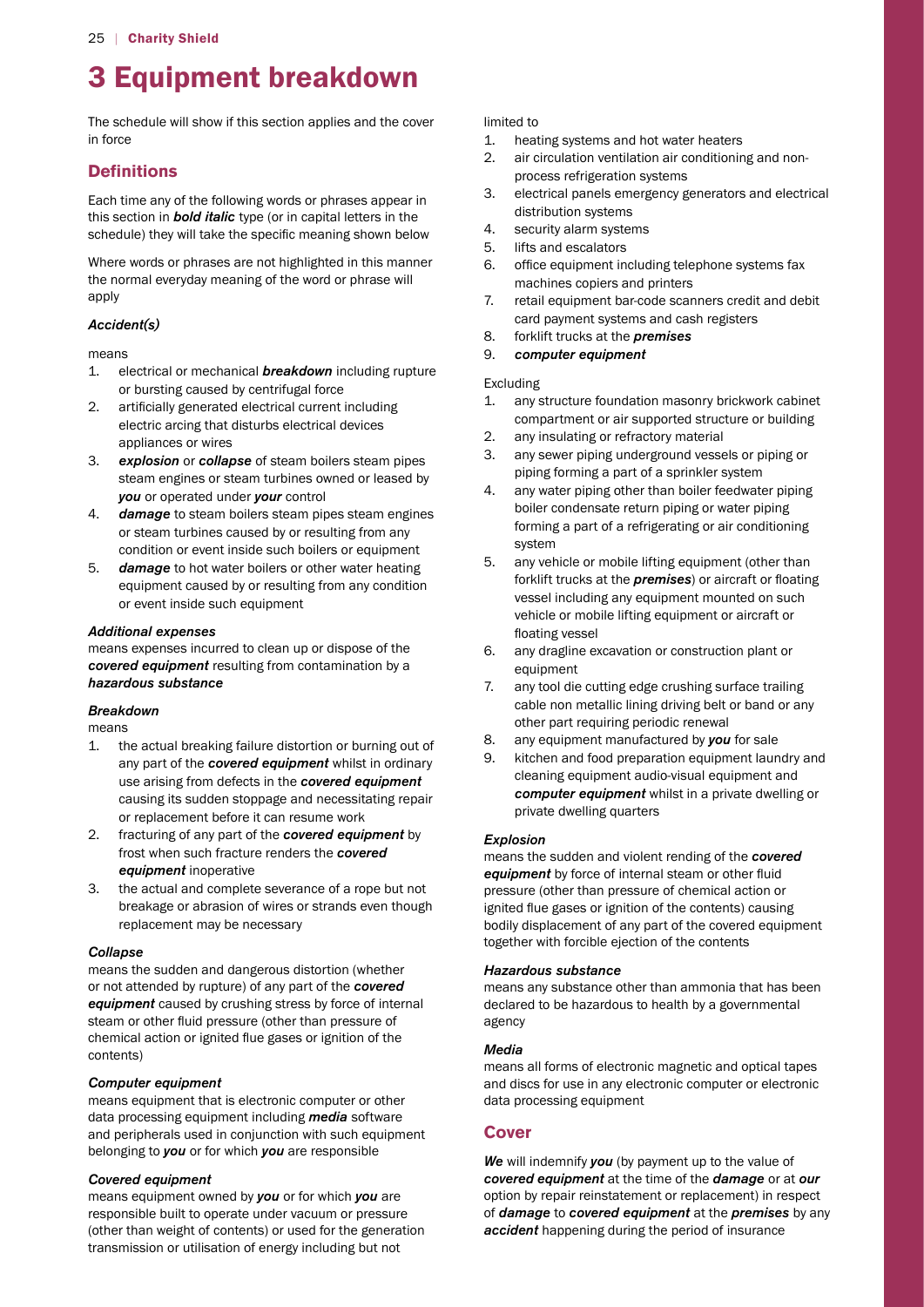**Our** liability in any one period of insurance shall not exceed the sum insured under the appropriate section of material damage insurance provided by this policy for each item of *covered equipment* nor in all the total sum insured subject to the maximum liability below

#### Maximum liability

 not exceed £5,000,000 in any one period of insurance subject to a limit of £100,000 any one period of insurance The total amount *we* will pay in respect of this section shall for *computer equipment* 

If an initial *accident* causes other *accidents* all will be considered one *accident* 

All *accidents* that are the result of the same event will be considered one *accident* 

### **Extensions**

The insurance by this section is extended to include the following

These extensions do not increase the limits or sums insured that apply

#### 1 Computer equipment

*Damage* caused by or resulting from an *accident* to *computer equipment* occurring whilst anywhere in the European Union but only whilst in the custody or control of *you* or *your* employee or *your authorised volunteer* 

#### Limit

 £100,000 any one period of insurance

#### 2 Reinstatement of Data

*We* will pay the costs *you* incur in reinstating data that is lost or damaged as a consequence of an *accident* to *computer equipment* 

Providing that

- 1. *Our* liability is limited solely to the cost of reinstating data to *media*
- than 180 days after the loss was initiated 2. *We* shall not be liable for any losses discovered later
- 3. *We* shall not be liable for loss or *damage* to software
- more specifically described under extension 3 4. *We* shall not be liable under this extension for costs Increased Cost of Working

#### Special condition - Back-up records

 maintain a minimum of 2 generations of verified back-up It is a *condition precedent to liability* that *you* shall computer records taken at intervals no less frequently than 48 hours one copy as a minimum being held off site and take all reasonable precautions to store and maintain records in accordance with the makers recommendation

#### Limit

 £25,000 any one period of insurance

#### 3 Increased Cost of Working

**We** will pay costs necessarily and reasonably incurred by *you* for the sole purpose of avoiding or diminishing interruption or interference to *your* computer operations as a consequence of an *accident* to *computer equipment* 

#### Limit

 £25,000 any one period of insurance

#### 4 Business interruption

If the Business interruption section of this policy is operative *we* will pay to *you* in respect of each item in the business interruption schedule the loss occurring

 during the indemnity period (as defined in the Business interruption section) following an *accident* to *covered equipment* that results in the *business* being interrupted or interfered with

 maximum liability shall not exceed £30,000 any one period *Our* liability shall not exceed the sum insured for each item nor in all the total sum insured and in any event *our*  of insurance

# 5 Hazardous substances

 during the indemnity period (as defined in the Business *Damage* to *covered equipment* at the *premises* caused by contamination by a *hazardous substance* including any *additional expenses* incurred and if the Business interruption section of this policy is operative loss occurring interruption section) in consequence of the *business*  carried on by *you* at the *premises* being interrupted or interfered with

 £6,000 any one period of insurance Limit

#### 6 Expediting expenses

Reasonable costs necessarily incurred by *you* to make temporary repairs and expedite permanent repairs or permanent replacement of damaged *covered equipment* 

 £15,000 any one period of insurance Limit

#### 7 European Union and Public Authorities

 If in force the European Union and Public Authorities extension of the Property damage section of this policy applies to *covered equipment* damaged as a result of an *accident* 

#### Limit

 £15,000 any one period of insurance

#### 8 Loss avoidance measures

Reasonable costs necessarily incurred by *you* to take exceptional measures to prevent or mitigate impending *damage* to *covered equipment* as a result of an *accident* 

#### Provided that

- $1<sup>1</sup>$ damage would reasonably be expected if such measures were not implemented
- 2. *we* are satisfied that *damage* has been avoided or mitigated by means of the exceptional measures
- 3. the amount payable will be limited to the cost of *damage* which would have otherwise occurred
- 4. the terms conditions and exclusions of this section and the policy apply as if *damage* had occurred
- 5. if *damage* had occurred it would have resulted in a claim that would have been accepted by *us* under this section of the policy

#### Limit

 £5,000 any one period of insurance

#### **Memorandum**

#### Reinstatement basis of settlement in the event of a claim

 Applicable unless stated otherwise in the schedule

Subject to the following special conditions the basis upon which the amount payable in respect of *covered equipment* is to be calculated shall be the reinstatement of the *covered equipment* that is the subject of an *accident* 

For this purpose 'reinstatement' means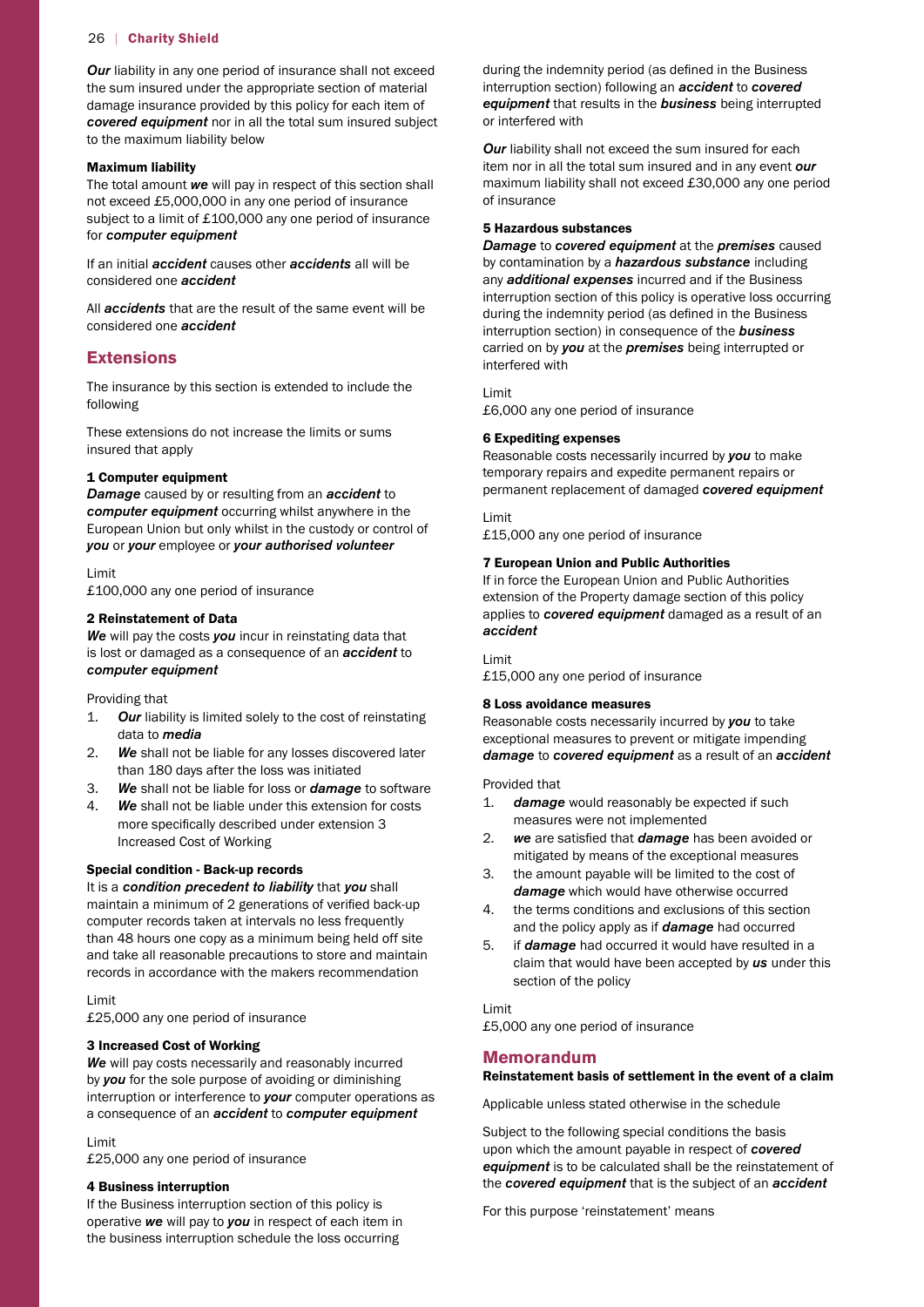- 1. the replacement of *covered equipment* that is the subject of an *accident* which provided *our* liability is not increased may be carried out
	- a. in any manner suitable to *your* requirements
	- b. upon another site
- 2. the repair or restoration of *covered equipment* that is the subject of an *accident*

In the case of 1. or 2. to a condition equivalent to or substantially the same as but not better or more extensive than its condition when new

#### Special condition applicable to this memorandum

- 1. *Our* liability for the repair or restoration of *covered equipment* that is the subject of an *accident* shall not exceed the amount payable for replacement of the *covered equipment*
- 2. No payment beyond the amount which would have been payable in the absence of this memorandum shall be made
	- a. unless reinstatement commences and proceeds without unreasonable delay
	- b. until the cost of reinstatement shall have been actually incurred
- 3. All the terms and conditions of the policy shall apply
	- a. in respect of any claim payable under this memorandum except in so far as they are varied hereby
	- b. where claims are payable as if this memorandum had not been incorporated

#### Exclusions

### *We* shall not be liable in respect of

- $1.$ damage caused by or resulting from
	- a. a hydrostatic pneumatic or gas pressure test of any boiler or pressure vessel or an insulation breakdown test of any type of electrical equipment
	- b. depletion deterioration corrosion erosion wear and tear or other gradually developing conditions unless such *damage* results from an *accident*
	- c. mould fungus mildew or yeast
	- modification or overhaul d. the direct application of any tool or process during the course of repair maintenance inspection
	- e. installation erection dismantling re-siting transportation or removal of *covered equipment*  other thanziting transportation or removal under its own power whilst at its operating site
	- f. accidental failure of the power expense
- 2. *damage* to *computer equipment* due to its *breakdown* unless *you* have in force a maintenance agreement with the manufacturers or other approved company in respect of the *computer equipment*  providing for
	- a. free repairs to or replacement of the *computer equipment* following *breakdown* or stoppage from any internal cause other than *your* negligence
	- b. preventative maintenance or adjustment of mechanical moving parts

*We* will not cover *you* for *damage* to *computer equipment* which is recoverable under the maintenance agreement warranty or guarantee

- 3. in respect of extension 4 Business interruption any delay in resuming operations resulting from the need to reconstruct or re-input data or programs on *media*  nor for the costs incurred in so doing
- performance or efficiency of *covered equipment*  4. any liquidated damages penalties for delay or detention or in connection with guarantees of
- 5. any consequence of civil commotion assuming the proportion of or amounting to a popular uprising martial law or the act of any lawfully constituted authority
- 6. *damage* resulting from malicious persons riot civil commotion strikers locked-out workers or persons taking part in labour disturbances occurring in Northern Ireland
- $7.$  consequence of confiscation or nationalisation or damage directly or indirectly caused by or in requisition or destruction of or damage to *covered equipment* by or under the order of any government or public or local authority
- 8. *damage* cost or expense that is or can be insured elsewhere in this policy
- 9. *damage* caused by or resulting from the deliberate act of any person carried out with the intention to cause *damage*
- 10. *damage* to livestock plants or perishable stock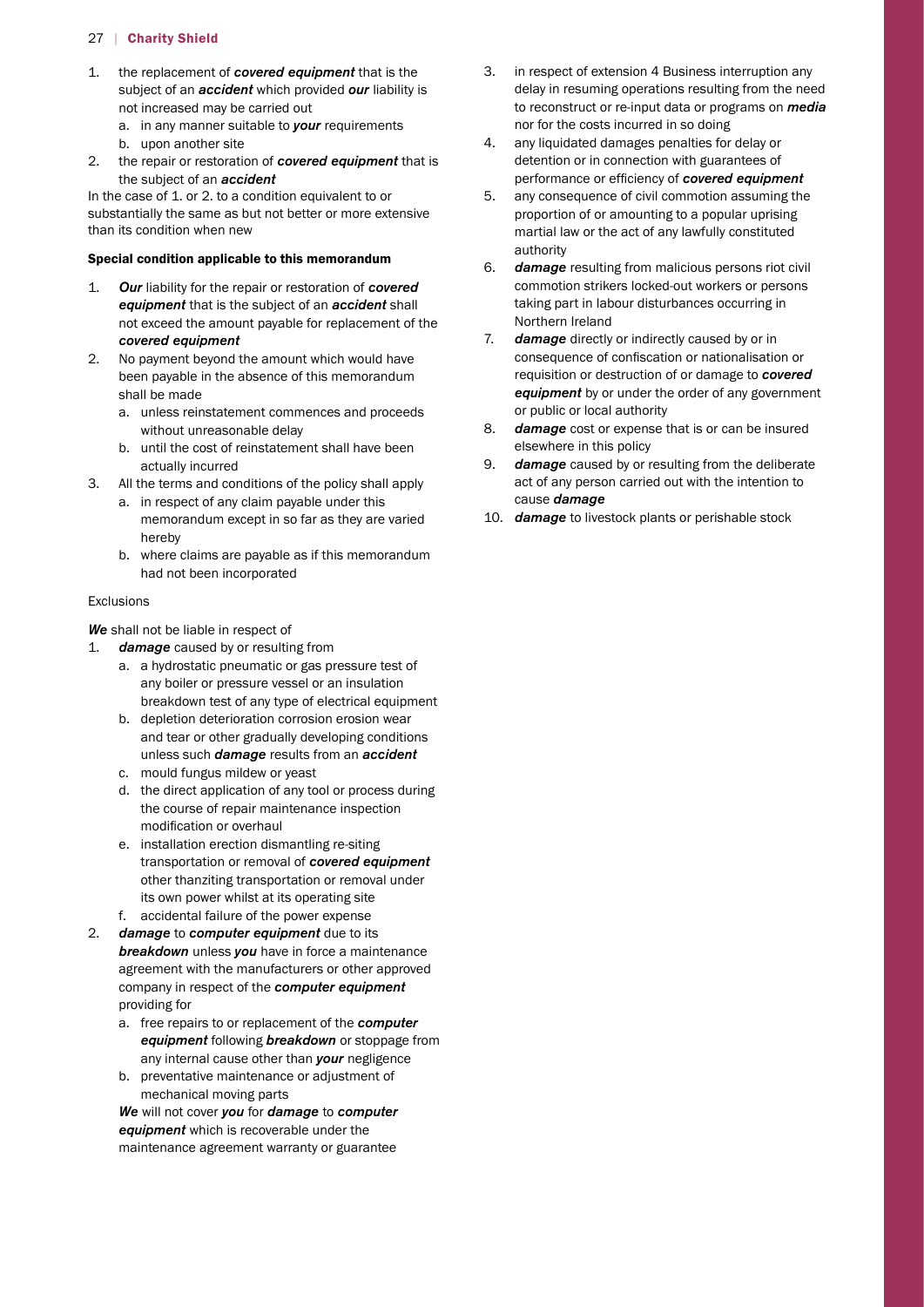# 4 Business interruption

#### The schedule will show if this section applies and the cover in force

 for Value Added Tax all terms in this section shall be To the extent that *you* are accountable to the tax authorities exclusive of such tax

 For the purpose of these definitions any adjustments implemented in current cost accounting shall be disregarded

# **Definitions**

 schedule) they will take the specific meaning shown below Each time any of the following words or phrases appear in this section in *bold italic* type (or in capital letters in the

Where words or phrases are not highlighted in this manner the normal everyday meaning of the word or phrase will apply

#### *Adjusted*

 *damage* not occurred so that the figures thus adjusted means adjusted as necessary to provide for the trend of the *business* and for variations in or other circumstances affecting the *business* either before or after the *damage*  or which would have affected the *business* had the shall represent as nearly as may be reasonably practicable the results which but for the *damage* would have been obtained during the relative period after the *damage* 

#### *Annual rent receivable*

means the *rent receivable* during the 12 months immediately before the date of the *damage adjusted* 

#### *Annual revenue*

means the *revenue* during the 12 months immediately before the date of the *damage adjusted* 

#### *Annual turnover*

means the *turnover* during the 12 months immediately before the date of the *damage adjusted* 

#### *Computer equipment*

means equipment that is electronic computer or other data processing equipment including all forms of electronic magnetic and optical tapes and discs for use in any electronic computer or electronic data processing equipment software and peripherals used in conjunction with such equipment belonging to *you* or for which *you* are responsible

#### *Damage*

 means as defined under 'Cover' of this section

#### *Estimated gross proft* or *estimated revenue* or *estimated rent receivable*

 *business* during the financial year most nearly concurrent means the amount declared by *you* to *us* as representing not less than the *gross proft* or *revenue* or *rent receivable* which it is anticipated will be earned by the with the period of insurance (or a proportionately increased multiple thereof where the maximum indemnity period detailed in the schedule exceeds 12 months)

# **Gross profit**

means the amount by which the sum of the amount of the *turnover* and the amounts of the closing stock and work in progress shall exceed the sum of the amounts of the opening stock and work in progress and the amount of purchases and discounts relating thereto bad debts and

 any other expenses specified in the schedule (as defined in *your* books and accounts)

The amounts of the opening and closing stocks and work in progress shall be arrived at in accordance with *your*  normal accountancy methods due provision being made for depreciation

#### *Indemnity period*

 maximum indemnity period specified in the schedule means the period beginning with the occurrence of the *damage* and ending not later than the expiry of the thereafter during which the results of the *business* shall be affected in consequence of the *damage* 

#### *Insured events*

means unless stated otherwise in the schedule those events which are insured by the Property damage section provided that for the purpose of this section 'explosion' shall include explosion of any boiler or economiser on the *premises* 

#### *Rate of gross proft*

 during the financial year immediately before the date of the means the rate of *gross proft* earned on the *turnover damage* 

### *Rent receivable*

means the amount of the rent and service charges received or receivable from the letting of the *premises* 

#### *Revenue*

means the money paid or payable to *you* for services rendered in the course of the *business* at the *premises* 

#### *Standard rent receivable*

means the *rent receivable* during the period corresponding with the *indemnity period* in the 12 months immediately before the date of the *damage* appropriately adjusted where the maximum indemnity period detailed in the schedule exceeds 12 months *adjusted* 

### *Standard revenue*

means the *revenue* during the period corresponding with the *indemnity period* in the 12 months immediately before the date of the *damage* appropriately adjusted where the maximum indemnity period detailed in the schedule exceeds 12 months *adjusted* 

#### *Standard turnover*

means the *turnover* during the period corresponding with the *indemnity period* in the 12 months immediately before the date of the *damage* appropriately adjusted where the maximum indemnity period detailed in the schedule exceeds 12 months *adjusted* 

# *Supplier(s)*

means suppliers to *you* of goods or services other than electricity gas water or telecommunications services

#### *Turnover*

means the money paid or payable to *you* for services rendered and for goods sold and delivered in the course of the *business* at the *premises* 

# **Cover**

 *premises* specified in the schedule for the purpose of If any building or other property used by you at the the *business* is destroyed or damaged during the period of insurance by any of the *insured events* (destruction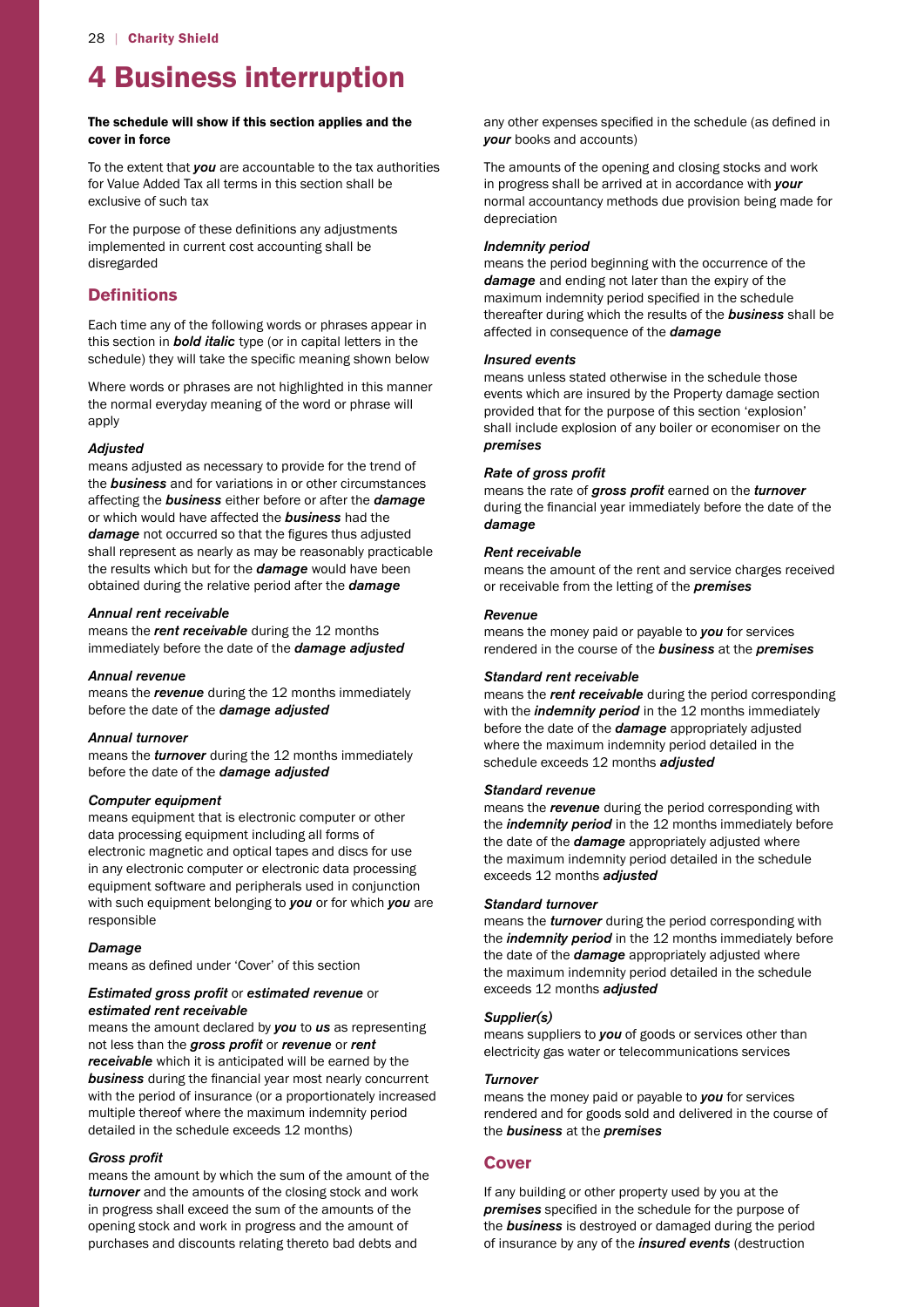or damage so caused being termed *damage*) and the *business* carried on by *you* at the *premises* is in consequence interrupted or interfered with

*We* will pay to *you* in respect of each item in the schedule the amount of loss occurring during the *indemnity period*  resulting from such *damage* in accordance with the terms of this section

Provided that

- 1. *our* liability shall not exceed the sum insured for each item nor in all the total sum insured
- 2. at the time of the *damage* there shall be an insurance in force covering *your* interest in the property at the *premises* against *damage* and that payment shall have been made or liability admitted under that insurance (but this proviso shall not apply if no payment is made under such insurance solely owing to the operation of an *excess*)

# **Amount payable**

#### Gross profit items

The amount payable is limited to loss of *gross proft* due to (a) reduction in *turnover* and (b) increase in cost of working occurring during the *indemnity period* and the amount payable as indemnity shall be

- 1. in respect of reduction in *turnover* the sum produced by applying the *rate of gross proft* to the amount by which the *turnover* during the *indemnity period* shall in consequence of the *damage* fall short of the *standard turnover*
- 2. in respect of increase in cost of working the additional expenditure (subject to the provisions of the uninsured standing charges clause) necessarily and reasonably incurred for the sole purpose of avoiding or diminishing the reduction in *turnover* which but for that expenditure would have taken place during the *indemnity period* in consequence of the *damage* but not exceeding the sum produced by applying the *rate of gross proft* to the amount of the reduction thereby avoided

less any sum saved during the *indemnity period* in respect of such of the charges and expenses of the *business*  payable out of *gross proft* as may cease or be reduced in consequence of the *damage* 

Provided that

#### 1. Sum insured basis

If the sum insured basis applies and the sum insured by this item be less than the sum produced by applying the *rate of gross proft* to the *annual turnover* (or to a proportionately increased multiple thereof where the maximum indemnity period detailed in the schedule exceeds 12 months) the amount payable shall be proportionately reduced

#### 2. Declaration-linked basis

 of any estimated gross profit item shall not exceed 1331/3 % of the Estimated Gross Profit stated in the schedule Notwithstanding proviso 1. in 'Cover' *our* liability in respect

In the absence of written notice by *you* or *us* to the contrary *our* liability shall not stand reduced by the amount of any loss provided that *you* pay the appropriate additional premium for such automatic reinstatement of cover

# **Amount payable**

#### Revenue items

The insurance under this section in respect of *revenue*  is limited to 1. loss of revenue and 2. increase in cost of working occurring during the *indemnity period* and the amount payable as indemnity shall be

- 1. in respect of loss of *revenue* the amount by which the *revenue* during the *indemnity period* shall in consequence of the *damage* fall short of the *standard revenue*
- 2. in respect of increase in cost of working the additional expenditure necessarily and reasonably incurred for the sole purpose of avoiding or diminishing the loss of *revenue* which but for that expenditure would have taken place during the *indemnity period* in consequence of the *damage* but not exceeding the amount of the reduction in *revenue* thereby avoided less any sum saved during the *indemnity period* in respect of such of the charges and expenses of the *business*

payable out of *revenue* as may cease or be reduced in consequence of the *damage* 

#### Provided that

 $1<sub>1</sub>$ Sum insured basis

> If the sum insured basis applies and the sum insured by this item be less than the *annual revenue* (or a proportionately increased multiple of it where the maximum indemnity period detailed in the schedule exceeds 12 months) the amount payable shall be proportionately reduced

2. Declaration-linked basis

Notwithstanding proviso (1) in 'Cover' *our* liability in respect of any *estimated revenue* item shall not exceed 1331/3 % of the Estimated Revenue stated in the schedule

In the absence of written notice by *you* or *us* to the contrary *our* liability shall not stand reduced by the amount of any loss provided that *you* pay the appropriate additional premium for such automatic reinstatement of cover

# **Amount payable**

#### Rent receivable items

The insurance under this section in respect of *rent receivable* is limited to (a) loss of *rent receivable* and (b) additional expenditure occurring during the *indemnity period* and the amount payable as indemnity shall be

- 1. in respect of loss of *rent receivable* the amount by which the *rent receivable* during the *indemnity period* shall in consequence of the *damage* fall short of the *standard rent receivable*
- 2. in respect of additional expenditure the additional expenditure necessarily and reasonably incurred for the sole purpose of avoiding or diminishing the loss of *rent receivable* which but for that expenditure would have taken place during the *indemnity period* in consequence of the *damage* but not exceeding the amount of the reduction in *rent receivable* thereby avoided

less any sum saved during the *indemnity period* in respect of such of the charges and expenses payable out of *rent receivable* as may cease or be reduced in consequence of the *damage*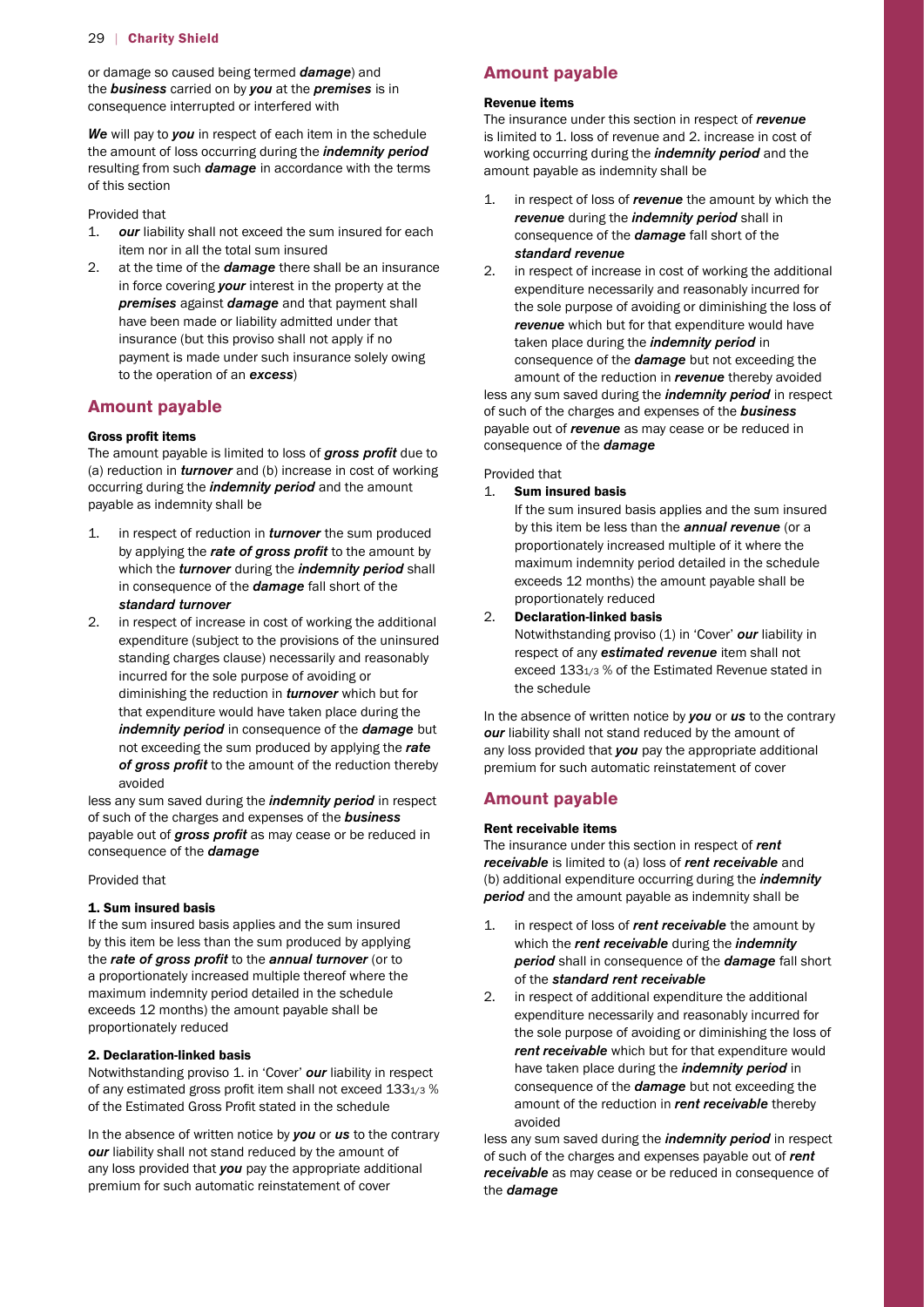#### Provided that

#### 1. Sum insured basis

If the sum insured basis applies and the sum insured by this item be less than the *annual rent receivable*  (or a proportionately increased multiple of it where the maximum indemnity period detailed in the schedule exceeds 12 months) the amount payable shall be proportionately reduced

#### 2. Declaration-linked basis

Notwithstanding proviso 1. in 'Cover' *our* liability in respect of any estimated rent receivable item shall not exceed 1331/3 % of the *estimated rent receivable*  stated in the schedule

In the absence of written notice by *you* or *us* to the contrary *our* liability shall not stand reduced by the amount of any loss provided that *you* pay the appropriate additional premium for such automatic reinstatement of cover

#### **Amount payable**

#### Additional cost of working items

The insurance under this section in respect of additional cost of working is limited to additional cost of working occurring during the *indemnity period* and the amount payable as indemnity shall be

The additional expenditure including

- 1. the cost of moving to and from temporary premises and the additional rent rates and taxes thereon
- 2. expenses incurred in equipping temporary premises to make them suitable for *your business*
- 3. additional cost in respect of lighting heating and water
- 4. additional cost in respect of additional staff and
- overtime and allowances to existing staff all reasonably incurred in order to minimise any interruption or interference with the *business* or undertaking during the *indemnity period*

# **Alternative trading clause**

 the *premises* for the benefit of the *business* either by *you*  If during the *indemnity period* services are provided goods are sold or the *business* is conducted elsewhere than at or by others on *your* behalf the money paid or payable for such services sales or rent will be taken into account in arriving at the *gross proft revenue* or *rent receivable*  during the *indemnity period* 

# **Uninsured standing charges clause**

If any standing charges of the *business* are not insured by this section (having been deducted in arriving at the *gross proft*) then in computing the amount recoverable as increase in cost of working that proportion only of any additional expenditure shall be brought into account which the *gross proft* bears to the sum of the *gross proft* and the uninsured standing charges

# **Professional accountants' charges**

 Any particulars or details contained in your books of account or other business books or documents which may be requested by *us* under Claims condition number 3 for the purpose of investigating or verifying any claim may be produced by professional accountants if at the time they are regularly acting as such for *you* and their report shall be prima facie evidence of the particulars and details to which such report relates

*We* will pay to *you* the reasonable charges payable by *you* to *your* professional accountants for producing such particulars or details or any other proofs information or evidence as may be required by us under the terms of Claims condition number 3

Provided that the sum of the amount payable under this clause and the amount otherwise payable under this section shall in no case exceed the sum insured

# **Payments on account**

Payments on account will be made during the *indemnity period* 

#### **Extensions**

 Unless specifically stated otherwise these extensions do not increase *our* liability as stated under 'Cover' in this section

The insurance by this section is extended to cover loss as insured hereunder directly resulting from interruption of or interference with the *business* carried on by *you* at the *premises* in consequence of the following

#### 1 Prevention of access - Damage

 Access to or use of the *premises* being prevented or hindered by *damage* to neighbouring property

Excluding

- 1. any loss covered under the Utilities extension
- 2. any period when access to the *premises* was not prevented or hindered

#### 2 Prevention of access - Non-damage

 Access to or use of the *premises* being prevented or hindered by

- 1. any action of government police or local authority due to an emergency which could endanger human life or neighbouring property
- 2. any bomb scare at or in the vicinity of the *premises*

#### Excluding

- 1. any restriction of use of less than 4 hours
- 2. any period when access to the premises was not prevented or hindered
- 3. closure or restriction in the use of the *premises* due to the order or advice of the competent local authority as a result of an occurrence of an infectious disease (or the discovery of an organism resulting in or likely to result in the occurrence of an infectious disease) food poisoning defective drains or other sanitary arrangements
- 4. closure or restriction in the use of the *premises* due to *vermin*

 £10,000 any one period of insuranceLimit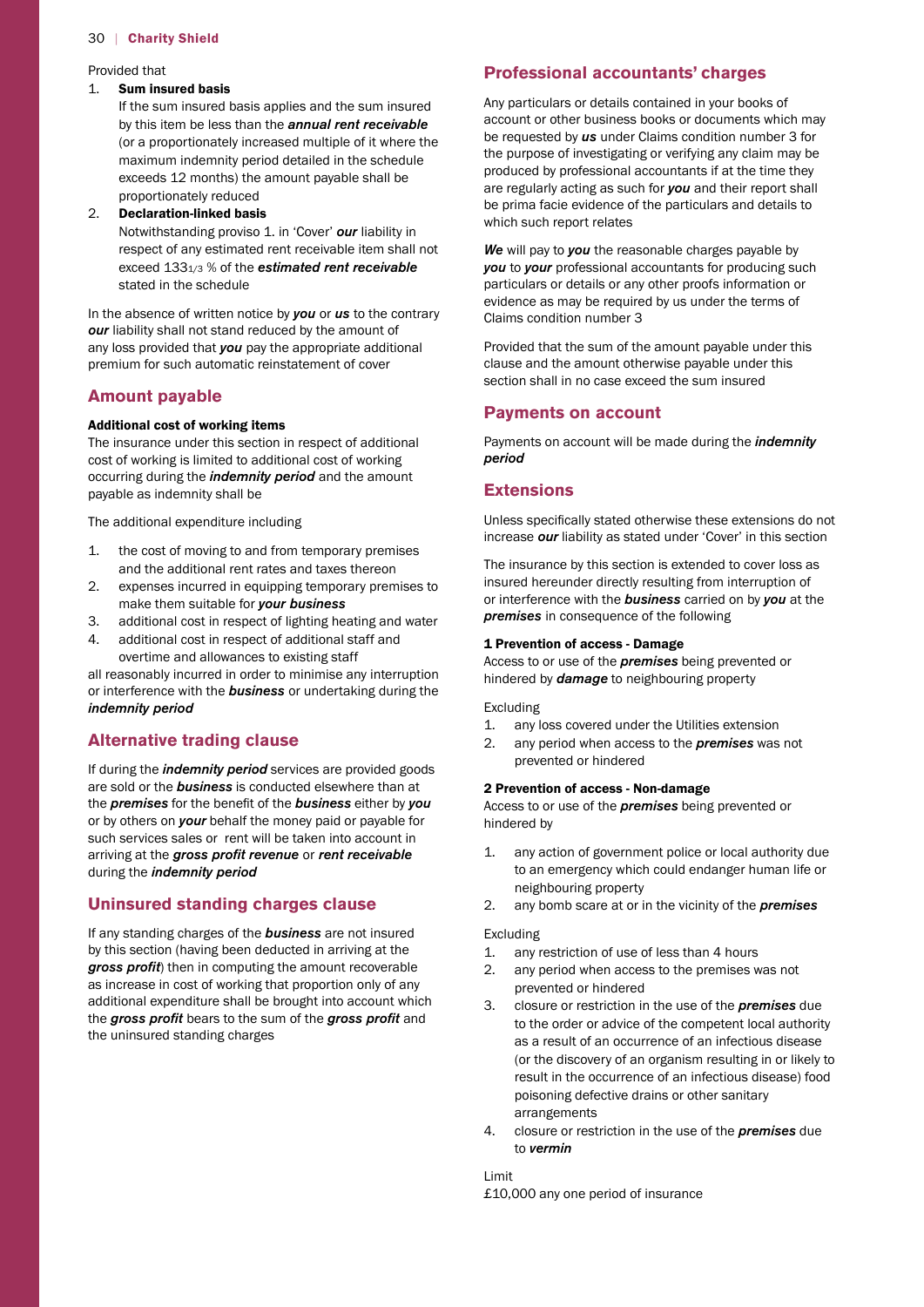### Special conditions

- 1. For the purpose of part 2. of this extension the General exclusion Terrorism does not apply
- 2. The maximum indemnity period under this extension will not exceed 3 months

#### 3 Utilities

*Damage* by any of the *insured events* at any

- 1. generating station or sub-station of the electricity supply undertaking
- 2. land-based premises of the gas supply undertaking or of any natural gas producer linked directly therewith
- 3. water works or pumping station of the water supply undertaking
- 4. land-based premises of the telecommunications undertaking

from which *you* obtain electricity gas water or telecommunications services

Provided that *our* liability under this extension in respect of any one occurrence shall not exceed the sum insured by the items or any limit of liability shown in the schedule

#### 4 Suppliers extension

*Damage* by any of the *insured events* at the site of the following all within the *geographical limits* 

- 1. any *supplier* specified in the schedule up to the limit estimate but not exceeding £100,000 any one shown against their name If the limit is expressed as a percentage this is a percentage of the relevant sum insured or a percentage of 133 1/3 of the relevant incident
- $2<sub>1</sub>$ 2. Unspecified *suppliers*

#### Limit

 £50,000 any one incident

#### 5 Customers extension

*Damage* by any of the *insured events* at the site of any of *your* customers within the *geographical limits* 

#### Limit

 £15,000 any one incident

#### 6 Book debts

If following *damage* to *your* records at the *premises* by any of the *insured events you* are unable to trace outstanding debit balances owed to *you we* will indemnify *you* for such loss in the following terms

- $1.$ We will pay the difference between the total outstanding debit balances and the total of the amounts received or traced in respect of such balances
- 2. *We* will pay for the additional expenditure incurred with *our* previous consent in tracing and establishing customers' debit balances after the *damage*
- 3. *We* will pay for reasonable professional accountants' charges necessarily incurred in providing any evidence required by *us* in support of a claim

 Excluding loss arising from misfiling erasure distortion deliberate falsification of business records abnormal condition of trade or from bad debts

 The most *we* will pay under this extension is £50,000 any one claim

#### Special condition applicable to this extension

 within 30 days of the end of each month deposit this record It is a *condition precedent to liability* under this extension that *you* keep a record of the total amount outstanding in customers' accounts as at the end of each month and in a building other than that in which the original records are kept

#### 7 Specified disease murder food poisoning defective sanitation vermin

- 1. any occurrence of a *specifed disease* being contracted by a person at the *premises*;
- 2. any discovery of an organism at the *premises* likely to result in the occurrence of a *specifed disease* being contracted by a person at the *premises*;
- 3. any injury or illness sustained by any person arising from or traceable to foreign or injurious matter in food or drink provided at the *premises*;
- 4. any accident causing defects in drains or other sanitary arrangements at the *premises*;

which causes restrictions in the use of the *premises* on the order or advice of the competent local authority

- 5. any discovery of *vermin* at the *premises*;
- 6. murder rape or suicide at the *premises*

#### Definition specific to this extension

*Specifed disease* 

means Acute encephalitis Acute poliomyelitis Anthrax Cholera Diphtheria **Dysentery** Legionellosis Legionnaires' disease Leprosy Leptospirosis Malaria Measles Meningitis Meningococcal septicaemia (without meningitis) Mumps Ophthalmia neonatorum Paratyphoid fever Plague Rabies Relapsing fever Rubella Scarlet fever **Smallpox Tetanus Tuberculosis** Typhoid fever Typhus fever Viral haemorrhagic fever Viral hepatitis Whooping cough Yellow fever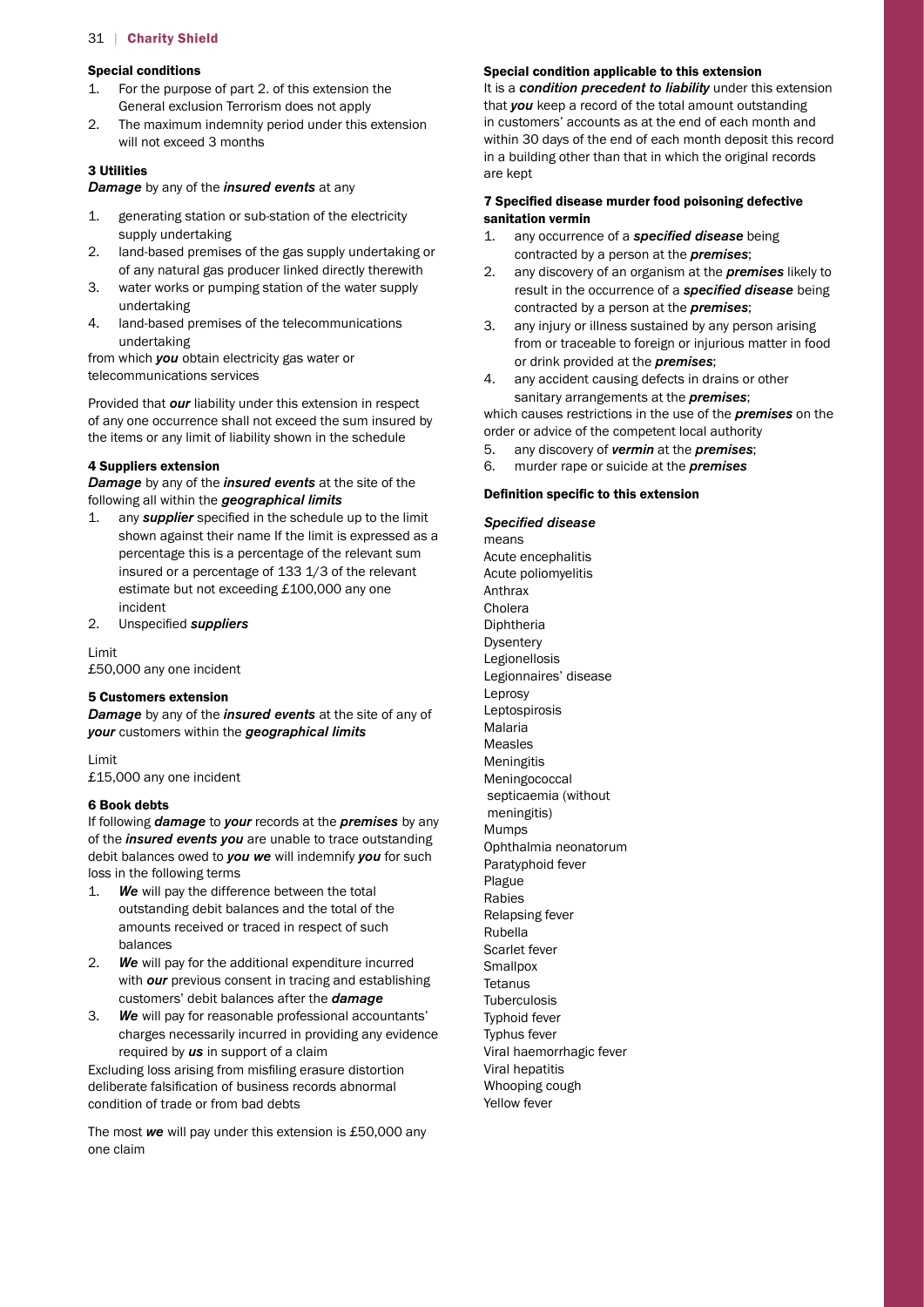#### Special conditions applicable to this extension

- 1. *We* shall not be liable under this extension for any costs incurred in the cleaning repair replacement recall or checking of property
- 2. *We* shall only be liable for the loss arising at those *premises* which are directly affected by the occurrence discovery or accident In the event that the policy includes an extension which deems *damage* at other locations to be *damage* at the *premises* such extension shall not apply to this extension
- 3. *Indemnity period* shall mean the period during which the results of the *business* shall be affected in consequence of the occurrence discovery or accident beginning with the date from which the restrictions on the *premises* are applied (or in the case of (f) above with the date of occurrence) and ending not later than three months thereafter
- lesser of £250,000 or 25% of a. the sum insured by 4. *Our* liability under this extension in respect of any one occurrence discovery or accident shall not exceed the the items or b. the limit of our liability by the items if the declaration-linked basis applies
- 5. in respect of 5. *you* must obtain *our* consent before *you* restrict the use of the *premises*

#### 8 Failure of supply

Failure of the supply to *your premises* of electricity gas or water

Excluding

- 1. the deliberate act of the supplier in withholding or restricting supply
- 2. any restriction caused by strikes or labour disputes
- 3. any restriction of use of less than 4 hours
- 4. drought
- 5. other atmospheric and weather conditions unless failure is due to *damage* caused by such conditions

#### Limit

 £10,000 any one incident

#### 9 Failure of telecommunication services

Failure of the telecommunication services at the *premises*  following *damage* of or to telecommunications property anywhere in the *geographical limits* 

#### Excluding

- 1. any restriction of use of less than 4 hours
- 2. the failure of any telecommunication services received via satellite
- 3. any restriction caused by strikes or labour disputes

#### Limit

 £10,000 any one incident

#### 10 Other venues

*Damage* by any of the *insured events* 

- 1. occurring at any premises not in *your* occupation within the *geographical limits* where *you* are holding a fundraising event exhibition or carrying out a contract
- 2. to *your* property for use in connection with the event or exhibition whilst anywhere within the *geographical limits* including whilst in transit by road rail or inland waterway

 £10,000 any one incident Limit

# 11 Reinstatement of Data

*We* will pay the costs *you* incur in reinstating data that is lost or damaged as a consequence of

- $1<sub>1</sub>$ 1. *damage* to *computer equipment* at *your premises*
- or
- 2. loss or destruction of *computer equipment* that is insured by the Property damage plus section

#### Providing that

- $\mathbf{1}$ . our liability is limited solely to the cost of reinstating data to any form of electronic magnetic and optical tapes and discs for use in any electronic computer or electronic data processing equipment
- than 180 days after the loss occurred 2. *we* shall not be liable for any losses discovered later
- 3. *we* shall not be liable for loss or damage to software
- more specifically described under extension 12 4. *we* shall not be liable under this extension for costs Computers - Increased Cost of Working

#### Special condition - Back-up records

 maintain a minimum of 2 generations of verified back-up It is a *condition precedent to liability* that *you* shall computer records taken at intervals no less frequently than 48 hours one copy as a minimum being held off site and take all reasonable precautions to store and maintain records in accordance with the makers recommendations

#### Limit

 £25,000 any one period of insurance

#### 12 Computers - Increased Cost of Working

**We** will pay costs necessarily and reasonably incurred by *you* for the sole purpose of avoiding or diminishing interruption or interference to *your* computer operations as a consequence of

- $1<sub>1</sub>$ 1. *damage* to *computer equipment* at *your premises*  or
- 
- 2. loss or destruction of *computer equipment* that is insured by the Property damage plus section

#### Limit

 £25,000 any one period of insurance

#### 13 Storage sites

*Damage* at the site of the following all within the *geographical limits* 

- 1. any of *your* storage sites specified in the schedule up the relevant estimate but not exceeding £100,000 any to the limit shown against their name If the limit is expressed as a percentage of the relevant sum insured or a percentage of 133 1/3 of one incident
- 2. any of *your* unspecified storage sites

# Limit

 £50,000 any one incident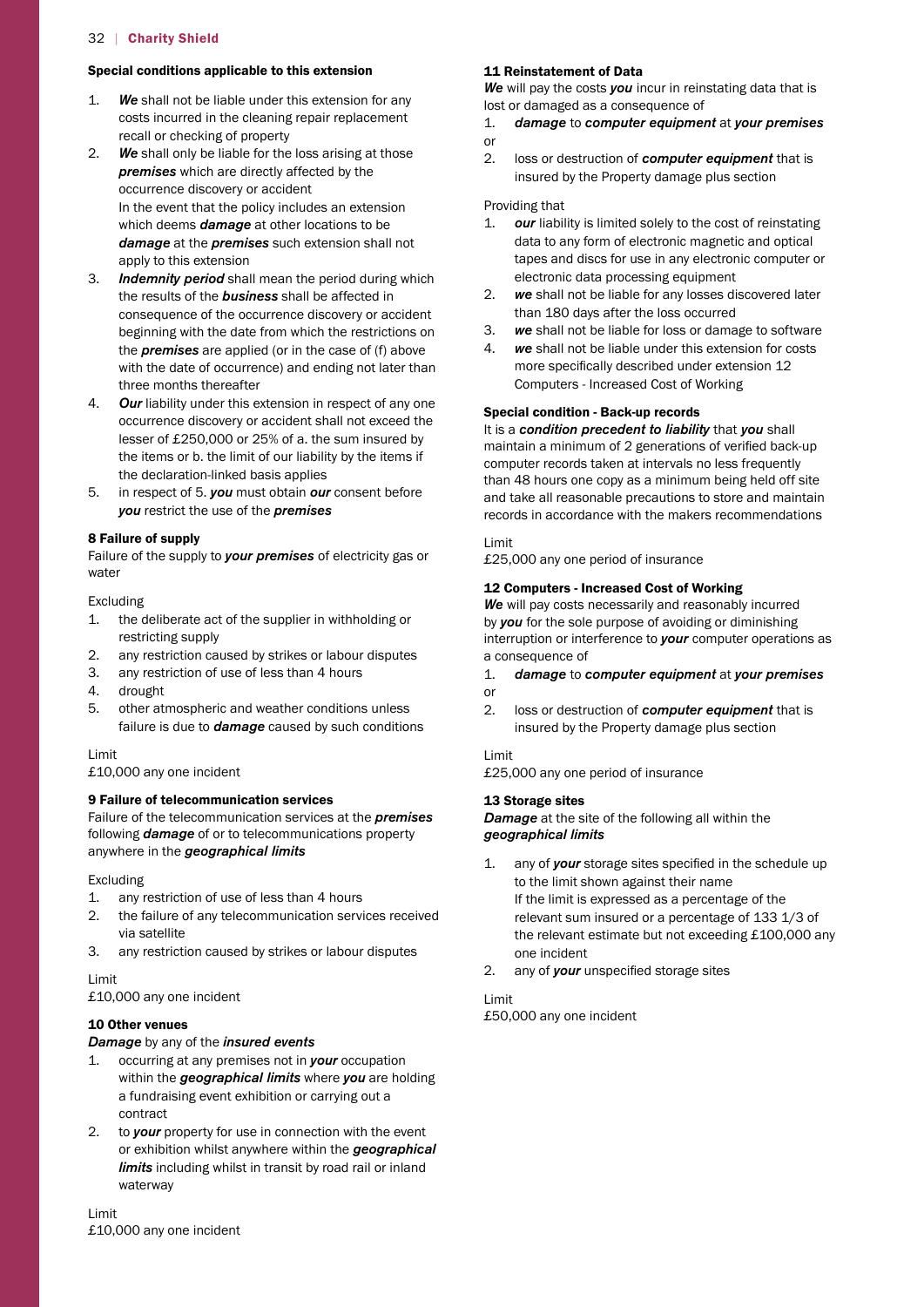#### 14 Archaeological digs

If a claim is accepted by *us* under this section and the interruption or interference which is the subject of the claim is increased by an archaeological exercise which follows discoveries made due to the occurrence of *damage we*  will pay the additional amount of loss resulting from the increased interruption or interference

 The total amount *we* will pay will not exceed 10% of the sum insured by each item or £100,000 whichever is the less

# **Memorandum**

#### Index-linking

The sum insured for each item insured (but not extension limits) under this section other than *rent receivable*  and additional cost of working items shall be adjusted in accordance with a suitable index selected by *us* 

The annual renewal premium will be amended accordingly

# **Special conditions**

#### 1 Renewal clause

Declaration-linked basis

 *estimated rent receivable* for the financial year most *You* shall prior to each renewal supply *us* with the *estimated gross proft* or *estimated revenue* or nearly concurrent with the ensuing year of insurance

#### 2 Premium adjustment clause

#### $1 \quad$ Sum insured basis

 period exceeds 12 months) during the financial year of insurance as certified by *your* auditors is less than the exceeding 50% of the premium paid on each sum If the *gross proft* or *revenue* or *rent receivable*  earned whichever is applicable (or proportionately increased multiple of it where the maximum indemnity 12 months most nearly concurrent with any period of sum insured a pro rata return of premium not insured for such period of insurance will be made in respect of the difference

If any *damage* occurs which gives rise to a claim under this section the return in premium made will be in respect of the difference in *gross proft* or *revenue*  or *rent receivable* which is not due to the *damage* 

#### 2. Declaration-linked basis

 The first and annual premiums are provisional and are revenue or estimated rent receivable based on the *estimated gross proft* or *estimated* 

 declaration confirmed by *your* auditors of the *gross*  the financial year most nearly concurrent with the You shall supply us with not later than six months after the expiry of each period of insurance a *profit or revenue or rent receivable earned during* period of insurance

 reduced during the financial year solely in consequence of If any *damage* shall have occurred giving rise to a claim for loss of *gross proft* or *revenue* or *rent receivable* the above- mentioned declaration shall be increased by *us*  for the purpose of premium adjustment by the amount by which the *gross proft* or *revenue* or *rent receivable* was the *damage* 

If the declaration (adjusted as provided above and proportionately increased where the maximum indemnity period exceeds 12 months)

- not exceeding 50% of such premium a. is less than the *estimated gross proft* or *estimated revenue* or *estimated rent receivable* for the relative period of insurance *we* will allow a pro rata return of premium paid on the *estimated gross proft* or *estimated revenue* or *estimated rent receivable* but
- b. is greater than the *estimated gross proft* or *estimated revenue* or *estimated rent receivable* for the relative period of insurance *you* shall pay a pro rata addition to the premium paid on the *estimated gross proft* or *estimated revenue* or *estimated rent receivable*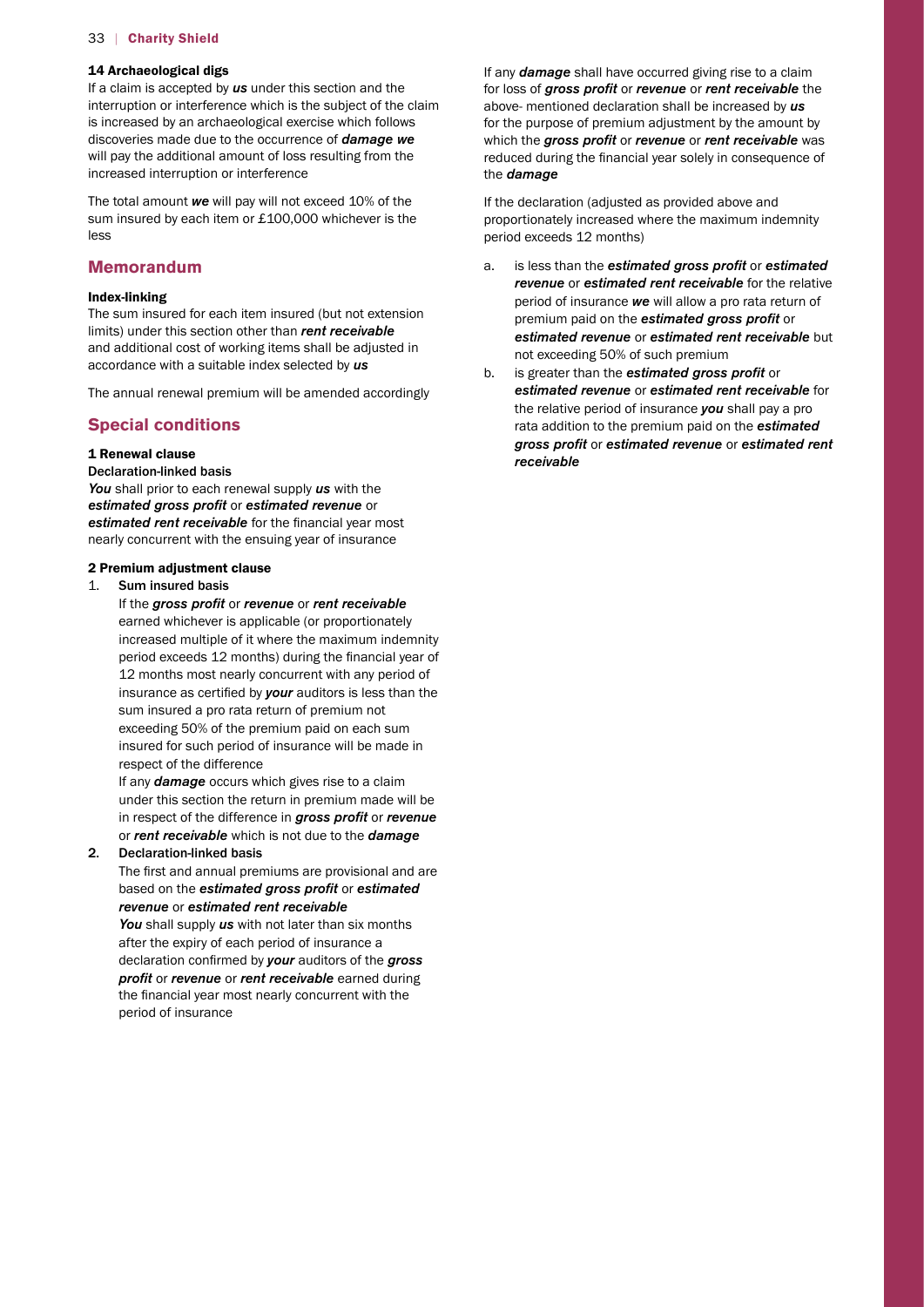# 5 Liabilities

The schedule will show if this section applies and the cover in force

# **Definitions**

 schedule) they will take the specific meaning shown below Each time any of the following words or phrases appear in this section in bold italic type (or in capital letters in the

Where words or phrases are not highlighted in this manner the normal everyday meaning of the word or phrase will apply

# *Act of terrorism*

 purposes including the intention to influence any means an act including but not limited to the use of force or violence and/or the threat thereof of any person or group(s) of persons whether acting alone or on behalf of or in connection with any organisation(s) or government(s) committed for political religious ideological or similar government and/or to put the public or any section of the public in fear

#### *Bodily injury*

means bodily injury death disease or illness

#### *Business*

means that which has been described in the schedule and which is conducted solely from premises in the *geographical limits* including

- 1. fundraising activities undertaken with the full knowledge and authority and under the control of the *Insured* anywhere within the *geographical limits*
- 2. the ownership repair and maintenance of *your*  property and premises
- facilities for *employed persons* and first aid medical 3. the provision of catering social sports and welfare and ambulance services
- 4. the provision of fire and security services maintained only for the protection of premises owned or occupied by *you*
- 5. private work undertaken by an *employed person* with *your* prior consent for a director trustee partner or *employee* of *yours*
- 6. participation in trade shows or exhibitions within the European Union

but this does not include any work undertaken *offshore* 

#### *Data*

 operating systems software programs and firmware means information represented or stored electronically including but not limited to code or series of instructions

#### *Employed person*

means

- 1. any *employee*
- 2. a. any person supplied to or hired or borrowed by *you*  or on *your* behalf
	- or
	- b. any work experience student or youth training scheme participant while under *your* direct control and supervision

#### *Employee*

means any person under a contract of service or apprenticeship with *you* and *authorised volunteers* 

# *Event(s)*

means one occurrence or series of occurrences arising from or attributable to one source or original cause

# *Injury*

means *bodily injury* wrongful arrest or false imprisonment

### *Legal costs*

means

- 1. claimant's costs and expenses recoverable from *you*  in respect of any claim which is the subject matter of indemnity under this policy
- $2<sub>1</sub>$ a. the costs of legal representation at
	- i. any coroner's inquest or inquiry in respect of any death
	- ii. proceedings in any court arising out of any alleged breach of statutory duty which may be the subject of indemnity under this section of the policy
	- b. all other costs and expenses in relation to any matter which may form the subject of a claim for indemnity under this section of the policy

incurred with *our* prior written consent

# *Offshore*

means embarkation onto a vessel or aircraft for conveyance to an offshore rig platform or service or accommodation vessel until disembarkation from the conveyance onto land upon return from such offshore rig platform or service or accommodation vessel

# *Pollution or contamination*

means *injury* or *damage* directly or indirectly caused by or arising out of pollution or contamination of buildings or other structures or of water land or the atmosphere

# *Principal*

 officer committee member or *employee* of *yours*) on whose means any party (other than a director trustee partner behalf *you* are undertaking work (excluding the sale or supply of *products*) in connection with the *business* 

# *Products*

means goods (including containers and packaging) not in *your* custody or control sold supplied installed erected serviced repaired altered or treated by *you* in connection with the *business* 

 Any error in the sale supply or presentation of such goods is included in this definition

# *Property*

Means material property but this does not include *data* 

# *You/your/yours*

means the Insured named in the schedule

 Unless *we* specifically state otherwise *we* will also indemnify

- 1. your personal representatives in respect of legal liability incurred by *you*
- 2. at *your* request
	- a. any principal
- b. any director trustee partner officer committee member or *employed person* of *yours*

in respect of liability for which *you* would have been entitled to indemnity had the claim been made against *you*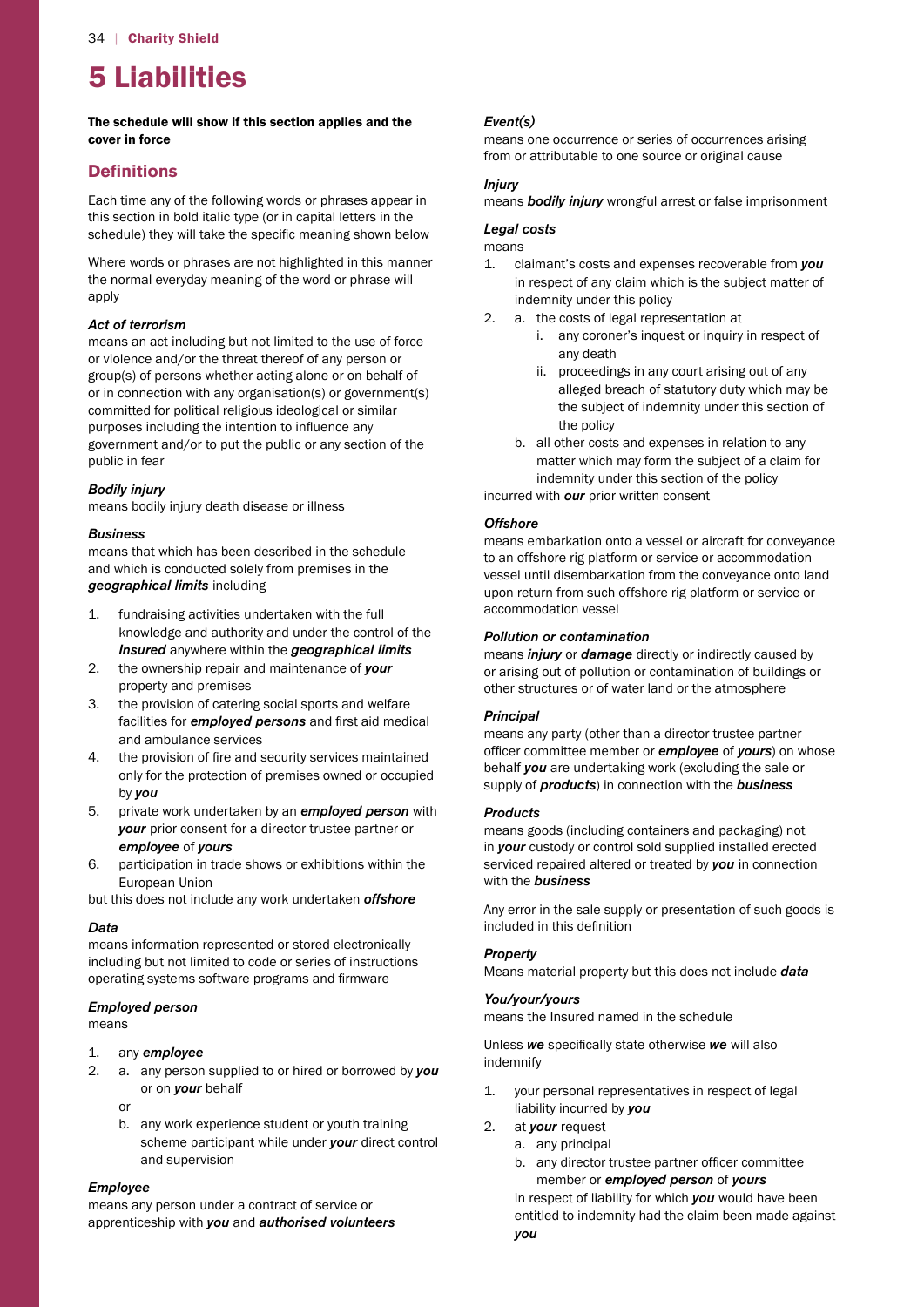- 3. any officer or member of *your* canteen social sports and welfare facilities and fire first aid ambulance and security services in their individual capacities as such
- 4. any director trustee partner officer committee member *person* for such director trustee partner officer or *employee* of *yours* in respect of private work carried out with *your* prior consent by an *employed*  committee member or *employee*

*We* will not provide an indemnity to any medical or dental practitioner in respect of medical services provided

# **Cover 1 – Employers' liability**

This insurance is provided on a 'Costs inclusive' basis

 indemnity specified in the schedule This means that *legal costs* are included within the limit of

# **Cover**

*We* will indemnify *you* against *your* legal liability to pay damages and *legal costs* in respect of *bodily injury* to an *employed person* caused during the period of insurance and arising out of and in the course of their employment with *you* 

- 1. within the *geographical limits* or
- 2. while temporarily outside these territories

in connection with the *business* 

The total amount *we* will pay in respect of

- *terrorism* shall not exceed £5,000,000 1. any one *event* which is directly or indirectly caused by results from or is in connection with an *act of*  If *we* allege the *bodily injury* has resulted from an *act of terrorism* the burden of proving the contrary shall be upon *you*
- 2. any other *event* shall not exceed the limit of indemnity shown in the schedule

This insurance complies with the provisions of any law enacted in the *geographical limits* relating to the compulsory insurance of liability to employees

*You* will repay any sums paid by *us* which we would not have been obliged to pay but for the provisions of such law

# **Exclusion**

 road traffic legislation within the European Union No indemnity will be provided in respect of any liability in respect of *bodily injury* for which *you* are required to arrange motor insurance or security in accordance with any

# **Extensions**

Each of the following is subject to the terms of the policy

#### 1 Unsatisfied court judgements

Where a judgement for damages has been obtained

- 1. by one of *your employees* or their personal representatives in respect of *bodily injury* caused during any period of insurance and which arises out of and in the course of their employment with *you*
- 2. in any court situated within the *geographical limits*
- 3. against any company or individual operating from premises within the *geographical limits*
- 4. which remains unsatisfied in whole or in part six months after the date of the judgement

 awarded costs which remain unsatisfied subject to there *we* will at *your* request pay to the *employee* or their personal representatives the amount of damages and any being no appeal outstanding

 Any payment under this extension is conditional upon the judgement being assigned to *us* by the *employee* or their personal representatives

### 2 Compensation for court attendance

If *we* request any of the following categories of people to attend court as a witness in connection with a claim under this policy *we* will provide *you* with the following rates of compensation for each day on which attendance is required

 Any of *your* directors trustees or partners £500 Any *employee* £250

#### 3 Corporate manslaughter defence costs

 from criminal proceedings for any offence as defined in Homicide Act 2007 committed or alleged to have been Cover is extended to indemnify the policyholder in respect of legal costs and expenses incurred with *our* prior written consent in connection with the defence of any criminal proceedings or an appeal against conviction which arise Section 1 of the Corporate Manslaughter and Corporate committed during the period of insurance in the course of the *business* 

Provided that:

- $\mathbf{1}$  £5,000,000 in any one period of insurance our liability under this extension shall not exceed This limit will form part of and not be in addition to the limit of indemnity stated in the schedule
- 2. if this policy provides legal expenses insurance this extension shall only operate in respect of any additional amount beyond the amount payable under the legal expenses section
- 3. where *we* have already provided an indemnity in respect of any legal costs or expenses incurred in the defence of any criminal proceedings arising out of the same *event* which has given rise to the proceedings in respect of corporate manslaughter or corporate homicide any amount already paid by *us* will be taken into account in calculating *our* liability under this extension
- 4. *we* must consent in writing to the appointment of any solicitor or counsel who is to act for and on *your*  behalf
- 5. *you* shall notify *us* immediately about any summons or other process served upon *you* which may give rise to a claim under this extension
- 6. any appeal can only commence if counsel has advised that it is more likely for an appeal to be successful than not

No indemnity will be provided

- 1. where indemnity for defence costs is available from any other source or is provided by any other insurance or where but for the existence of this extension indemnity would have been provided by such other source or insurance However this exclusion shall not apply in the circumstances outlined in proviso (b)
- 2. in respect of any proceedings which result from any deliberate act or omission of the policyholder or any partners directors or managerial employees of the policyholder while acting in their corporate capacity and which could reasonably have been expected having regard to the nature and circumstances of such act or omission
- 3. in respect of fines or penalties of any kind including the costs of remedial or publicity orders or the steps required to be taken by such orders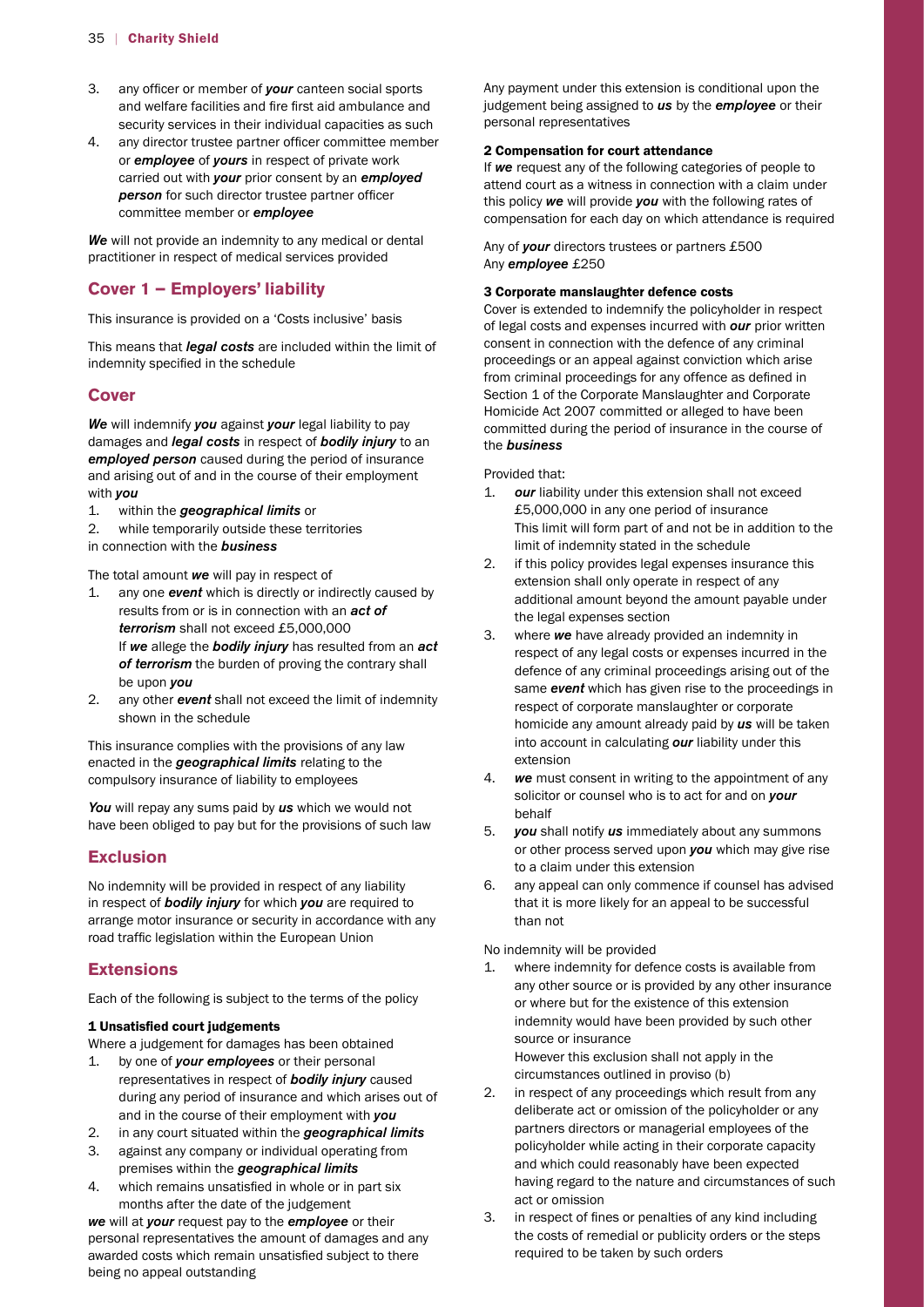# **Cover 2 – Public & products liability**

This insurance is provided on a 'Costs in addition' basis

 America or Canada) *legal costs* are payable in addition to the limit of indemnity specified in the schedule This means that (with the exception of claims which are brought within the legal jurisdiction of the United States of

# **Cover**

*We* will indemnify *you* against *your* legal liability to pay damages arising out of

- 1. accidental *injury* of any person
- 2. accidental *damage* to property
- 3. nuisance trespass to land trespass to goods or interference with any easement of air light water or way

**We** will not provide indemnity in respect of any liability which arises from any deliberate act or omission by *you* which could reasonably have been expected having regard to the nature and circumstances of such act or omission or which is a natural consequence of the ordinary conduct of *your business* 

happening during the period of insurance and caused either in connection with the *business* or by *products* 

 legal jurisdiction of the United States of America or Canada *We* will in addition indemnify *you* against *legal costs* other than in respect of any claim which is brought within the in which circumstances *legal costs* shall be included within the limit of indemnity

The total amount *we* will pay in respect of damages for

- the schedule or £5,000,000 whichever is the less a. any one *event* (and all *events* happening during any period of insurance caused by *products*) which is directly or indirectly caused by or results from or is in connection with an *act of terrorism* or any action taken in controlling preventing suppressing or in any way relating to an *act of terrorism* shall not exceed the Public & products limit of indemnity as stated in If *we* allege that the *injury* or *damage* has resulted from an *act of terrorism* the burden of proving the contrary shall be upon *you*
- b. any one *event*
- c. all events happening during any period of insurance caused by *products*
- d. all *events* arising from *pollution or contamination*  which *we* deem to have occurred during any period of insurance

shall not exceed the limit of indemnity shown in the schedule

Where *we* are liable to indemnify more than one person the total amount of indemnity to all parties including *you* in respect of damages arising from one *event* shall not exceed the limit of indemnity shown in the schedule

# **Exclusions**

No indemnity will be provided in respect of

- 1. any liability connected directly or indirectly in any way with any error or omission in the provision of professional services
- 2. any liability in respect of *bodily injury* to any *employed person* arising out of and in the course of their employment with *you* in connection with the *business*

3. any liability arising from *damage* to *property* which is owned or held in trust by *you* or which is in *your*  custody or control

Exclusion 3. will not apply in respect of

- officer committee member or visitors a. personal effects including vehicles and their contents belonging to *employees* directors trustees partners
- b. premises and their contents not owned by leased or rented by *you* at which *you* are undertaking work in connection with the *business*
- c. premises including fixtures and fittings hired by or leased rented or borrowed by *you* but *we* shall not be liable for
- i. the first £250 of any *damage* other than caused by fire or explosion
	- ii. any liability arising solely under the terms of any contract or agreement
	- damage to the premises and their fixtures and iii. any liability which arises from an agreement to maintain in force insurance against loss of or fittings
- 4. any liability arising from ownership possession or use by *you* or on *your* behalf of
	- traffic legislation) this exclusion will not apply in a. any mechanically propelled vehicle but (except where indemnity is provided by any motor insurance policy or in circumstances where insurance or security is required under any road respect of
		- i. the use of plant as a tool of trade on site
		- ii. the use of plant at *your* premises
		- iii. the loading or unloading of any vehicle
		- iv. the movement of any vehicle not belonging to *you* which is interfering with the execution of the *business*
	- b. any craft designed to travel in on or through water air or space but this exclusion shall not apply to any non- mechanically propelled waterborne craft of less than nine metres in length whilst operated on inland waterways or within three miles of the coast
- *contamination* is caused by a sudden identifiable place in its entirety at a specific moment in time and 5. any liability arising directly or indirectly from *pollution or contamination* unless the *pollution or*  unintended and unexpected incident which takes place during the period of insurance For the purposes of this exclusion all *pollution or contamination* which arises out of one incident shall be deemed to have occurred at the time such incident takes place
- 6. any liability arising from advice design or specification provided whether given for a fee or not
- $7.$ damage to or the costs of recall removal repair alteration replacement or reinstatement of any *product* supplied or contract work executed by *you*  which is caused by
	- a. a defect
	- b. its unsuitability for its intended purpose
- 8. any liability arising from any contract in respect of *products* supplied or contract work executed by *you*  unless liability would have attached in the absence of that contract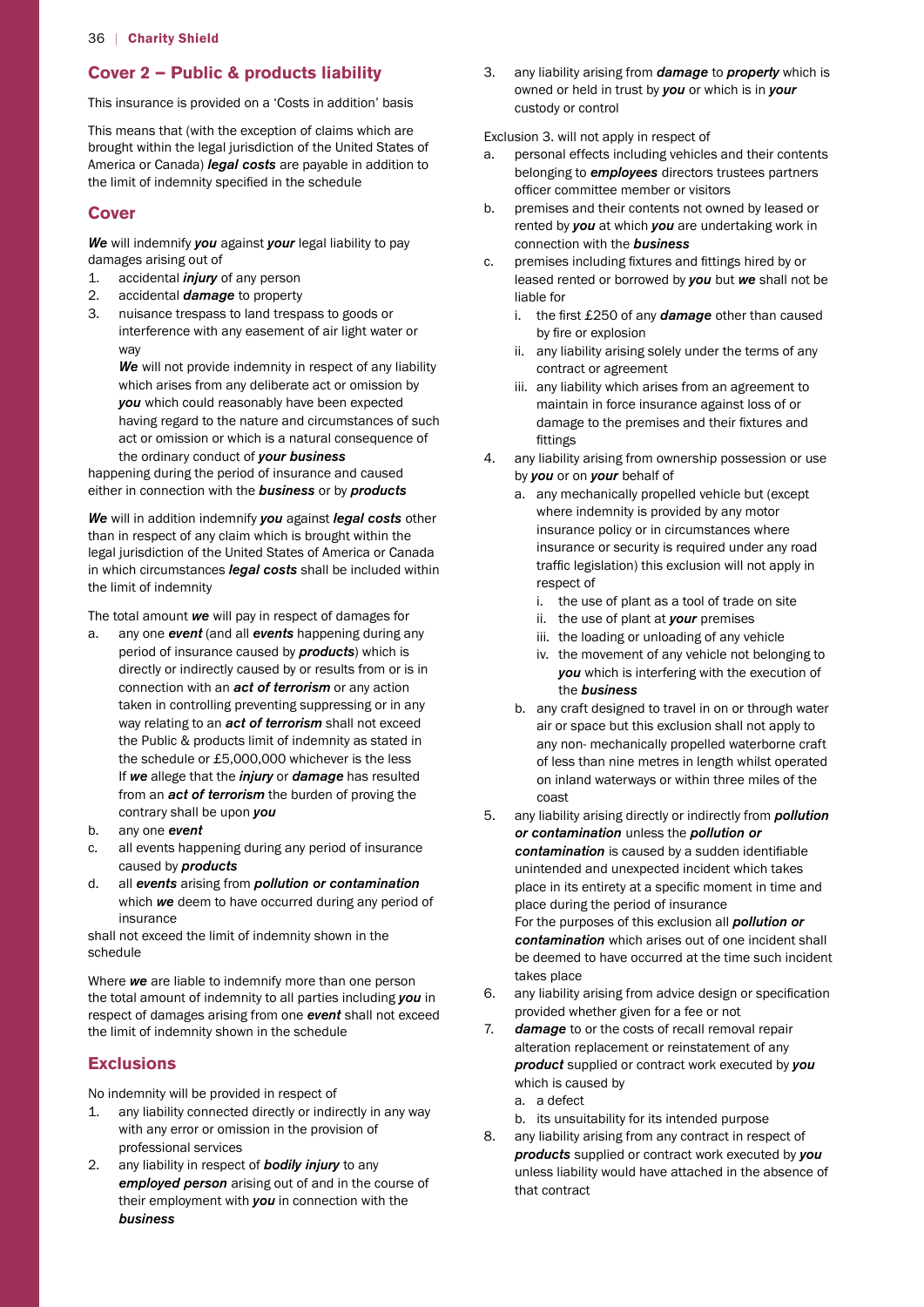- 9. a. fines or penalties
	- b. liquidated damages
	- c. any compensation awarded by a court of criminal iurisdiction
	- d. multiplied aggravated exemplary or punitive damages
- 10. any liability arising from
	- situated in the United States of America or Canada a. the use by *you* or on *your* behalf of any premises
	- premises situated in the United States of America b. *products* sold or supplied on *your* behalf from any or Canada
	- United States of America or Canada c. *products* exported by *you* or on *your* behalf to the
- 11. any liability arising from
	- a. *products* incorporated in any craft designed to travel through air or space
	- b. *products* incorporated in any waterborne craft which could affect its safety navigation or propulsion
	- c. *products* incorporated in mechanically propelled which could affect their safety
	- d. *products* incorporated in gas chemical petrochemical or power generation plant which is directly connected to manufacture processing storage or power generation

 and which have been specifically supplied by *you* for that purpose

12. any liability arising directly or indirectly from mining processing manufacturing removing handling disposing of treatment of distributing or storing of *asbestos* 

However this shall not apply where removing handling or disposing of *asbestos* does not form part of *your*  usual *business* or any contract work undertaken and

- a. *you* have complied with any legal obligations to manage *asbestos* and
- b. any discovery of *asbestos* by *you* is unintentional and accidental and
- c. where upon discovery of *asbestos* all work immediately stops and
- d. a HSE licensed asbestos removal contractor is employed to make safe the area in which the discovery is made as soon as is practicable and who has Employers' and Public Liability insurance in force which provides limits of indemnity no less than those provided by *your* policies and which do not exclude the work to be carried out
- 13. arising directly or indirectly from fears of the consequences of exposure to or inhalation of *asbestos*
- 14. any liability arising from the supervision or execution of any manual work or contract undertaken outside of the European Union
- 6.5 of the 2005 JCT conditions or any similar contract 15. any liability arising from *damage* to *property* where there is a requirement to arrange cover under clause clause
- 16. any liability directly or indirectly caused by resulting from or in connection with an *act of terrorism* arising at
- a. *premises* of 40 storeys or more
	- where attendance may exceed 2,500 people at b. sports stadia exhibitions theatres or music venues any one time

# **Extensions**

Each of the following is subject otherwise to the terms of this policy

#### 1 Cross liabilities

If *you* consist of more than one party (and in the case of partnerships this shall mean each individual partner) *we*  will indemnify each party in the terms of this policy against liability incurred to the other in the same manner and to the same extent as if a separate policy had been issued to each subject to the maximum amount payable in respect of damages arising out of one *event* not exceeding the limit of indemnity

#### 2 Compensation for court attendance

If *we* request any of the following categories of people to attend court as a witness in connection with a claim under this policy *we* will provide *you* with the following rates of compensation for each day on which attendance is required

#### Any of *your* directors trustees or partners £500 Any *employee* £250

#### 3 Contingent motor liability

Notwithstanding exclusion 4 regarding vehicles *we* will indemnify *you* alone in respect of legal liability for *injury*  or *damage* arising out of the use by any *employee* in the course of the *business* of any mechanically propelled vehicle which is neither owned by nor provided by *you* 

*We* will not provide an indemnity in respect of

- a. *damage* to such vehicle or any property contained or being transported within it
- they have held and are not disqualified for holding or b. *injury* or *damage* arising while the vehicle is being driven by *you* or any person who to *your* knowledge does not hold a licence to drive such a vehicle (unless obtaining such a licence)
- c. circumstances where *you* are entitled to indemnity under any other insurance
- d. *injury* or *damage* arising outside the *geographical limits*

#### 4 Data protection extension

 Definition specific to this extension

#### *Data protection legislation*

 means the Data Protection Act 1998 or any subsequent legislation that specifically replaces this act

*We* will indemnify *you* against *your* 

- 1. legal liability to pay damages and *legal costs* for material and non-material damage
- 2. defence costs and prosecution costs awarded against *you*

#### resulting from any breach or alleged breach of *data protection legislation* happening during the period of insurance arising out of the conduct of *your business*

*We* will not provide any indemnity in respect of

- a. the payment of fines penalties punitive or exemplary damages
- b. the costs of replacing reinstating rectifying erasing blocking or destroying any personal data
- c. liability arising from or caused by a deliberate or intentional act or omission by *you*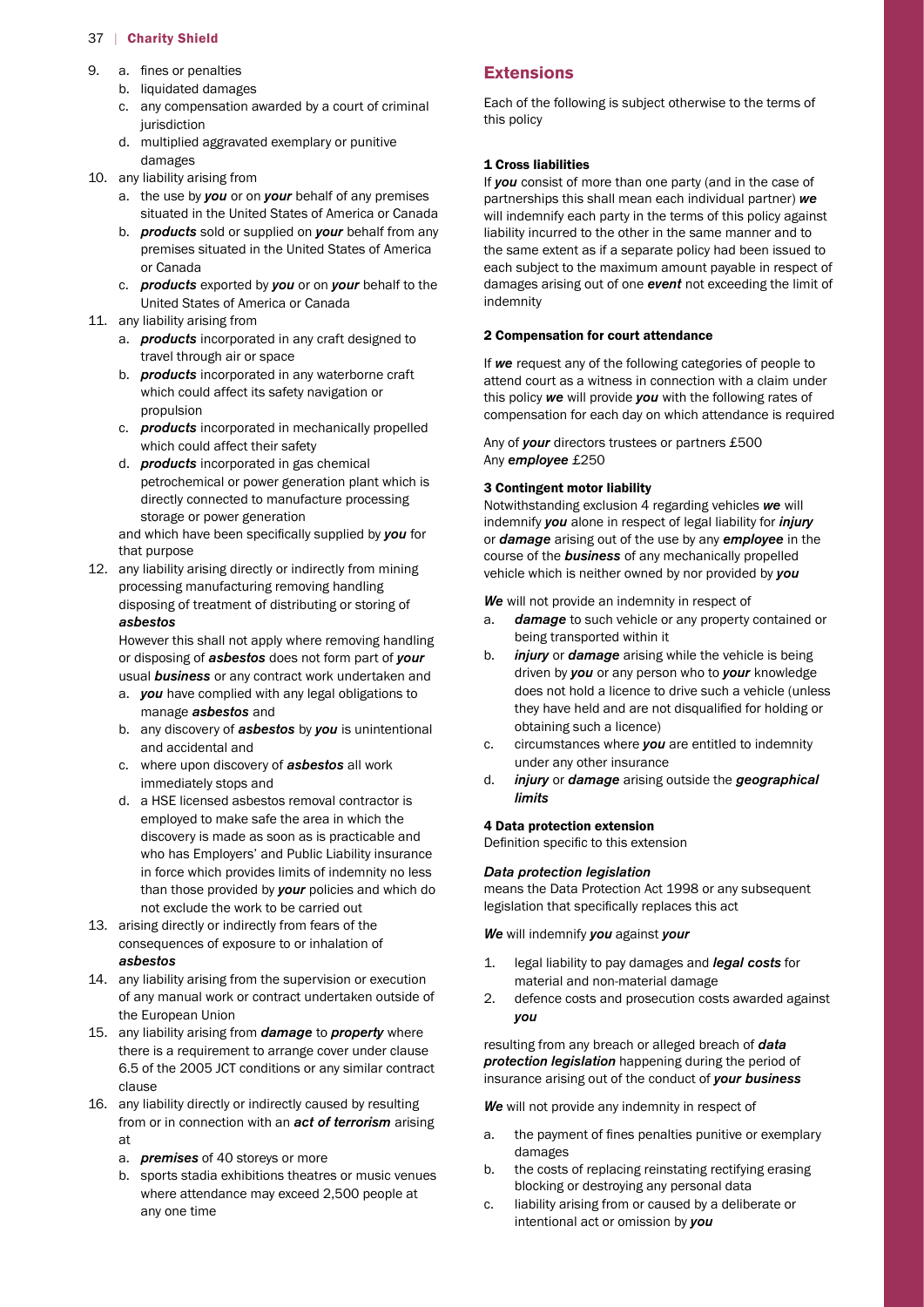- to a claim or prosecution which have been notified to or ought to have been notified to previous insurers or which d. liability arising out of circumstances which may give rise were known to *you* at the inception of this extension
- e. legal liability where indemnity is provided by any other insurance

 that a claim first made against *you* in the period of insurance In the event that any policy of insurance in force immediately prior to this extension expressly provided cover for *data protection legislation* on the basis of an indemnity for claims made during the period of insurance and in the event in respect of *data protection legislation* then the indemnity provided by this extension is extended to indemnify *you*  provided that *we* shall not be liable for

- i. claims not insured by this extension
- ii. any claim or notice notified later than twenty-eight days after receipt of such claim or notice

The total amount *we* will pay in respect of

- 1. shall not exceed the limit of indemnity shown on the schedule
- 2. shall not exceed £100,000 any one claim and in the aggregate

#### 5 Defective premises

 of Section 3 of the Defective Premises Act 1972 or Section 5 *We* will indemnify *you* against legal liability incurred by virtue of the Defective Premises (Northern Ireland) Order 1975 in respect of *injury* or *damage* in connection with premises or land disposed of by *you* 

No indemnity will be provided

- 1. if *you* are entitled to indemnity under any other insurance
- 2. in respect of the cost of remedying any defect or alleged defect in the premises disposed of

#### 6 Charity trustee insurance

 claims made and notified to *us* during the period of insurance This insurance covers only those losses which arise from

# **Cover applicable to this extension**

- 1. *We* will indemnify
	- *trustee* and notified to *us* during the period of a. the *trustee* against all sums which the *trustee*  becomes legally liable to pay as damages and all other costs and expenses as a result of the *wrongful act* which gives rise to a claim made against the insurance
	- made against the *trustee* and notified to *us* during b. the *Insured* against all sums which the *Insured* is required or permitted by law to pay to or on behalf of the *trustee* for the *trustee's* legal liability for damages and all other costs and expenses as a result of the *wrongful act* which gives rise to a claim the period of insurance
- during the period of insurance and notified to *us* within 2. *We* will indemnify the *Insured* or *trustee* against all sums which the *Insured* or *trustee* becomes legally liable to pay as damages and all other costs and expenses including reasonable costs incurred for restoration as a result of a document relating to the *business* being subject to *damage* which is discovered 30 days

#### **Personal cover applicable to this extension**

- $1.$ **We** will treat
	- a. the application for this insurance as a separate application for cover by each *trustee*
	- b. each claim made against any *trustee* and each loss suffered by any *trustee* as personal to that *trustee*
	- c. each claim for indemnity by any *trustee* as personal to that *trustee* and the right of each *trustee* to indemnity shall not be affected by the situation or conduct of anyone else
- 2. If the legal liability of the *trustee* is imputed or transferred to the lawful spouse of the *trustee* or any person deriving similar status in law *we* will provide to that person the personal indemnity to which the *trustee*  would be otherwise entitled under this extension
- 3. If the *trustee* should die become insolvent or mentally incapacitated *we* will provide to the estate heirs legal representatives or assigns of the *trustee* the personal indemnity to which the *trustee* is entitled under this extension
- 4. If the lawful spouse of the *trustee* or any person deriving similar status in law is entitled to any indemnity under 2 above and dies becomes insolvent or mentally incapacitated *we* will provide that person's estate heirs legal representatives or assigns the personal indemnity to which that person is so entitled

*We* will not provide any indemnity in respect of

- 1. anything for which indemnity is provided under any other section of or extension to this policy or by any other source
- 2. anything which was done when known to be a *wrongful act* or ignoring that possibility
- 3. the consequences of any circumstances known by the *Insured* or *trustee* at the commencement of this cover which may give rise to a claim
- 4. liability arising from *bodily injury* to any person *damage*  to property (other than as provided under paragraph (b) of this extension) or infringement of intellectual property rights
- 5. liability arising from the rendering of any counselling advice or other service
- 6. anything done in the capacity of *trustee* or administrator of any pension fund or scheme
- 7. any person committing or condoning any criminal dishonest or fraudulent act or omission
- 8. liability assumed by agreement unless liability would have attached without such agreement
- 9. liability arising from any failure to arrange or maintain insurance
- 10. any legal action brought in a court of law outside the *geographical limits*
- 11. liability arising from any allegation of unfair or wrongful dismissal and any other employment dispute
- 12. liability arising from anything manufactured sold or supplied by or on behalf of the *Insured*
- 13. liability arising from any wrongful act subsequent to the effective date of takeover or merger of the *Insured* by or with any other entity
- 14. liability arising from any
	- a. personal guarantee or assurance given by the *trustee* to anyone (other than the *trustee* giving assurance that the *trustee* has the authority to do something) or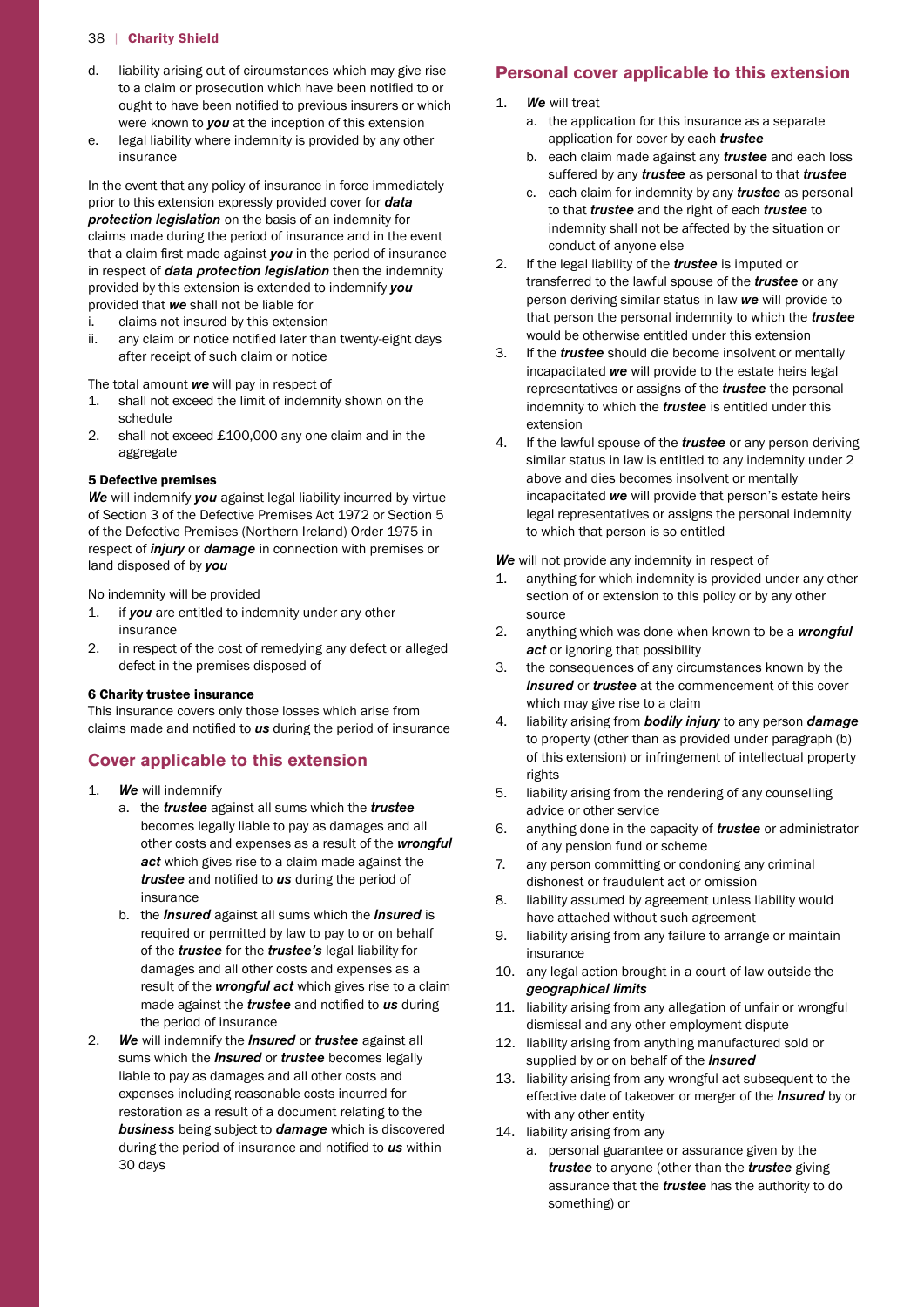- or fixed sum of money to anyone unless the b. agreement that the *trustee* shall pay any penalty *trustee* would still be legally liable even if that guarantee assurance or agreement did not exist
- 15. The first £250 of each and every claim made under this extension

 insurance in respect of cover paragraph b. is £50,000 and for all other claims £100,000 The most *we* will pay under this extension in the period of

 All claims resulting from a single *wrongful act* will be first claim was accepted by *us*  deemed to have been made during the period in which the

#### Definitions specific to this extension

#### *Trustee*

 director officer or member of the management committee means anyone who is at any time a member trustee of the *Insured* 

#### *Wrongful act*

Means any actual or alleged act which is wrongfully committed or attempted by the *trustee* when carrying out his or her duties as *trustee* 

# **Special condition specific to this extension**

The *Insured* shall submit annual reports and accounts to their appropriate regulatory authority in accordance with prescribed timescales

 *your* accounts accounting procedures or financial position in any of *your* Report and Accounts notification of such qualification and subsequent action taken by *you* and *your* regulatory authority is to be notified to *us* as soon as In the event of *your* auditor or independent examiner qualifying their opinion or expressing concerns about reasonably possible

 fulfilled any requirements of *your* Charity Regulator The cover provided by this extension is only in force if *you*  have obtained if necessary the approval of the Charity Commission to acquire this type of cover and *you* have

#### 7 Libel and slander

This insurance covers only those losses which arise from claims made against *you* during the period of insurance

*We* will indemnify *you* against *your* legal liability to pay damage and *legal costs* arising out of or caused by

- 1. the publication or utterance by *you* or on *your* behalf of a libel or slander
- 2. infringement of trademark registered design copyright or patent right

 Provided that a claim is first made against *you* during the period of insurance

#### Limit

 The most *we* will pay is £250,000 in any one period of insurance or the limit shown in the schedule

 All claims arising from a single libel slander or infringement will be deemed to have been made during the period in which the claim was accepted by *us* 

#### 8 Corporate manslaughter defence costs

 proceedings for any offence as defined in Section 1 of the Corporate Manslaughter and Corporate Homicide Act 2007 *We* will indemnify *you* in respect of legal costs and expenses incurred with *our* prior written consent in connection with the defence of any criminal proceedings or an appeal against conviction which arise from criminal committed or alleged to have been committed during the period of insurance in the course of the *business* 

#### Provided that

- in the schedule or £5,000,000 whichever is the less in 1. *our* liability under this extension shall not exceed the Public & products liability limit of indemnity as stated any one period of insurance This limit will form part of and not be in addition to the limit of indemnity stated in the schedule
- 2. if this policy provides Legal expenses insurance this extension shall only operate in respect of any excess beyond the amount payable under the Legal expenses section
- 3. where *we* have already provided an indemnity in respect of any legal costs incurred in the defence of any criminal proceedings arising out of the same *event* which has given rise to the proceedings in respect of corporate manslaughter or corporate homicide any amount already paid by *us* will be taken into account in calculating *our* liability under this extension
- 4. *we* must consent in writing to the appointment of any solicitor or counsel who is to act for and on *your*  behalf
- 5. any appeal can only commence if counsel has advised that it is more likely for an appeal to be successful than not

No indemnity will be provided

- 1. where indemnity for defence costs is available from any other source or is provided by any other insurance or where but for the existence of this extension indemnity would have been provided by such other source or insurance However this exclusion shall not apply in the circumstances outlined in proviso 2.
- 2. in respect of any proceedings which result from *your*  deliberate act or omission or deliberate act or omission of any trustees managerial employees partners directors of *yours* while acting in their corporate capacity and which could reasonably have been expected having regard to the nature and circumstances of such act or omission
- 3. in respect of fines or penalties of any kind including the costs of remedial or publicity orders or the steps required to be taken by such orders

#### 9 Additional clean up costs

 Definitions specific to this extension

#### *Environmental legislation*

 means any legislation enacted within the United Kingdom governing the

- 1. prevention and control of pollution and contamination
- 2. protection of the environment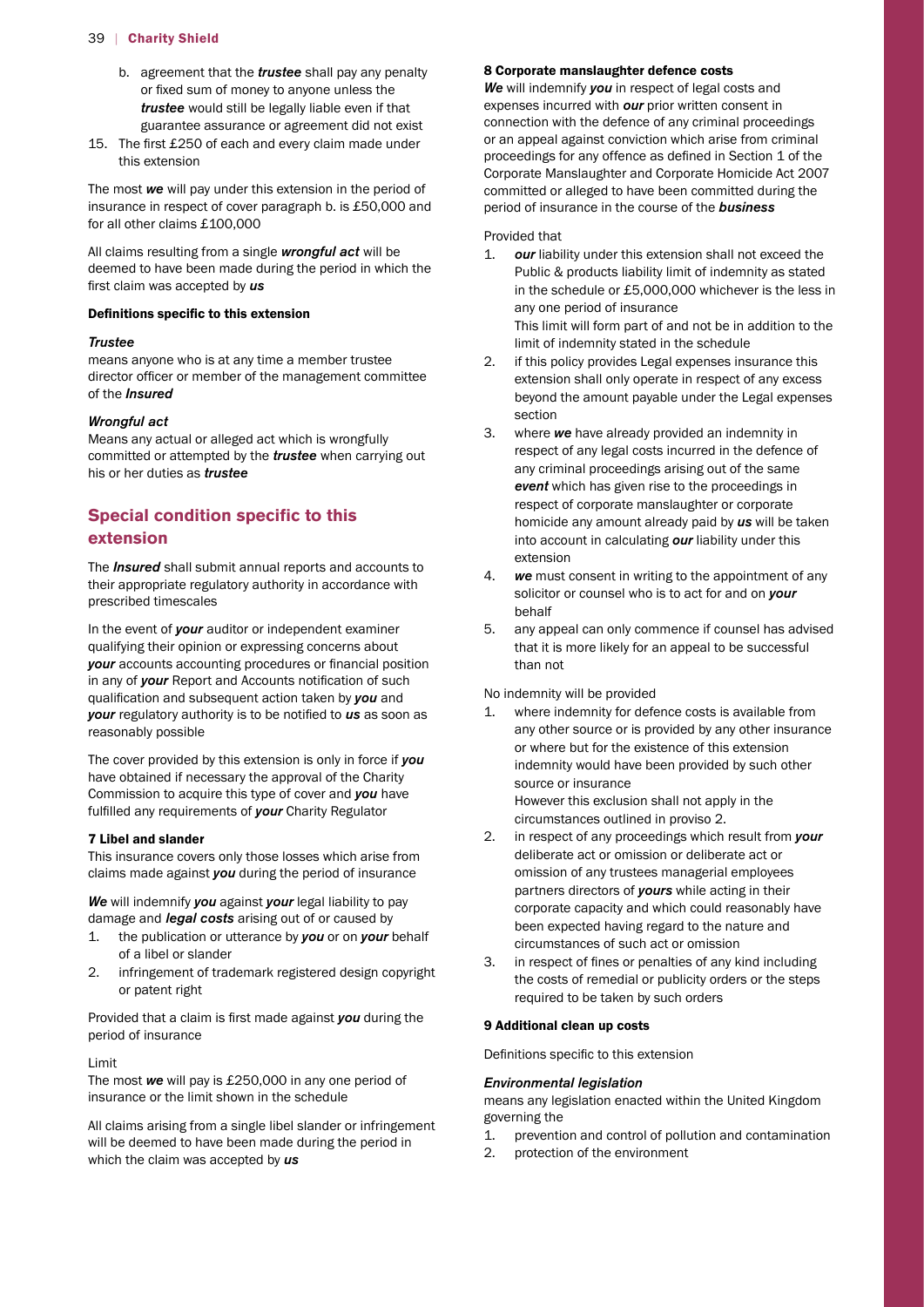#### *Regulatory authority*

means any statutory authority regulator or legal body which has authority under *environmental legislation* to legally require or order *remediation* or to conduct *remediation*  itself and to recover the costs of doing so from others

#### *Remediation*

means the minimum level of works or operators necessarily conducted under the provisions of the *environmental legislation* to investigate treat remove dispose of curtail or minimise pollution but this will not include any works or operations

- 1. to reinforce reintroduce or restore flora or fauna
- 2. to restore natural habitats or species protected by *environmental legislation* or the services that those natural habitats or species perform
- 3. which improve the state or condition of land or water in comparison with its state or condition immediately prior to the incident that caused the *pollution or contamination*

*We* will indemnify *you* against *your* legal liability in respect of the cost of

- $1<sup>1</sup>$ remediation which you are legally required or ordered to conduct by a *regulatory authority*
- *contamination* caused by a sudden indentifiable place in its entirety at a specific point in time and 2. reimbursing a *regulatory authority* where *remediation* has been conducted by or on behalf of the *regulatory authority* arising from *pollution or*  unintended and unexpected incident which takes place during the period of insurance and in connection with the *business*

All *pollution or contamination* which arises out of one incident shall be deemed to have occurred at the time such incident takes place

 *You* shall be liable for 10% of the cost of any claim giving contribution of £2,500 rise to indemnity under this extension subject to a minimum

 not exceed £1,000,000 in the aggregate in respect of all The maximum amount payable under this extension shall incidents occurring during the period of insurance

#### Exclusion

No indemnity will be provided in respect of the removal or disposal of any waste deposited by *you* or on *your* behalf

# **Prosecution defence costs**

#### **Cover**

*We* will subject to the limit of indemnity indemnify *you* in respect of

- 1. *legal costs* and expenses incurred with *our* written consent
- 2. costs awarded against *you*

in connection with the defence of any criminal proceedings or an appeal against a conviction arising from such proceedings brought for a breach of

- a. the Health and Safety at Work etc. Act 1974
- b. Part II of the Consumer Protection Act 1987
- c. the Food Safety Act 1990

alleged to have been committed during the period of insurance in connection with the *business* 

#### **Exclusions**

We will not provide any indemnity

- 1. where indemnity is provided by any other insurance
- 2. in circumstances where *injury* or *damage* has occurred
- 3. in respect of fines or penalties of any kind
- under Section 45 of the Food Safety Act 1990 4. in respect of any costs expenses or reimbursements resulting from an order made under Section 9 or resulting from any Regulation in respect of charges
- 5. where the proceedings have resulted from any deliberate act or omission by
	- a. *you* or any director trustee or partner of *yours*
- b. any *employee* of *yours* who has specific responsibility for compliance with the above legislation

which could reasonably have been expected to constitute a breach of the above legislation

# **Limit of indemnity**

 shall not exceed £500,000The total amount *we* will pay in respect of any one claim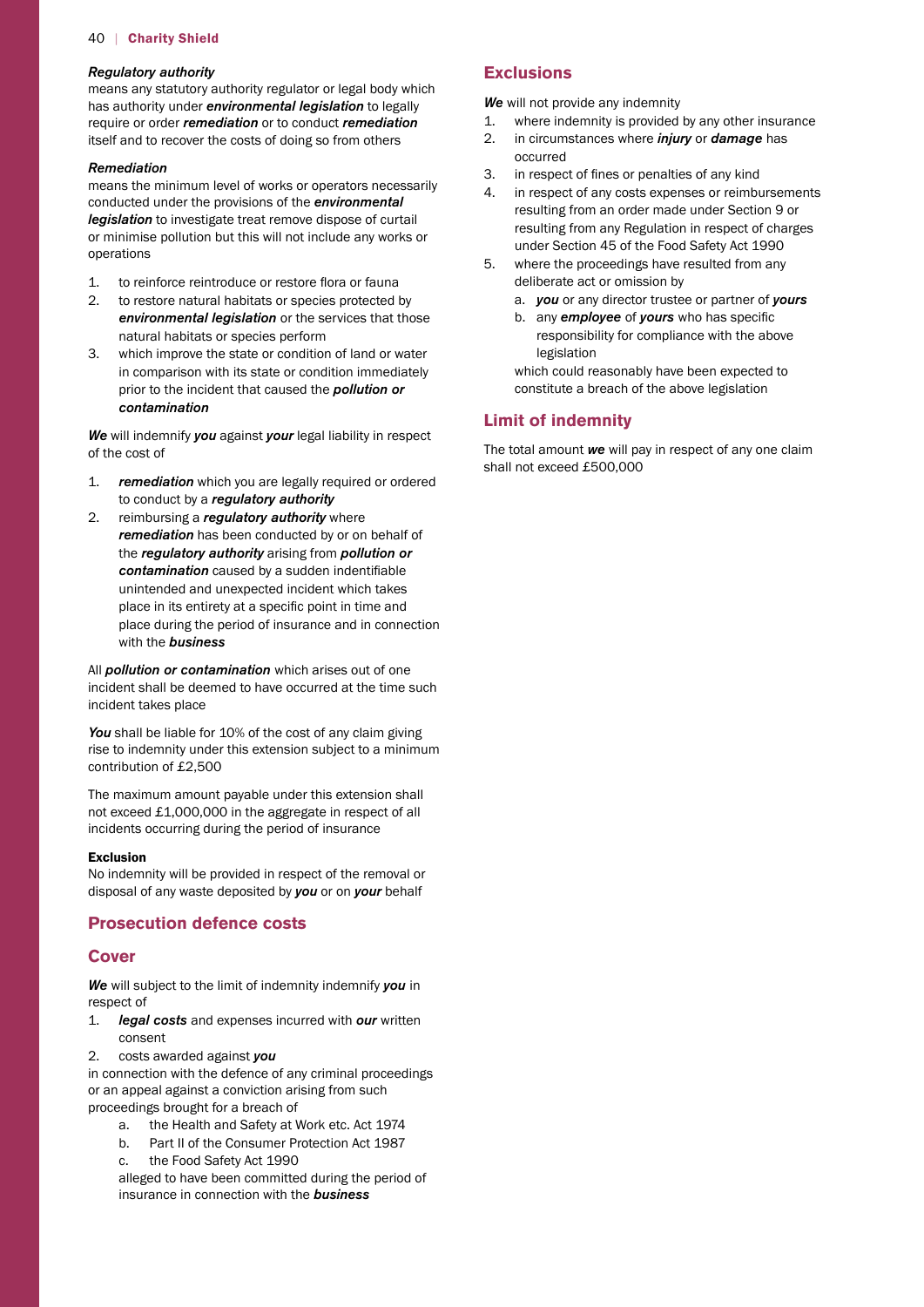# 6 Charity trustee insurance

#### The schedule will show if this section applies and the cover in force

Note (not forming part of the policy)

 claims made against you – and notified to us – during the Cover is on a 'claims made' basis, which means it covers period of insurance. It is therefore most important that as soon as you become aware of any claim being made against you, or any circumstances that may give rise to a claim, you notify us in writing.

# **Definitions**

 schedule) they will take the specific meaning shown below Each time any of the following words or phrases appear in this section in bold italic type (or in capital letters in the

Where words or phrases are not highlighted in this manner the normal everyday meaning of the word or phrase will apply

#### *Act of terrorism*

 purposes including the intention to influence any means an act including but not limited to the use of force or violence and/or the threat thereof of any person or group(s) of persons whether acting alone or on behalf of or in connection with any organisation(s) or government(s) committed for political religious ideological or similar government and/or to put the public or any section of the public in fear

#### *Bodily injury*

means bodily injury death disease or illness

#### *Document*

 means any deed will certificate plan book letter agreement or document of any type (other than any bearer bond coupon bank or currency note or other negotiable instrument) produced in any printed written or electronic format which relates to the *organisation* or *related body* 

#### *Employee*

means anyone employed by the *organisation related body*  or *trustee* under a contract of service or apprenticeship or directly engaged by the *organisation* or *related body*  without payment to carry out at any time

- 1. on behalf of the *trustee* any duty concerning the *organisation* or *related body* or
- 2. any other managerial or supervisory duty concerning the *organisation* or *related body* or
- 3. any other work wholly or mainly for the charitable purposes of the *organisation*

#### *Environmental defence costs*

means legal costs charges and expenses reasonably incurred in obtaining advice and representation in the defence of any criminal proceedings which are initiated during the *period of insurance* in respect of any actual alleged or threatened seepage pollution or contamination of any kind

#### *Investigation costs*

means legal costs charges and expenses reasonably incurred in obtaining advice and representation concerning any proceedings which are initiated during the *period of insurance* by any government department or agency to investigate or examine the affairs of the *organisation* or *related body* 

# *Loss*

means

- 1. damages and costs which are payable to another person as a result of a claim made by that person during the *period of insurance*
- 2. legal costs charges and expenses reasonably incurred in defending or appealing the claim described in (a) above or other legal proceedings initiated during the *period of insurance*

#### *Organisation*

 voluntary not-for-profit organisation which is named or identified in the schedule means the charity community interest company or other

#### *Outside trustee*

 voluntary not-for-profit entity other than means any *trustee* acting in the capacity of a trustee formally appointed on the written authority and request of the *organisation* to the board or equivalent position in any

- $\mathbf{1}$ 1. the *organisation*
- 2. any entity
	- a. having its securities listed or traded on any US exchange or
	- within the United States of America b. possessing any tangible or intangible asset located

#### *Period of insurance*

means the period of insurance as stated in the schedule

#### *Related body*

means any trust (other than a pension or retirement fund trust) or incorporated or unincorporated company or association which

- 1. exists wholly or mainly for the charitable purposes of the *organisation* or
- 2. is a trustee director officer or member of the management committee of the *organisation* or any body within 1. above

#### *Subsidiary companies*

 as defined by the Companies Act 2006 means any company or companies that is *your* subsidiary

#### *Trustee*

 director officer or member of the management committee means anyone who is at any time a trustee director shadow of the *organisation* or the *related body* and who is not

- 1. a trust corporation or
- 2. the receiver administrator administrative receiver liquidator or external auditor of that *organisation* or *related body*

# *Wrongful act*

 his or her duties on or after the appropriate Wrongful Act means any actual or alleged act which is wrongfully committed or attempted by the *trustee* when carrying out Date (if any) stated in the schedule

#### *You/your*

means anyone who is entitled to make a claim for indemnity under this section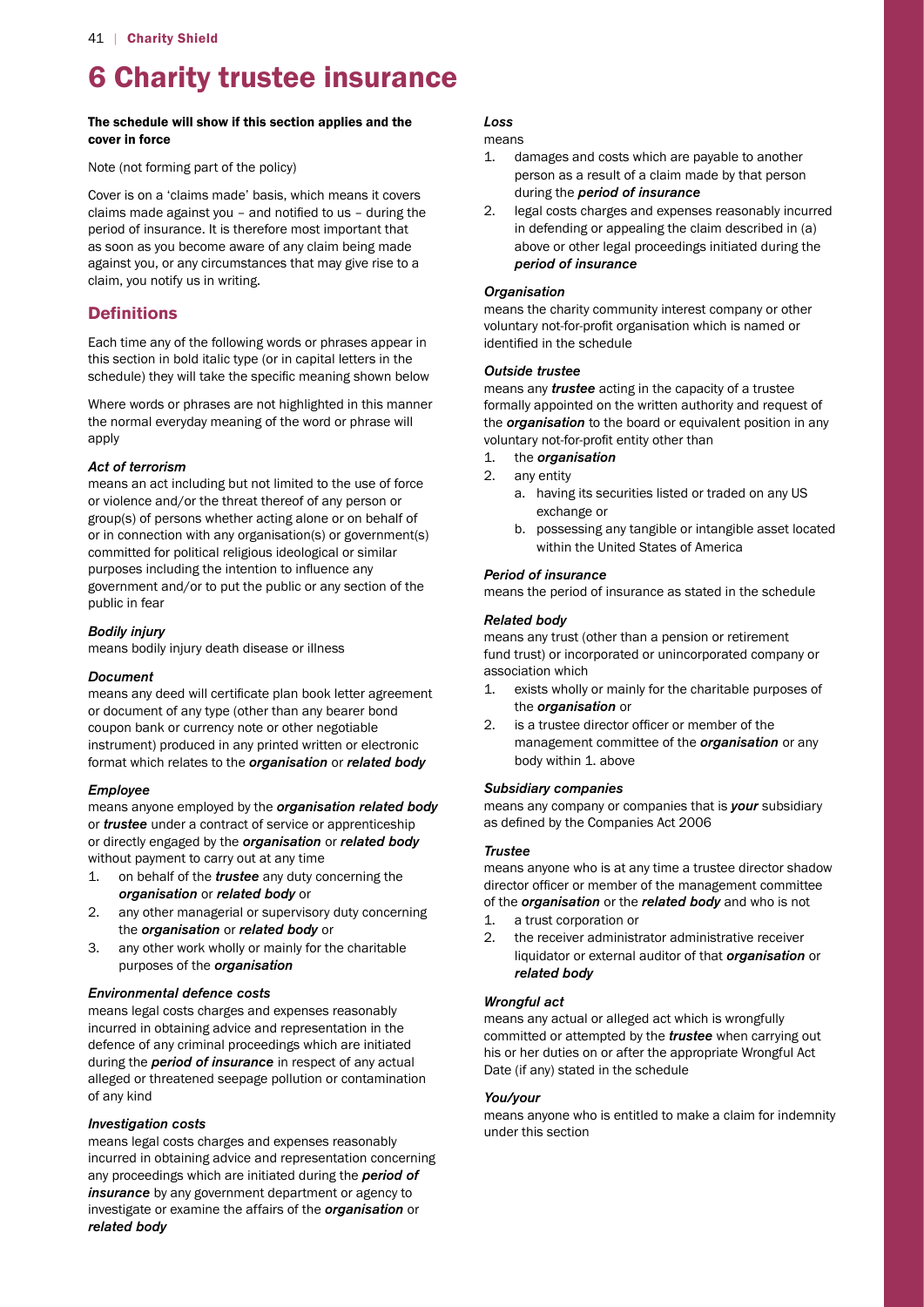# **Cover**

If *you* make a valid claim under any of the paragraphs 1. 2. or 3. below *we* will provide the indemnity described in that paragraph by making a payment in the manner described in Cover paragraphs 4. and 5.

If *you* have met (or will be meeting) the liability and/or cost of a valid claim *we* will reimburse *you* with a corresponding payment

- 1. Trustee liability
	- *We* will indemnify the legal liability of the
	- a. *trustee* for *loss* or *environmental defence costs*  which results from his or her *wrongful act* as *trustee*
	- b. *employee* for *loss* or *environmental defence costs* which results from his or her *wrongful act*  when acting on behalf of the *trustee*
	- c. *trustee* or *employee* for *investigation costs*

#### 2. Organisation liability

- *We* will indemnify the legal liability of the
- a. *organisation* or *related body* for *loss* or *environmental defence costs* which results from a *wrongful act* by a *trustee*
- b. *organisation* or *related body* for *loss* or *environmental defence costs* which results from a *wrongful act* by an *employee* when acting on behalf of the *trustee*
- c. *organisation* or *related body* for *investigation costs*
- 3. Loss of documents
	- *We* will indemnify
	- a. the legal liability of the *organisation related body*  or *trustee* for *loss* which results from *damage* to the *document* provided that this *damage* 
		- i. occurs while that *document* is held by or is being sent to or from any of them their agent or the *employee* and
		- ii. is discovered during the *period of insurance*
	- b. any reasonable and necessary cost incurred by that *organisation related body* or *trustee* in restoring or replacing that *document*
- 4. Payment
	- a. If *you* are the *organisation* or *related body* and *you* are required by law to indemnify the *trustee* or *employee* or another person for any legal liability of that *trustee* or *employee* which *we* cover under Cover paragraph 1. 2. or 3. above *we* will make on *your* behalf the payment as required by law
	- b. If *you* are the *organisation* or *related body*  and *you* are permitted by law to indemnify the *trustee* or *employee* for any legal liability of that *trustee* or *employee* which *we* cover under Cover paragraph 1. 2. or 3. above *we* will make on *your*  behalf the payment *you* are permitted to make
	- c. If *you* are the *trustee* or *employee* and *you* are required by law to indemnify another person for any legal liability *you* have which *we* cover under Cover paragraph 1. 2. or 3. above *we* will make on *your* behalf the payment as required by law
	- d. If none of a. b. or c. above applies *we* will make the appropriate payment direct to the *Insured* for what *we* cover under Cover paragraph 1. 2. or 3. above
- 5. Death or incapacity
	- a. If *you* die or become insolvent or mentally incapacitated *we* will provide to *your* estate heirs legal representatives or assigns the personal indemnity to which *you* are entitled under this section
	- b. If *your* lawful spouse or any person deriving similar status in law is entitled to any indemnity under a. above and dies or becomes insolvent or mentally incapacitated *we* will provide to that person's estate heirs legal representatives or assigns the personal indemnity to which that person is so entitled

# **Exclusions**

No indemnity will be provided in respect of

- 1. any claim resulting from a situation which existed prior to the *period of insurance* and which *you* the *organisation related body* or *trustee* knew or should have known might result in any type of claim for indemnity hereunder
- 2. any claim where *you* are entitled to indemnity from any other source or would be entitled but for this insurance
- $3.$ 3. the *trustee's* or *employee's* 
	- a. liability to the *organisation* or *related body* or b. costs in any proceedings in which either that *trustee* or *employee* is convicted of a criminal offence or such a conviction is upheld on appeal resulting from the conduct as *trustee* of that *trustee* or *employee* who either knew or must be assumed to have known that such conduct was not in the best interests of the *organisation* or *related body* or did not care whether or not this was so
- did which was intended to provide improper financial established by a final decision of a court or tribunal or 4. *your* claim arising from something that *you* actually gain for anyone or was malicious This exclusion shall only apply where such acts are any formal admission by *you*
- 5. a. fines or penalties
	- b. liquidated damages
	- c. any compensation awarded by a court of criminal iurisdiction
	- d. multiplied aggravated exemplary or punitive damages other than exemplary damages awarded in an action for libel or slander
- 6. any claim for which legal action is brought outside the European Union Channel Islands or Isle of Man
- 7. any actual or alleged legal liability for
	- a. *damage* to or loss of use of any property (other than the *document*) or
	- b. infringement of any intellectual property rights or
	- c. breach of any duty owed to anyone in providing any professional service
- 8. any actual or alleged legal liability
	- a. for seepage pollution or contamination of any kind other than to the extent of the *environmental defence costs* or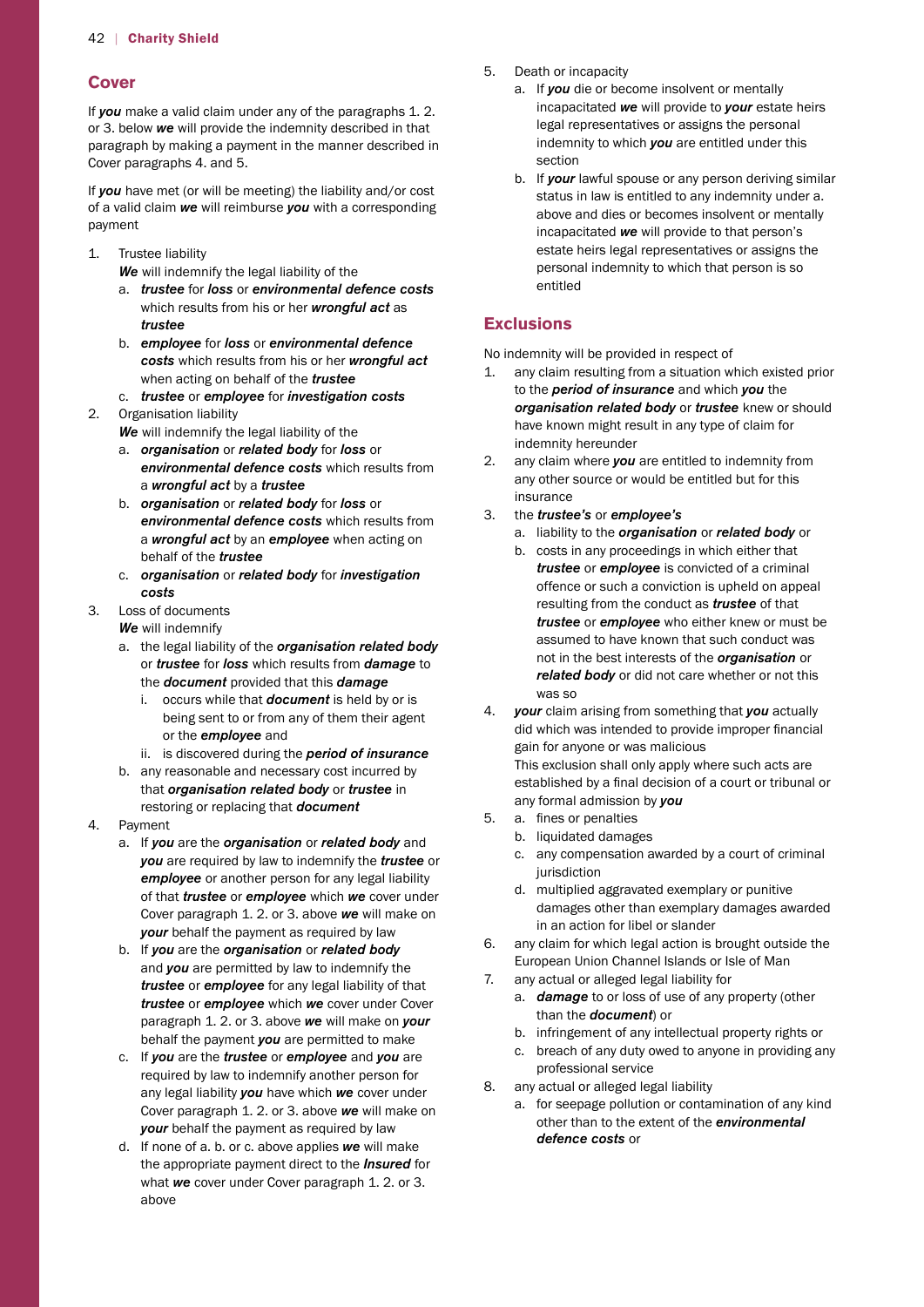- b. arising directly or indirectly from
	- i. exposure to or
	- ii. inhalation of or
	- iii. fears of the consequence of exposure to or inhalation of or
	- iv. damage to property or any other loss arising from *asbestos* or
- c. for the costs of cleaning up or removal of
- *asbestos*
- $\mathsf{Q}$ 1. the failure of any computer or other electronic processing device or of any program instruction or data for use in any computer or other electronic processing device equipment or system to function in the way expected or intended
	- 2. the transmission or receipt of any virus program or code that causes loss or damage to any computer system and/or prevents or impairs its proper function or performance
- 10. *your* claim arising from *your* failure to arrange or maintain insurance for the *organisation related body*  or *trustee*
- 11. *your* claim arising from any
	- a. personal guarantee or assurance *you* give to anyone (other than *your* assurance that *you* have authority to do something) or
- b. agreement that *you* shall pay any penalty or fixed sum of money to anyone unless *you* would still be legally liable even if that guarantee assurance or agreement did not exist
- 12. any claim resulting directly or indirectly from *you*  acting in the capacity as trustee or administrator of any pension or retirement fund or scheme
- 13. any claim arising from any *wrongful act* subsequent to the effective date of takeover or merger of the *organisation* by or with any other entity
- 14. any claim under cover paragraph 2. a. or b. arising out of any
	- a. actual or alleged breach of any contract or agreement
	- b. trading losses or liabilities or debts incurred by any business managed by or carried out by the *organisation*
- 15. any actual or alleged legal liability for anyone's *bodily injury* mental anguish or emotional distress
- 16. any actual or alleged legal liability for *loss* directly resulting from anything manufactured sold or supplied by the *organisation related body* or *trustee*
- 17. any actual or alleged legal liability for *loss* relating to any claim for unfair or wrongful dismissal or any other employment dispute
- 18. any loss damage cost or expense
	- a. directly or indirectly caused by contributed to by resulting from or arising out of or in connection with any *act of terrorism* regardless of any other cause or event contributing concurrently or in any other sequence to the loss
	- b. of whatsoever nature directly or indirectly caused by resulting from or in connection with any action taken in controlling preventing suppressing or in any way relating to any *act of terrorism*

If *we* allege that by reason of this exclusion any loss damage cost or expense is not covered by this policy the burden of proving the contrary shall be upon *you* 

# **Limits and excess**

- 1. If a particular *wrongful act* or other event results in more than one claim by *you* under this section *we* will treat all the claims concerned as if they were a single claim made at the time of the earliest of the corresponding
	- a. claims made against *you* which result in *loss* or
	- b. proceedings which are initiated against *you* which result in *investigation costs* or *environmental defence costs* or
	- c. losses (other than *loss investigation costs*  or *environmental defence costs*) which *you*  discover *you* have suffered
- 2. Unless (c) below applies *we* will deduct from what *we*  pay *you* for each single claim the amount stated in the schedule as being the *excess* applicable to the particular Cover under which *you* make the claim However if that single claim involves more than one Cover and more than one *excess* applies *we* will only deduct the largest *excess* from the total *we* pay *you You* must bear the amount of every *excess* which *we*  deduct
- 3. If upon conclusion of all legal proceedings (including all appeal proceedings) relating to *your* single claim *you* are neither found to have any legal liability to pay any damages to anyone nor convicted of any offence for which *you* have been tried *we* will not deduct any *excess* from what *we* pay *you* for that single claim
- 4. After the deduction of any *excess* that applies the most *we* will pay *you* for the total of all *your* claims in the *period of insurance* 
	- a. for *environmental defence costs* is £250,000
	- b. under Cover paragraph (c) Loss of documents is £100,000
	- c. under this section is the amount stated in the schedule as the Limit of indemnity

# **Conditions**

- 1. Notification of claims It is a *condition precedent to liability* that *you* 
	- a. give *us* written notice of every
		- i. situation *you* become aware of during the *period of insurance* which might reasonably result in any claim under this section
		- ii. loss *you* discover or claim made against *you*  during the *period of insurance* for which there may be cover under this section

as soon as possible and always within one month of *you* becoming aware of it

If anything *you* notify under (i) (a) above does result in a claim under this section that claim will be treated as having resulted from a claim made or legal proceedings initiated against *you* within the *period of insurance* 

- b. send *us* immediately and unanswered every letter claim form summons or similar document concerning *your* claim which *you* receive
- c. give *us* as soon as possible all the information documents and assistance *we* need to deal with everything *you* notify under (a) above and *your*  claim
- d. do not make any admission of liability or any offer promise or payment of indemnity to anyone without *our* consent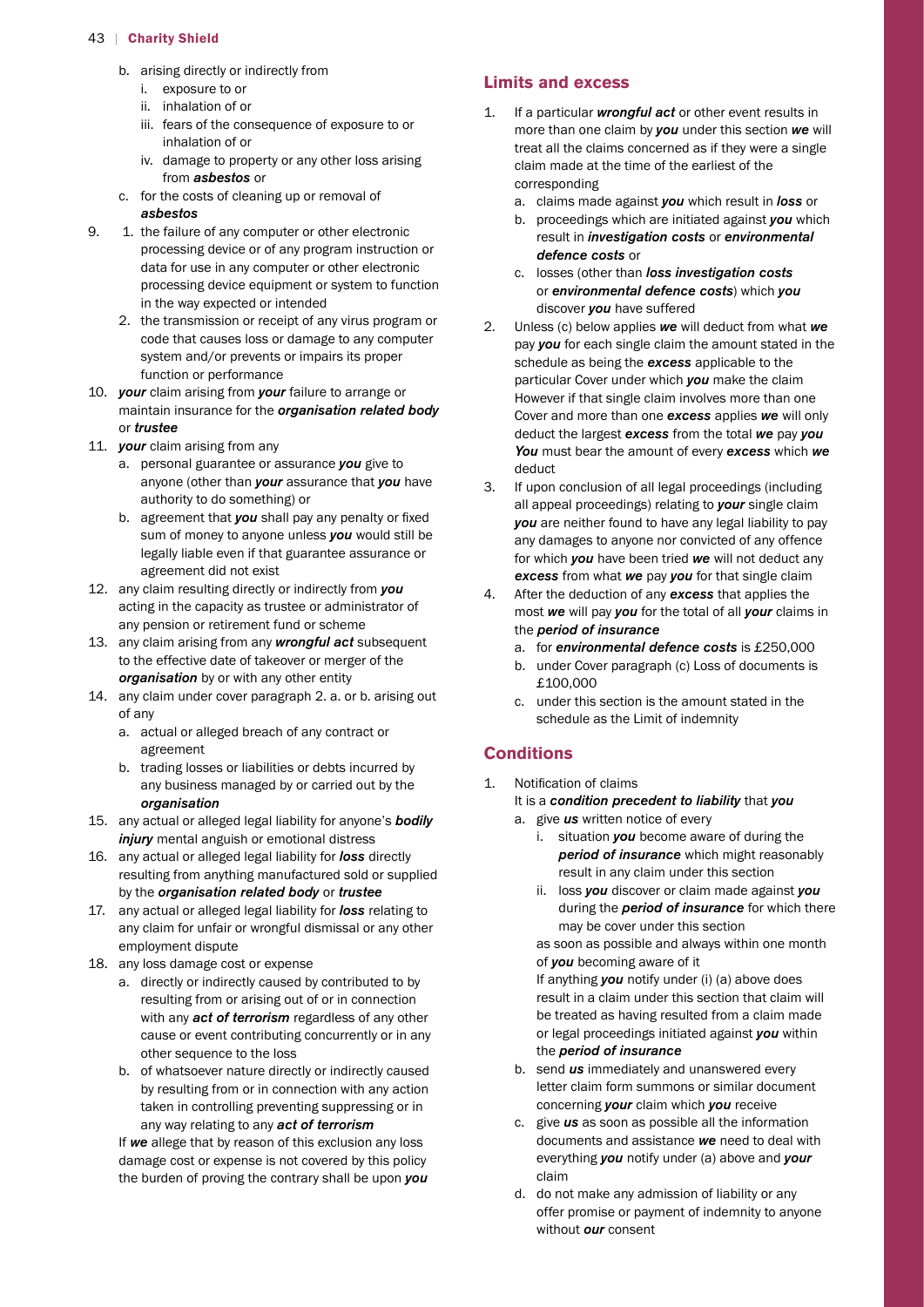- 2. Conduct and settlement of claims
	- a. *You* shall not have to carry on any legal proceedings or settle any claim unless counsel (whom *you* and *we* agree to appoint) considers that this is in *your* best interests
	- of any claim or the pursuit for *our* benefit of any b. *We* will be entitled at any time to take over and conduct in *your* name the defence or settlement claim *you* may have against someone else If *we* do this *you* must give *us* any information or assistance *we* reasonably need to carry on legal proceedings or settle claims which *we* will do in the way *we* think best
	- that if it is finally established that *you* are not c. *We* will advance legal costs charges and expenses incurred with *our* prior written consent provided entitled to any such advance payments of the sums advanced they shall be repaid to *us*
- 3. Personal cover
	- a. *We* will treat
		- i. the application for this insurance as a separate application for cover by each of *you*
		- ii. each claim made against *you* and each loss suffered by *you* as personal to *you*
		- iii. each claim *you* make for indemnity as personal to *you* and the right of each of *you* to indemnity shall not be affected by the situation or conduct of anyone else
		- by this section shall be the liability so specified in and shall not (except as so specified) be varied b. *Our* liability under any and all contracts of insurance evidenced or deemed to be evidenced this section as applicable to any one such contract or deemed varied because of the number or type of individuals or bodies insured by this section or their claims
		- c. If *your* legal liability for any *loss investigation costs* or *environmental defence costs* is by operation of law imputed or transferred to *your*  lawful spouse or any person deriving similar status in law *we* will provide to that person the personal indemnity to which *you* would be otherwise entitled under this section in respect of that liability
- 4. Notices
	- a. *You* must send notices to *us* at the address stated in the schedule or any other address *we* have given *you* for that purpose
	- b. *We* will send notices to *you* at the latest address *you* have given *us* or (if *we* do not have this address) at the latest address *we* have for the *Insured*

# **Extensions**

#### 1 Extended reporting period

If *we* or the *Insured* cancels or *we* refuse to offer renewal of this section of the policy and *you* do not replace the cover by any other similar policy with another insurer then *you* shall be entitled to an extension of the expiring period of cover provided by this section of

#### 1. 30 days or

 2. 12 months at 50% of the latest annual premium in respect of claims made after the effective date of such cancellation or refusal to renew provided that

- a. written notice is given to *us* within 15 days of the effective date of cancellation or non-renewal of this section
- b. payment is made to *us* within 30 days of the effective date
	- c. the claim arises from a *wrongful act* prior to the date of cancellation or refusal to renew

The offer by *us* of terms conditions or limits of indemnity that differ from those of the expiring period of insurance shall not constitute a refusal to renew

This extension does not apply in the event that the policy is cancelled for non-payment of premium

#### 2 Retired trustees

In the event that the *Insured* does not renew this section of the policy and only in respect of any *trustee* or *employee*  who retires prior to the date of non-renewal this section of the policy will continue in force for a period of 72 months from the date of non-renewal provided that

- 1. cover will only apply to claims arising from any *wrongful act* prior to the date of retirement of the *trustee* or *employee*
- 2. the period will run concurrently with any Extended reporting period
- 3. no indemnity is provided by any other insurance

#### 3 Outside boards

This cover shall extend to any *wrongful act* committed in the capacity of *outside trustee* but only in excess of the aggregate of any other potentially applicable cover whether or not it actually responds

#### 4 Emergency costs and expenses

 amount of up to 10% of the limit of indemnity In the event *you* are unable to contact *us* to obtain consent to authorise costs and expenses following a claim *we* agree to reimburse *you* for emergency costs and expenses for an

For the avoidance of doubt the above is a sub-limit which does not increase the limit of indemnity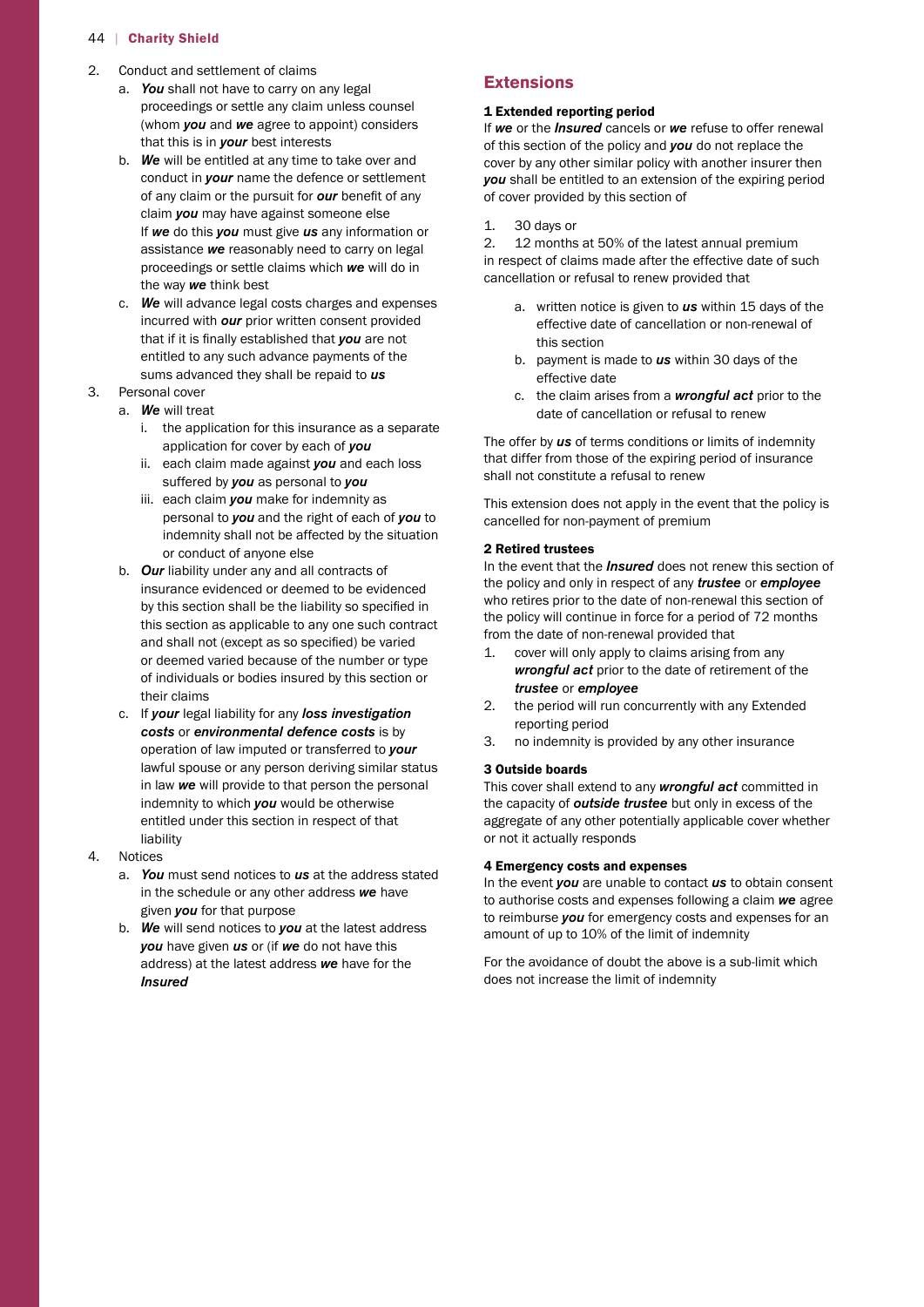# 7 Legal expenses

#### The schedule will show if this section applies and the cover in force

Note (not forming part of the policy):

# **DAS Data Protection**

 processed by DAS Legal Expenses Insurance Company Limited (DAS), who are committed to processing the insured DAS collect and use this information. In addition to any other data processing notice provided in relation to this policy, data under this policy will be person's personal information fairly and transparently. This section is designed to provide a brief understanding of how

 DAS may collect personal details, including the insured claims handling and providing legal advice. DAS will only person's name, address, date of birth, email address and, on occasion, dependent on the type of cover the insured person has, sensitive information such as medical records. This is for the purpose of managing the insured person's products and services, and this may include underwriting, obtain the insured person's personal information either directly from them, the third party dealing with the insured person's claim or from the authorised partner who sold them the policy.

#### Who DAS are

 DAS is part of DAS Legal Expenses Insurance Company Limited which is part of DAS UK Holdings Limited (DAS UK by DAS and members of the DAS UK Group are covered by Commissioner's Office. DAS has a Data Protection Officer Group). The uses of the insured person's personal data their individual company registrations with the Information who can be contacted through [dataprotection@das.co.uk](mailto:dataprotection@das.co.uk).

#### How DAS will use your information

 DAS may need to send the insured person's information to the DAS UK Group. If the insured person's policy includes legal advice DAS may have to send the information outside of the European Economic Area (EEA) in order to give legal also be sent outside the EEA so the service provider can other parties, such as lawyers or other experts, the court, insurance intermediaries, insurance companies, appointed service providers, specialist agencies so they may contact the insured person to ask for their feedback, or members of advice on non-European Union law. Dependent on the type of cover the insured person has, their information may administer their claim.

 DAS will take all steps reasonably necessary to ensure accordance with this Privacy Notice. Any transfer outside of the EEA will be encrypted using SSL technology. that the insured person's data is treated securely and in

 DAS will not disclose the insured person's personal data to by their legal and regulatory obligations. For example, DAS of crime, including fraud and financial sanctions. If false or inaccurate information is provided and fraud is identified, any other person or organisation unless they are required to may use and share the insured person's data with other organisations and public bodies, including the police and anti-fraud organisations, for the prevention and detection details will be passed to fraud prevention agencies to prevent fraud and money laundering. Further details explaining how the information held by fraud prevention

 telephoning DAS. A copy is also accessible and can be agencies may be used can be obtained by writing to, or downloaded via their website.

#### What is DAS' legal basis for processing your information?

 It is necessary for DAS to use the insured person's personal information to perform their obligations in accordance with any contract that they may have with the insured person. It is also in their legitimate interest to use the insured person's personal information for the provision of services in relation to any contract that they may have with you.

#### How long will your information be held for?

 DAS will retain the insured person's personal data for 7 years. DAS will only retain and use personal data thereafter request that DAS no longer use the insured person's personal data, please contact DAS at dataprotection@das. as necessary to comply with their legal obligations, resolve disputes, and enforce their agreements. If you wish to co.uk.

#### What are your rights?

The insured person has the following rights in relation to the handling of their personal data:

- the right to access personal data held about them
- the right to have inaccuracies corrected for personal data held about them
- the right to have personal data held about them erased
- the right to object to direct marketing being conducted based upon personal data held about them
- the right to restrict the processing for personal data held about them, including automated decision-making
- the right to data portability for personal data held about them

 Any requests, questions or objections should be made in writing to the Data Protection Officer:-

# Data Protection Officer

 DAS Legal Expenses Insurance Company Limited DAS House Quay Side Temple Back Bristol BS1 6NH

Or via Email: [dataprotection@das.co.uk](mailto:dataprotection@das.co.uk) 

#### How to make a complaint

 may in the first instance contact the Data Protection Officer If the insured person is unhappy with the way in which their personal data has been processed, the insured person using the contact details above.

 If the insured person remains dissatisfied then they have Office for a decision. The Information Commissioner can be the right to apply directly to the Information Commissioner's contacted at: -

 Information Commissioner's Office Wycliffe House Water Lane Wilmslow Cheshire SK9 5AF

<www.ico.org.uk>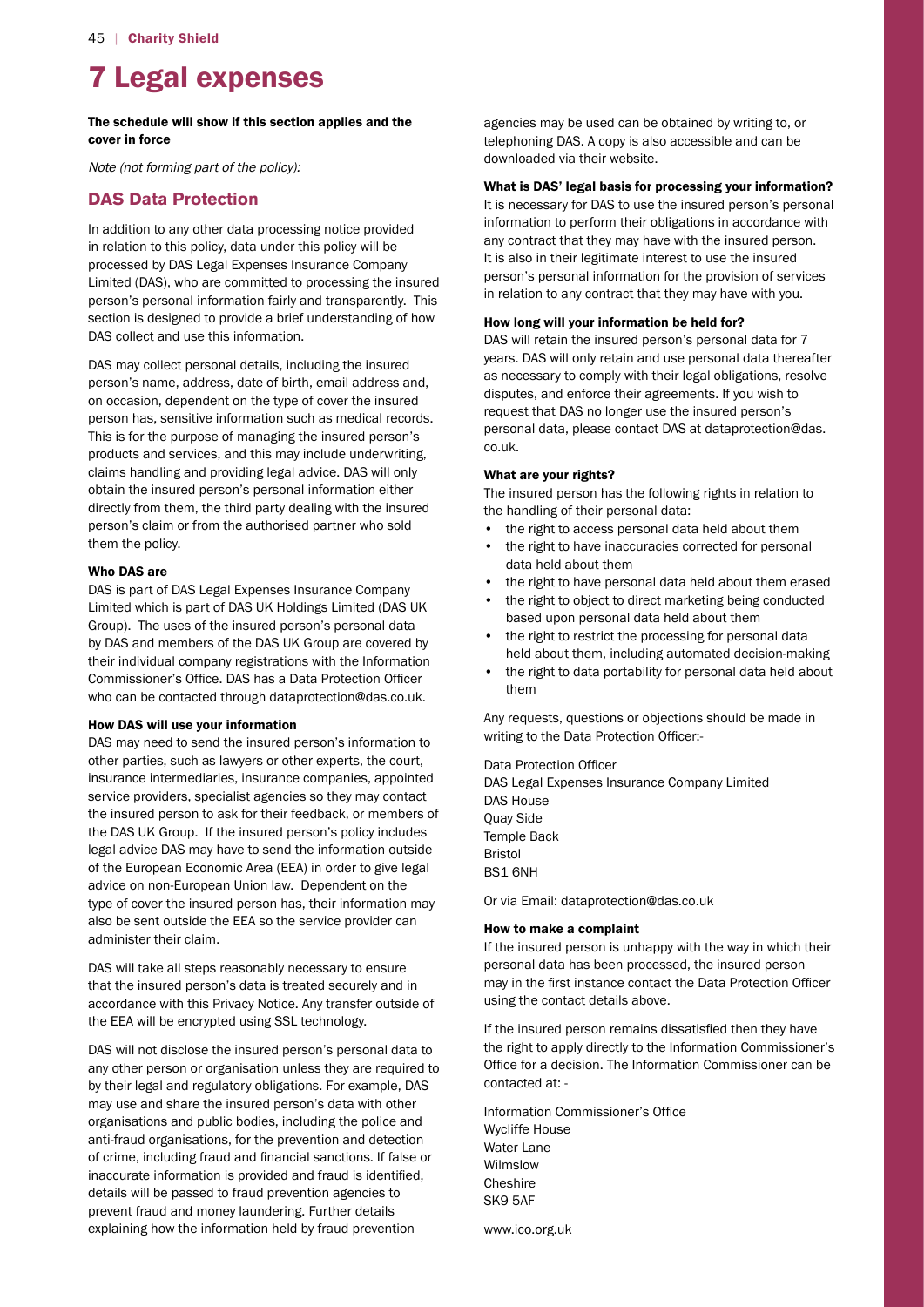# **Definitions**

 schedule) they will take the specific meaning shown below Each time any of the following words or phrases appear in this section in bold italic type (or in capital letters in the

Where words or phrases are not highlighted in this manner the normal everyday meaning of the word or phrase will apply

#### *Appointed representative*

 firm accountant or other suitably qualified person *we*  means the *preferred law firm or tax consultancy* law will appoint to act on the *insured person's* behalf in accordance with the terms of this section

#### *Charity Commission enquiry / enquiries*

means an investigation carried out by the Charity Commission into the *Insured's* business accounts

#### *Costs and expenses*

means

- (1) All reasonable and necessary costs chargeable by the appointed representative and agreed by *DAS* in accordance with the *DAS Standard Terms of Appointment*
- (2) The costs incurred by opponents in civil cases if the *insured person* has been ordered to pay them or the *insured person* pays them with the agreement of *DAS*

#### *Countries covered*

#### means

For *insured event* 2 – Legal defence (excluding 2(f) – Statutory notice appeals) and *insured event* 6(b) – Personal injury

 Albania Andorra Bosnia Herzegovina Gibraltar Iceland The European Union the Isle of Man the Channel Islands Liechtenstein Macedonia Monaco Montenegro Norway San Marino Serbia Switzerland and Turkey

#### For all other *insured events*

 The United Kingdom of Great Britain and Northern Ireland the Isle of Man and the Channel Islands

#### *DAS*

 means DAS Legal Expenses Insurance Company Limited

#### *DAS Standard Terms of Appointment*

 agreement (no win no fee) Where a law firm is acting as an *appointed representative* the amount is currently £100 means the terms and conditions (including the amount *we*  will pay to an *appointed representative*) that apply to the relevant type of claim which could include a conditional fee per hour. This amount may vary from time to time

#### *Date of occurrence*

means

(1) For civil cases (other than under *insured event* 7 – Tax protection) the date of the event that leads to a claim

 *occurrence* is the date of the first of these events before the date *you* or an *insured person* first If there is more than one event arising at different times from the same originating cause the *date of*  (This is the date the event happened, which may be became aware of it.)

(2) For criminal cases the date the *insured person* began or is alleged to have begun to break the law

- *person* first receives formal notice of such (3) For *insured event* 2(e) – Formal investigations and disciplinary hearings the date when an *insured*  investigation or disciplinary hearing
- (4) For *insured event* 2(f) Legal defence Statutory notice appeals the date when the *insured person* is issued with the relevant notice and has the right to appeal
- date when the *Insured* first became aware of the registration or British Standard Certificate of (5) For *insured event* 3 – Statutory licence appeal the proposal by the relevant licensing or regulatory authority to suspend alter the terms of or refuse to renew or cancel the *Insured's* licence or mandatory Registration
- HM Revenue & Customs or the relevant authority first notifies the *Insured* of its intention to carry out an (6) For *insured event* 7 – Tax protection the date when enquiry

For *VAT disputes* or *employer compliance disputes*  the date the dispute arises following the issue of an assessment written decision or notice of a civil penalty

 notification from the Charity Commission that they are (7) For *insured event* 7(b) – Tax protection for *Charity Commission enquiries* the date the *Insured* receives to conduct an investigation

#### *Employer compliance dispute(s)*

 the *Insured's* compliance with Pay As You Earn Social means a dispute with HM Revenue & Customs concerning Security Construction Industry or IR35 legislation and regulations

#### *Insured event(s)*

means the circumstances in which the insurance provided by this section will operate as described in each separate cover

#### *Insured person*

means

- (1) The *Insured* and the directors trustees partners managers employees and volunteers of the *Insured*
- (2) The estates heirs legal representatives or assigns of any person mentioned in (1) above in the event of such person dying
- (3) A person contracted to perform work for the *Insured*  who is in other respects insured by the *Insured* on the same basis as the *Insured's* employees and performs work under supervision and direction of the *Insured*

#### *Limit of Indemnity*

means the most *we* will pay in *costs and expenses*, and any compensation awards payable by *us*, for all claims resulting from one or more events arising at the same time or from the same originating cause

Please refer to the policy schedule for the amount of the *Limit of Indemnity* 

 *period of insurance* shall not exceed £1,000,000 The most *we* will pay for the total of all compensation awards in respect of employment disputes in any one

This aggregate limit will form part of and not be in addition to the *Limit of Indemnity* 

#### *Period of insurance*

means the period for which *we* have agreed to cover the *Insured*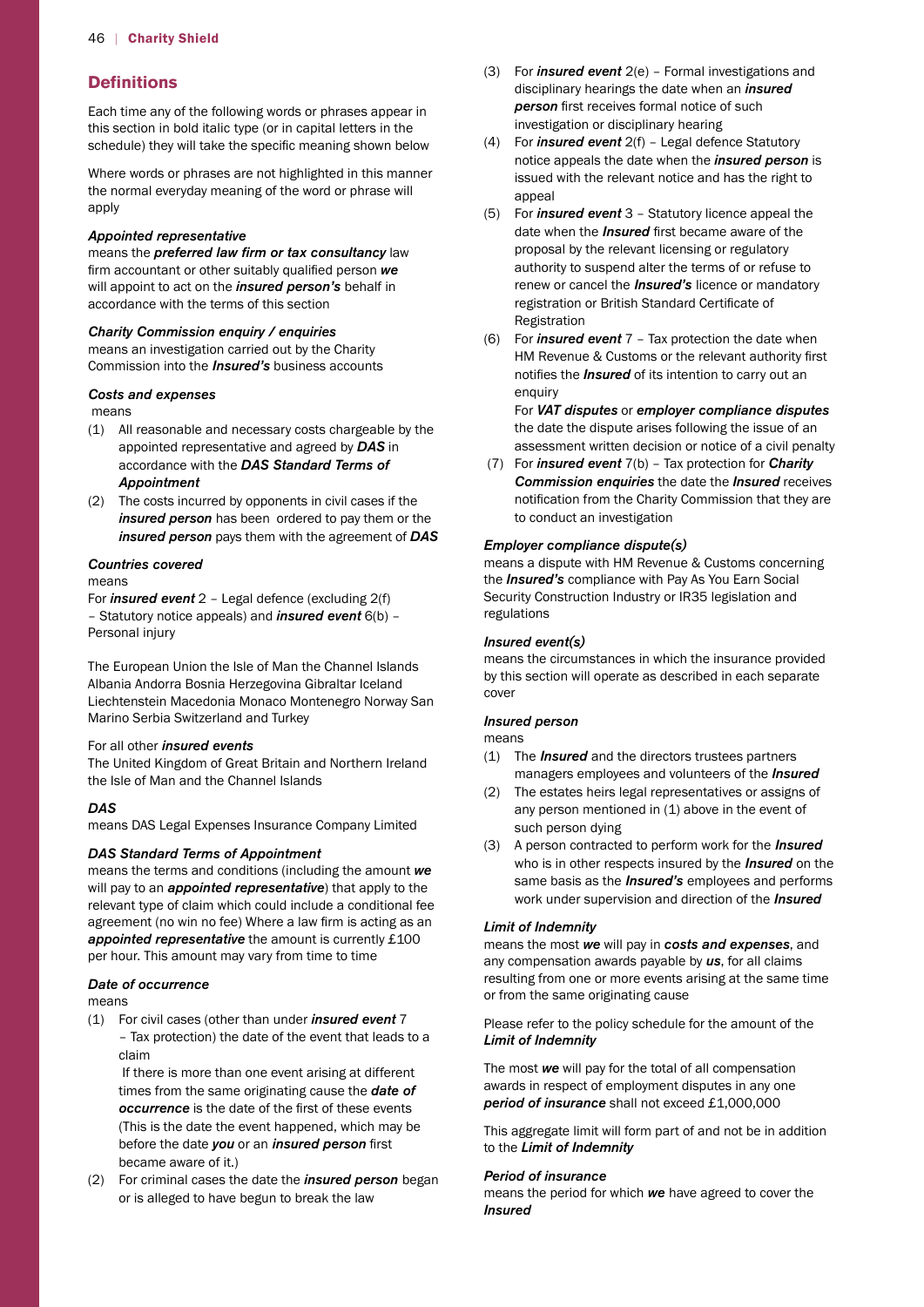#### *Preferred law frm or tax consultancy*

 means a law firm barristers' chambers or tax expert *DAS*  choose to provide legal or other services

These specialists are chosen as they have the proven expertise to deal with the *insured person's* claim and must comply with *our* agreed service standard levels, which *we*  audit regularly

They are appointed according to the *DAS Standard Terms of Appointment* 

#### *Reasonable prospects*

means

- (1) For civil cases arising from all *insured events* the prospects that the *insured person* will recover losses or damages or a reduction in tax or National Insurance liabilities (or obtain any other legal remedy that *DAS*  has agreed to including an enforcement of judgment) make a successful defence or make a successful appeal or defence of an appeal must be at least 51% *DAS* or a *preferred law firm or tax consultancy* on *our* behalf will assess whether there are *reasonable prospects*
- (2) For criminal cases there is no requirement for there to be prospects of a successful outcome however for appeals the prospects of a successful outcome must be at least 51%

#### *Tax enquiry*

means a written notice of enquiry issued by HM Revenue & Customs to carry out an Income Tax or Corporation Tax compliance check which either

- (i) includes a request to examine any aspect of the *Insured's* books and records or
- (ii) advises of a check of the *Insured's* whole tax return

#### *VAT dispute(s)*

 penalty relating to the *Insured's* VAT affairs means a dispute with HM Revenue & Customs following the issue of an assessment written decision or notice of a civil

# **Cover**

 *We* will indemnify the *Insured* (or where specified the *insured person*) in respect of any *insured event* shown as included in the schedule arising in connection with the business subject to the terms conditions exclusions and limitations set out in this policy provided that

- (a) *reasonable prospects* exist for the duration of the claim and
- (b) the *date of occurrence* of the *insured event*  happens during the *period of insurance*, or
- (c) the *date of occurrence* of the *insured event*  happens during the currency of a previous equivalent legal expenses insurance policy, provided that:
	- $\blacksquare$  the previous legal expenses insurance policy required the *Insured* to report claims during its currency,
- **n** *you* could not have notified a claim previously as *you* could not have reasonably been aware of the insured incident
	- $\Box$  cover has been continuously maintained in force
	- **n** *we* will not cover any claim that should have been reported under a previously operative legal expenses insurance policy
	- **n** the available *limit of indemnity* shall be limited to the lesser of the sums payable under this or *your*  previous policy
- (d) the *insured event* happens within the *countries covered*, and
- (e) any legal proceedings or investigation will be dealt with by one of the following within the *countries covered*:
	- a court
	- an employment tribunal or employment appeal tribunal
	- an arbitration proceeding where parties to a dispute appoint an arbitrator to determine the evidence and issue a decision which is recognised by and enforceable through a court
	- the Equality and Human Rights Commission or the Equality Commission for Northern Ireland
	- any other body which replaces any of the above or which *DAS* agree to

# **What we will pay**

*We* will pay an *appointed representative* on the *Insured's*  behalf *costs and expenses* incurred following an *insured event* and any compensation awards that *DAS* has agreed to provided that

- (1) the most *we* will pay for *costs and expenses*  including compensation awards in respect of all claims resulting from one or more events arising at the same time or from the same originating cause is shown as the *Limit of Indemnity* in the policy schedule
- *preferred law frm or tax consultancy*  (The amount *we* will pay a law firm where acting as an *appointed representative* is currently £100 per hour (2) the most *we* will pay in *costs and expenses* is no more than the amount we would have paid to a - this amount may vary from time to time)
- (3) in respect of an appeal or the defence of an appeal the *Insured* must tell *DAS* within the time limits allowed that they want to appeal Before we pay the *costs and expenses f*or appeals *DAS* must agree that *reasonable prospects* exist
- (4) in respect of an enforcement of judgment to recover money and interest due to the *Insured* after a successful claim under this section of the policy, *DAS*  must agree that *reasonable prospects* exist
- (5) where an award of damages is the only legal remedy to a dispute and the cost of pursuing legal action is likely to be more than any award of damages the most *we* will pay in *costs and expenses* is the value of the likely award
- (6) in respect of *insured event* 2(g) Legal defence (Jury service and court attendance) the maximum we will pay is the *insured person's* net salary or wages for the time that the *insured person* is absent from work less any amount the *Insured* court or tribunal pays to them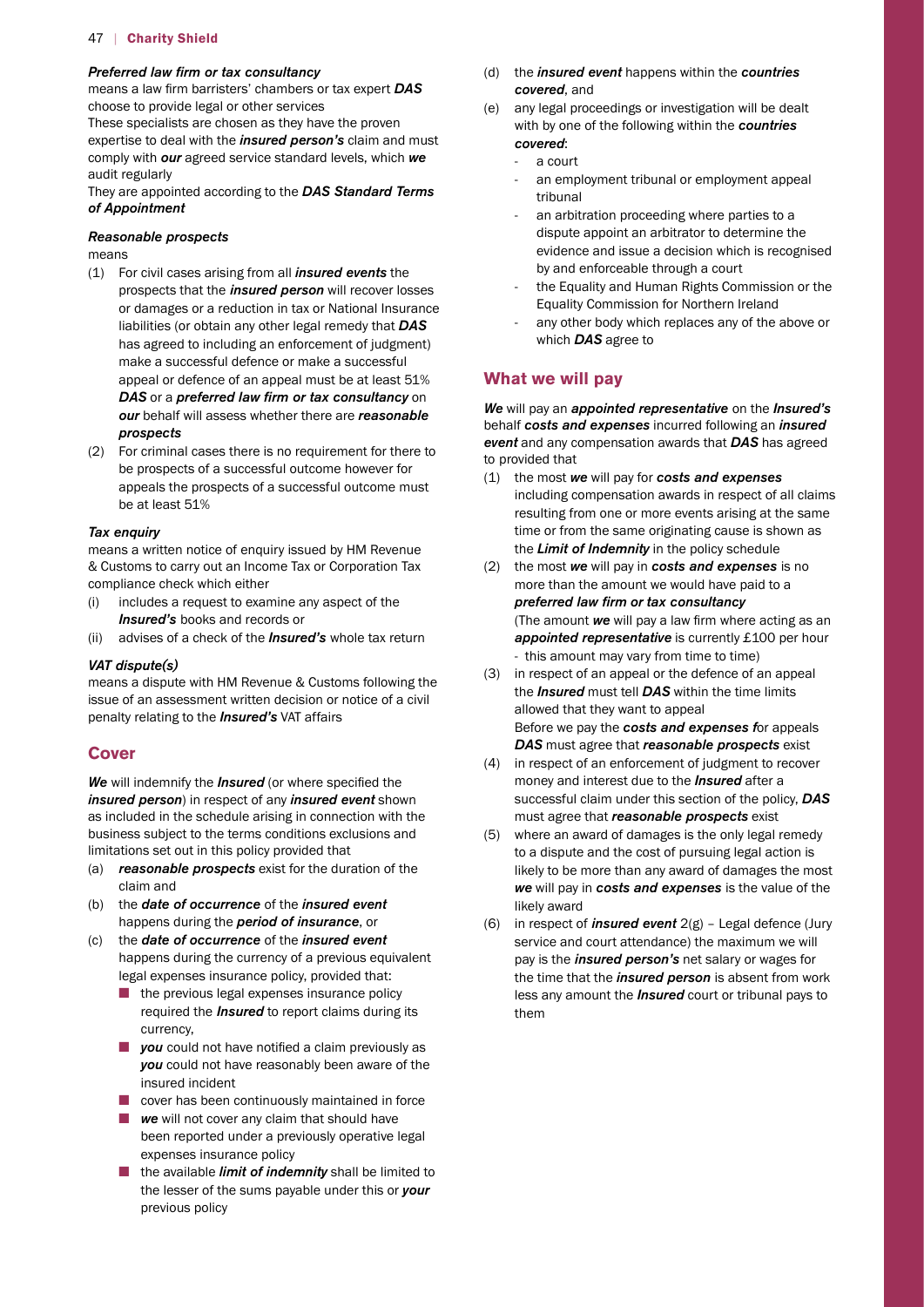# **What we will not pay**

- (1) In the event of a claim if the *Insured* decides not to use the services of a *preferred law frm or tax consultancy* the *Insured* will be responsible for any costs that fall outside the *DAS Standard Terms of Appointment* and these will not be paid by *us*
- (2) The first  $£500$  of any contract dispute claim where the amount in dispute exceeds £5,000 (including VAT) If the *Insured* is using a *preferred law firm or tax consultancy* the *Insured* will be asked to pay this within 21 days of their claim having been assessed as having *reasonable prospects*

 If the *Insured* is using their own law firm this will be confirmation the claim has *reasonable prospects*) If within 21 days of their appointment (following the *Insured* does not pay this amount the cover for the claim could be withdrawn

#### **Insured events**

# 1 Employment disputes and compensation awards

### (a) Employment disputes *Costs and expenses* to defend the *Insured's* legal

- rights
- (1) before the issue of legal proceedings in a court or tribunal
	- (i) following the dismissal of an employee or
	- contacted ACAS ('Advisory, Conciliation and Arbitration Service') to commence the Early (ii) where an employee or ex-employee has Conciliation procedure
- (2) in any unfair dismissal dispute under the ACAS Arbitration Scheme or
	- (3) in legal proceedings in respect of any dispute relating to
		- (i) a contract of employment with the *Insured* or
		- (ii) an alleged breach of the statutory rights of an employee ex-employee or prospective employee under employment legislation

#### Exclusions

- (i) Any employment dispute where the originating cause of action arises within the first 90 days of the commencement of this section
- (ii) Any redundancy or alleged redundancy or unfair selection for redundancy arising within the first 180 days of the commencement of this section
- (iii) Employee internal disciplinary or grievance procedures
- (iv) Any claim in respect of damages for personal injury or loss of or damage to property
- (v) Any claim arising from or relating to any transfer of 2006 or the Transfer of Employment (Pension Protection) Regulations 2005 business which falls within the scope of the Transfer of Undertakings (Protection of Employment) Regulations

If a claim is made under *insured event* 1 (a) exclusions (i) and (ii) above will not be enforced if the *Insured* can provide written evidence of continuous and equivalent employment legal expenses insurance prior to inception of this section

#### (b) Compensation awards

Where *DAS* have accepted a claim under *insured event*  1(a) *we* will pay up to the *Limit of Indemnity* for the following:

- (1) any basic and compensatory award and/or
- (2) an order for compensation or damages following a breach of the *Insured's* statutory duties under employment legislation

Provided that

- (1) in cases relating to performance and/or conduct the **Insured** has throughout the employment dispute either
	- (i) followed the ACAS Code of Disciplinary and Grievance Procedures or
	- Labour Relations Agency in Northern Ireland or (ii) followed equivalent codes of practice issued by the
	- Advice Service (0345 268 9124) (iii) sought and followed advice from *DAS'* Legal
- (2) for an order of compensation following the *Insured's*  breach of statutory duty under employment legislation the *Insured* has at all times sought and followed advice from *DAS'* legal advice service since the date when the *Insured* knew or should have known about the employment dispute
- (3) for any compensation award for redundancy or alleged redundancy or unfair selection for redundancy the *Insured* has sought and followed advice from *DAS'*  Claims Department before starting any redundancy process or procedure with employees
- through ACAS Arbitration Scheme under a judgment (4) the compensation is awarded by a court or tribunal or made after full argument and otherwise than by consent or default or is payable under settlement approved in writing in advance by *DAS*

#### Exclusions

- (i) Any compensation award relating to the following
	- (a) Trade union activities trade union membership or non-membership
	- (b) Pregnancy or maternity rights paternity parental or adoption rights
	- Section 44 of the Employment Rights Act 1996 (c) Health & Safety related dismissals brought under
	- (d) Statutory rights in relation to trustees of occupational pension schemes
- (ii) Non-payment of money due under a contract of employment or a statutory provision
- (iii) Any award ordered because the *Insured* has failed to provide relevant records to employees under National Minimum Wage legislation
- (iv) Any compensation award or increase in compensation award relating to failure to comply with a current or previous recommendation made by a tribunal
- (v) A settlement agreed and payable following conciliation under the ACAS Early Conciliation procedure

#### (c) Employee civil legal defence

*Costs and expenses* to defend the *insured person's*  (other than the *Insured's*) legal rights if an event arising from their work as an employee leads to civil action being taken against them

- (1) under legislation for unlawful discrimination or
- (2) as trustee of a pension fund set up for the benefit of the *Insured's* employees

*We* will only provide cover for an *insured person* (other than the *Insured*) at the *Insured's* request.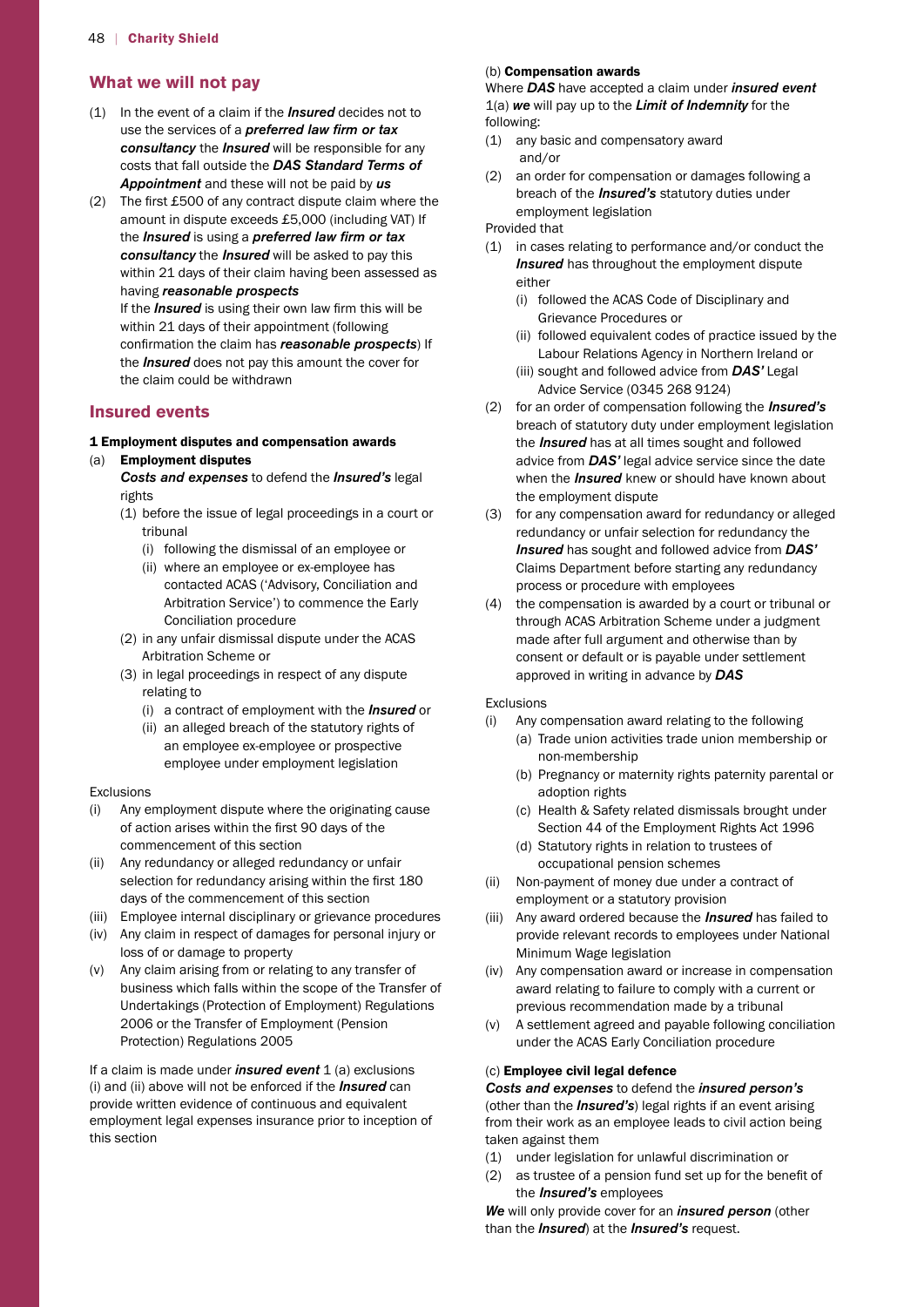#### (d) Service occupancy

*Costs and expenses* to pursue a dispute with an employee or ex-employee to recover possession of premises owned by or for which the *Insured* is responsible

#### Exclusion

 Any claim relating to defending the *Insured's* legal rights other than defending a counter-claim

### 2 Legal defence

*Costs and expenses* to defend the *insured person's* legal rights in respect of the following

- (a) Criminal pre-proceedings cover
- Authority Health & Safety Enforcement Officer where it Prior to the issue of legal proceedings when dealing with the Police Health & Safety Executive and/or Local is alleged that the *insured person* has or may have committed a criminal offence
- (b) Criminal prosecution defence Following an event which leads to the *insured person*  being prosecuted in a court of criminal jurisdiction

#### Provided that:

 for claims relating to the Health and Safety at Work etc Act 1974 the *countries covered* shall be any place where the Act applies.

*We* will only cover criminal investigations and/ or prosecutions which arise in direct connection with the activities of the business shown in the schedule. Please see Cover.

(c) Data protection

If civil action is taken against the *insured person* for compensation under data protection legislation, when handling personal data in their capacity as a data controller and/or a data processor by;

- (1) An individual. We will also pay any compensation award up to the *Limit of Indemnity* in respect of such a claim.
- (2) A data controller and/or data processor, which arises out of, or relates to, a claim made by an individual for compensation against that data controller and/or data processor. *We* will not pay any compensation award in respect of such a claim.

#### Provided that:

In respect of (c)(1) any sum of money in settlement of a dispute is awarded by a court under a judgment made after full argument and otherwise than by consent or default, or is payable under settlement approved in advance by *us*.

 *We* will not cover the cost of fines imposed by the Information Commissioner or any other regulatory and/or criminal body

- (d) Wrongful arrest Civil action taken against the *Insured* for wrongful arrest in respect of an accusation of theft alleged to have been carried out during the *period of insurance*
- (e) Formal investigations and disciplinary hearings *Costs and expenses* to represent the *insured person's* legal rights
	- (1) throughout a formal investigation conducted by the Equality and Human Rights Commission or Equality Commission for Northern Ireland following a complaint against an *insured person*

 $(2)$ throughout a formal investigation or disciplinary hearing conducted by any other relevant business association professional or regulatory body

#### (f) Statutory notice appeals

 An appeal against the imposition or terms of any Statutory Notice issued under legislation affecting the *Insured's* business

#### *We* will also pay for

- (g) Jury service and court attendance
- An *insured person's* absence from work
	- (1) to perform jury service
	- (2) to attend any court or tribunal at the request of the *appointed representative*

#### Provided that:

for each of the above sections of *insured event* 2 – Legal defence, the *Insured* requests that *DAS* provides cover for the *insured person* 

#### Exclusions

- (i) for (a) Criminal pre-proceedings cover any criminal investigation or enquiry by with or on behalf of HM Revenue & Customs
- road traffic laws or regulations in connection with the (ii) for (a) Criminal pre-proceedings cover and (b) Criminal prosecution defence any claim which leads to the *insured person* being prosecuted for infringement of ownership driving or use of a motor vehicle
- (iii) a Statutory Notice issued by an *insured person's*  regulatory or governing body
- Standard Certificate of Registration (iv) an appeal against the imposition or terms of any Statutory Notice issued in connection with an *Insured's* licence mandatory registration or British
- (v) for (c) Data protection cover any claims relating to the loss alteration corruption or distortion of or damage to stored personal data and claims relating to a reduction in the functionality availability, or operation of stored personal data resulting from hacking (unauthorised access) malicious or negligent transfer (electronic or otherwise) of a computer programme that contains any malicious or damaging code computer virus or similar mechanism

#### 3 Statutory licence appeal

 or mandatory registration or British Standard Certificate of *Costs and expenses* in appealing to the relevant statutory or regulatory authority court or tribunal following a decision by a licensing or regulatory authority to suspend or alter the terms of or refuse to renew or cancel the *Insured's* licence Registration

#### Exclusions

- (i) Assistance with the application process either in registration or British Standard Certificate of relation to an original application or application for renewal of a statutory licence or mandatory Registration
- (ii) Any licence appeal relating to the ownership driving or use of a motor vehicle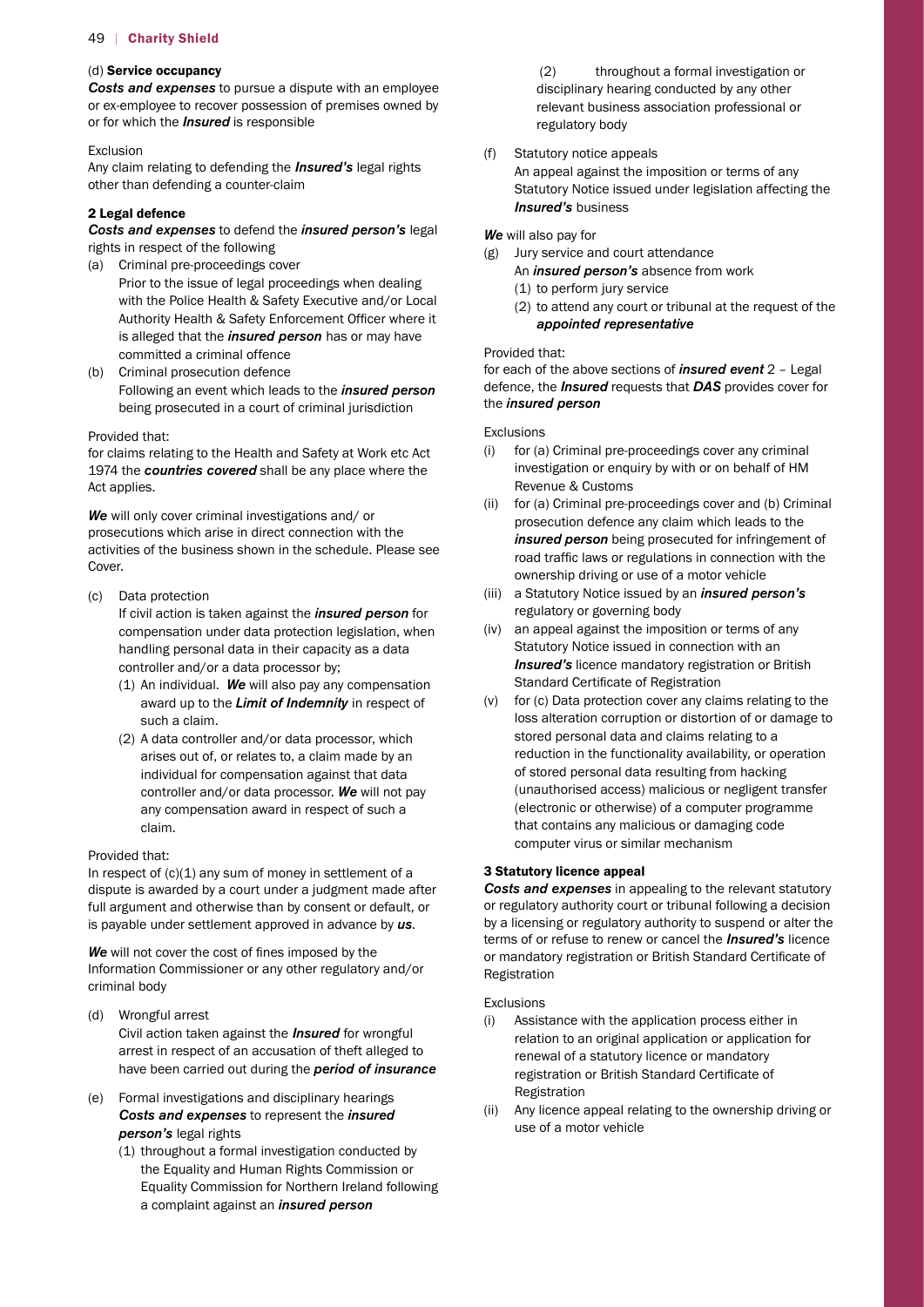#### 4 Contract disputes

*Costs and expenses* in a contractual dispute arising from that agreement or that alleged agreement which has been entered into by or on behalf of the *Insured* for the purchase hire sale or provision of goods or of services

#### Provided that

- $(1)$  the amount in dispute exceeds £250 (including VAT)
- $(2)$  If the amount in dispute exceeds £5,000 (including VAT) the *Insured* must pay the first £500 of any claim If the *Insured* is using a preferred law firm the *Insured*  If the *Insured* is using their own law firm this will be will be asked to pay this within 21 days of the claim having been assessed as having *reasonable prospects -* if the *Insured* does not pay this amount cover could be withdrawn

within 21 days of their appointment following confirmation the claim has *reasonable prospects* 

- claim under this section is made within 90 days of the (3) if the dispute relates to money owed to the *Insured* a money becoming due and payable
- the claim exceed £250 (including VAT) (4) if the amount in dispute is payable in instalments the instalments due and payable at the time of making

#### Exclusions

- section if the *date of occurrence* is within the first 90 (i) Unless equivalent legal expenses insurance was continuously in force immediately prior to the inception of this section, any dispute arising from an agreement entered into prior to the start of this days of the cover provided by this section
- (ii) Any claim relating to the following
- (a) A dispute over the settlement amount payable under an insurance policy (*we* will cover a dispute if the *Insured's* insurer refused the *Insured's*  claim but not for a dispute over the amount)
	- (b) The
		- sale
		- purchase
		- terms of a lease
		- **licence**
		- tenancy

of land or buildings other than a dispute with a professional adviser in connection with these matters

- (c) A loan mortgage pension guarantee or any other financial product and choses in action
- (d) A motor vehicle owned by or hired by or leased to the *Insured* other than agreements relating to the sale of motor vehicles where the *Insured* is engaged in the business of selling motor vehicles
- (iii) A dispute with an employee or ex-employee which arises out of or relates to a contract of employment with the *Insured*
- (iv) A dispute which arises out of
	- the sale or provision of computer hardware software systems or services
	- to the *Insured's* own specification - the purchase or hire of computer hardware software systems or services tailored by a supplier
- (v) A dispute arising from a breach or alleged breach of professional duty by an *insured person*
- (vi) The recovery of money and interest due from another party other than disputes where the other party intimates that a defence exists

#### 5 Debt recovery

*Costs and expenses* in a dispute relating to the recovery of money and interest due from the sale or provision of goods or services including enforcement of judgments

#### Provided that

- $(1)$  the debt exceeds £250 (including VAT)
- (2) the claim is made within 90 days of the money becoming due and payable
- are not satisfied that there are or will be sufficient (3) *DAS* has the right to select the method of enforcement or to forego enforcing judgment if they assets available to satisfy judgement

#### Exclusions

- section if the debt is due within the first 90 days of the (i) Unless equivalent legal expenses insurance was continuously in force immediately prior to the inception of this section any debt arising from an agreement entered into prior to the start of this cover provided by this section
- (ii) Any claim relating to the following
	- (a) The settlement payable under an insurance policy (b) The
		- sale
			- purchase
			- terms of a lease
		- **licence**
		- tenancy

of land or buildings

- (c) A loan mortgage pension guarantee or any other financial product and choses in action
- (d) A motor vehicle owned by or hired by or leased to the *Insured* other than agreements relating to the sale of motor vehicles where the *Insured* is engaged in the business of selling motor vehicles
- (iii) A dispute which arises out of the supply hire sale or provision of computer hardware software systems or services
- (iv) The recovery of money and interest due from another party where the other party intimates that a defence exists
- (v) Any dispute which arises from debts the *Insured* has purchased from a third party

#### 6 Property protection and personal injury

#### (a) Property protection

*Costs and expenses* in a civil dispute relating to material property which is owned by or the responsibility of the *Insured* provided that the *Insured* has established the legal ownership or right to the land that is the subject of the dispute following

- (1) any event which causes physical damage to such material property
	- or
- (2) a legal nuisance (meaning any unlawful interference with the *Insured's* use or enjoyment of their land or some right over or in connection with it) or
- (3) a trespass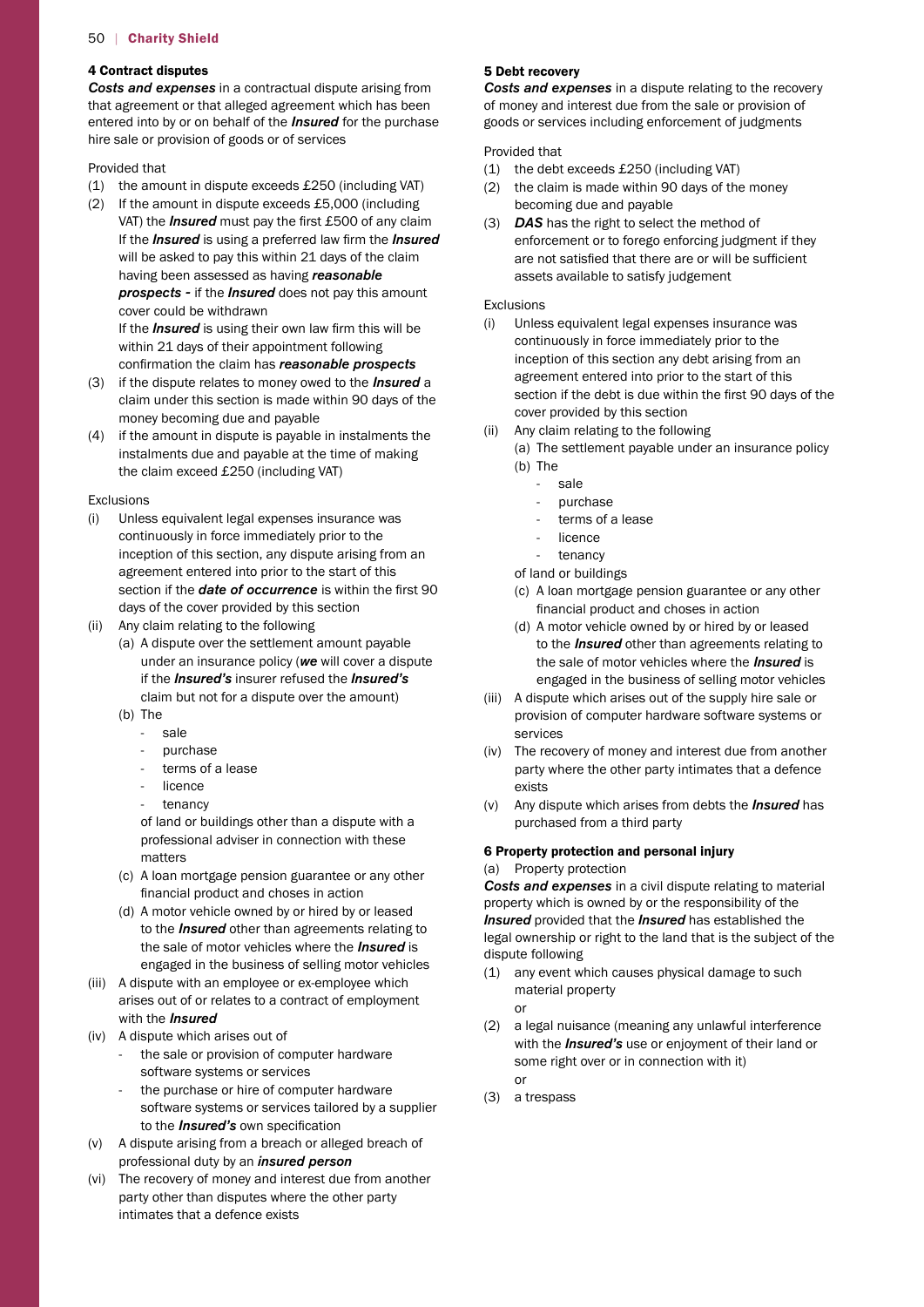#### Exclusions

 Any claim relating to the following

- (i) A contract entered into by the *Insured*
- (ii) Goods in transit or goods lent or hired out
- (iii) Goods at premises other than those occupied by the **Insured** unless the goods are at such premises for the purpose of installations or use in work to be carried out by the *Insured*
- (iv) Mining subsidence
- (v) Defending the *Insured's* legal rights other than in defending a counter-claim
- (vi) A motor vehicle owned by or used by or hired by or leased to an *insured person* (other than damage to motor vehicles where the *Insured* is engaged in the business of selling motor vehicles)
- (vii) The enforcement of a covenant by or against the *Insured*
- (b) Personal injury

 rights following a specific or sudden accident that causes At the *Insured's* request *we* will pay *costs and expenses*  for an *insured person's* and their family members' legal the death of or bodily injury to them

#### Exclusions

 Any claim relating to the following

- (i) Any illness or bodily injury that develops gradually
- condition follows a specific or sudden accident that (ii) Psychological injury or mental illness unless the has caused physical bodily injury
- (iii) Defending an *insured person's* and their family members' legal rights other than in defending a counter-claim
- (iv) Clinical negligence

# 7 Tax protection

*Costs and expenses* to negotiate on behalf of the *Insured*  and at the request of the *Insured* the directors trustees and partners of the *Insured* in the event that one of the following enquiries is undertaken in direct connection with the activities of the *business* 

- (a) A *tax enquiry*
- (b) A *Charity Commission enquiry*
- (c) An *employer compliance dispute*
- (d) a *VAT dispute*

Provided that the *Insured* has taken reasonable care to ensure that all returns are complete and correct and that such returns are submitted within the statutory time limits allowed

#### Exclusions

Any claim

- (i) arising from a tax avoidance scheme
- (ii) caused by the failure to register for Value Added Tax or Pay As You Earn
- Public Notice 160 or by the Revenue and Customs (iii) arising from any investigation or enquiries by with or on behalf of HM Revenue & Customs Special Investigation Section Special Civil Investigations Criminal Investigations Unit Criminal Taxes Unit under Prosecution Office
- (iv) arising from any investigation or enquiry by HM Revenue & Customs into alleged dishonesty or alleged criminal offences
- (v) relating to import or excise duties and import VAT

# **Conditions**

- $\mathbf{1}$ **DAS** will appoint a *preferred law firm or tax* (a) On receiving a claim if representation is necessary *consultancy* as the *Insured's appointed representative* to deal with the *Insured's* claim They will try to settle the *Insured's* claim by negotiation without having to go to court
	- conflict of interest then the *Insured* may choose a law firm or tax expert to act as the *appointed*  (b) If the appointed *preferred law frm or tax consultancy* cannot negotiate settlement of the *Insured's* claim and it is necessary to go to court and legal proceedings are issued or there is a *representative*

*DAS* will choose the *appointed representative* to represent the *Insured* in any proceedings where *we* are liable to pay a compensation award

 (c) If the *Insured* chooses a law firm as their *Insured's* choice of law firm the opportunity to act *consultancy appointed representative* who is not a *preferred law frm or tax consultancy DAS* will give the on the same terms as a *preferred law frm or tax* 

 *Terms of Appointment*  However if they refuse to act on this basis the most *we* will pay is the amount *we* would have paid if they had agreed to the *DAS Standard* 

 The amount *we* will pay a law firm (where acting as the *appointed representative*) is currently £100 per hour

This amount may vary from time to time

- (d) The *appointed representative* must co-operate with *DAS* at all times and must keep *DAS* up to date with the progress of the claim
- 2 An *insured person* must
	- (a) co-operate fully with *DAS* and the *appointed representative*
	- (b) give the *appointed representative* any instructions that *DAS* ask them to
- 3 (a) An *insured person* must tell *DAS* if anyone offers to settle a claim and must not negotiate or agree to any settlement without written consent from *DAS* 
	- (b) If an *insured person* does not accept a reasonable offer to settle a claim *we* may refuse to pay further *costs and expenses*
	- (c) *We* may decide to pay an *insured person* the reasonable value of the claim that the *insured person* is claiming or is being claimed against them instead of starting or continuing legal action In these circumstances an *insured person* must allow *DAS* to take over and pursue or settle a claim in their name

 An *insured person* must allow *DAS* to pursue at *our* expense and for the *insured person's* benefit any claim for compensation against any other person and an *insured person* must give *DAS* all the information and help *DAS* need to do so

- 4 (a) An *insured person* must instruct the *appointed representative* to have *costs and expenses*  taxed assessed or audited if *DAS* ask for this
- (b) An *insured person* must take every step to recover *costs and expenses* and court attendance and jury service expenses that *we*  have to pay and must pay *us* any amounts that are recovered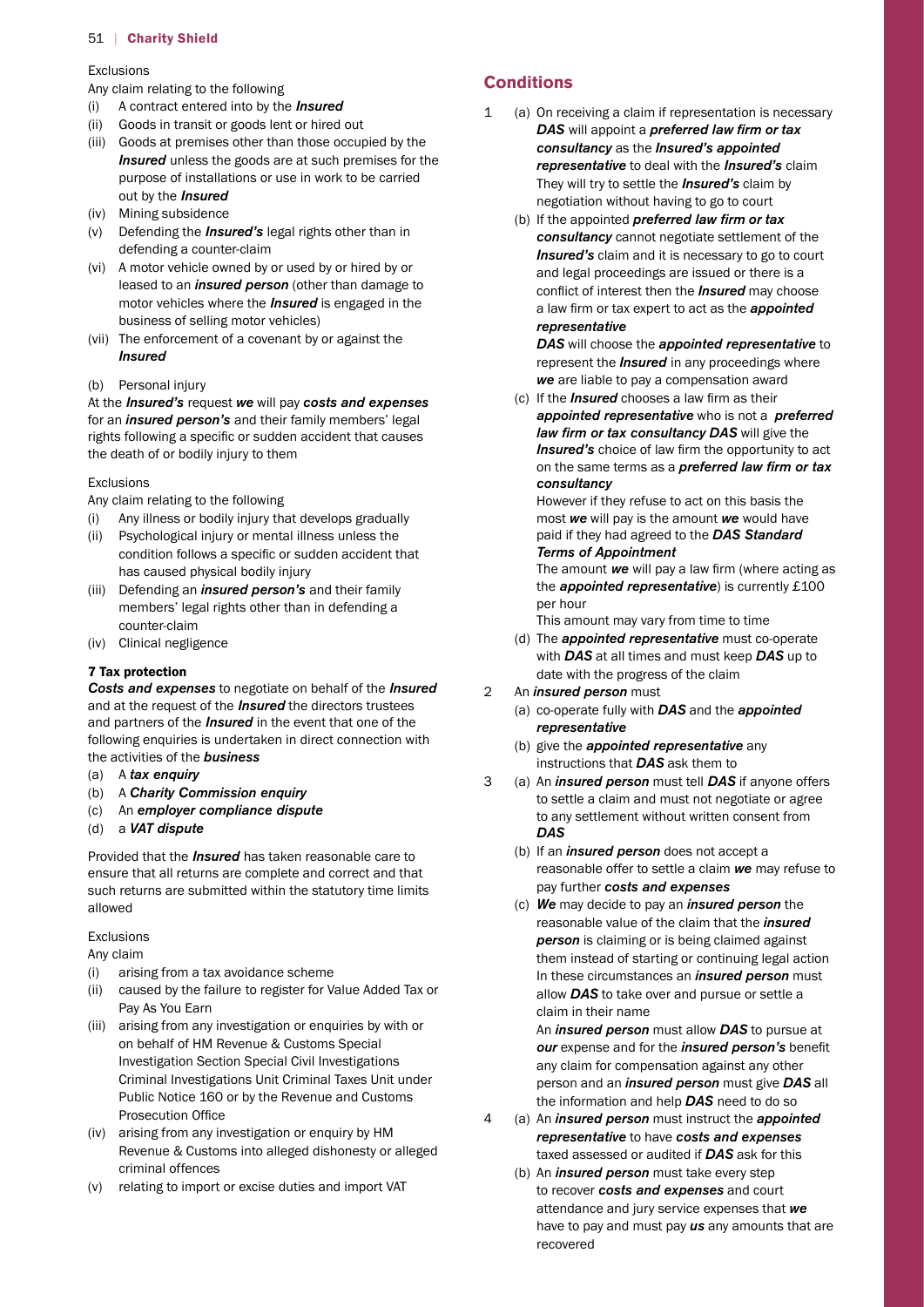- 5 If the *appointed representative* refuses to continue **Exclusions** acting for an *insured person* with good reason or if an *insured person* dismisses the *appointed representative* without good reason the cover *we*  provide will end immediately unless *DAS* agree to appoint another *appointed representative*
- 6 If an *insured person* settles a claim or withdraws their claim without *DAS's* agreement or does not give suitable instructions to the *appointed representative we* can withdraw cover and will be entitled to reclaim any *costs and expenses we* have paid
- 7 *DAS* may require the *Insured* to get at the *Insured's*  own expense an opinion from an expert that *DAS*  consider appropriate on the merits of the claim or proceedings or on a legal principle The expert must be approved in advance by *DAS* and the cost agreed in writing between the *Insured* and *DAS*

Subject to this *we* will pay the cost of getting the opinion if the expert's opinion indicates that it is more likely than not that the *Insured* will recover damages (or obtain any other legal remedy that *DAS* have agreed to) or make a successful defence

 and trusts (Details available from <www.financial>-8. If there is a disagreement between the *Insured* and *DAS* about the handling of the claim and it is not resolved through *DAS's* internal complaints procedure the *Insured* can contact the Financial Ombudsman Service for help. This is a free arbitration service for eligible consumers small businesses charities ombudsman.org.uk)

 solicitor or other suitably qualified person chosen Institute of Arbitrators to decide If the *Insured's* dispute is not covered by the Financial Ombudsman Service there is a separate arbitration process available. The arbitrator will be a barrister jointly by *you* and *DAS*. If there is a disagreement over the choice of arbitrator *DAS* will ask the the Chartered

The arbitrator will decide who will pay the costs of the arbitration for example costs may be split between the *Insured* and *DAS* or may be paid by either the *Insured* or *DAS* 

- 9 An *insured person* must
	- (a) keep to the terms and conditions of this policy
	- (b) take reasonable steps to avoid and prevent claims (c) take reasonable steps to avoid incurring
	- unnecessary costs
	- (d) send everything *DAS* ask for in writing and
	- (e) give *DAS* full and factual details of any claim and give *DAS* any information they need
- 10 This section is governed by the law that applies in the part of the United Kingdom

Channel Islands or Isle of Man where the *Insured's*  business is registered

 All Acts of Parliament mentioned in this section of the Otherwise the law of England and Wales applies policy include equivalent laws in Scotland Northern Ireland the Isle of Man and the Channel Islands as appropriate

- 1 Any claim reported to *DAS* more than 180 days after the date the *insured person* should have known about the *insured event*
- 2 *Costs and expenses* incurred before the written acceptance of a claim by *DAS*
- 3 Fines penalties compensation or damages which the *insured person* is ordered to pay by a court or other authority other than compensation awards as covered under *insured event* 1(b) – Compensation awards and *insured event* 2(c) – Legal defence
- 4 Any claim relating to patents copyrights trademarks property secrecy and confidentiality agreements merchandise marks registered designs intellectual
- 5 Any claim relating to rights under a franchise or agency agreement entered into by the *Insured*
- 6 6 Any *insured event* deliberately or intentionally caused by an *insured person*
- 7 A dispute with *us* or *DAS* not otherwise dealt with under Condition 8 of this section
- 8 Any claim relating to a shareholding or partnership share in the *Insured's* business
- 9 *Costs and expenses* arising from or relating to judicial review coroner's inquest or fatal accident inquiry

This exclusion does not apply to *insured event* 6(b) – Personal injury

- 10 Any legal action an *insured person* takes which *DAS*  or the *appointed representative* have not agreed to or where the *insured person* does anything that hinders *DAS* or the *appointed representative*
- 11 Any claim where either at the start of or during the course of a claim
	- (a) the *Insured* is declared bankrupt
- (b) the *Insured* has filed a bankruptcy petition
- (c) the *Insured* has filed a winding-up petition
	- (d) the *Insured* has made an arrangement with the *Insured's* creditors
	- (e) the *Insured* has entered into a deed of arrangement
	- (f) the *Insured* is in liquidation
	- (g) part or all of the *Insured's* affairs or property are in the care or control of a receiver or administrator
- 12 Any claim relating to written or verbal remarks that damage the *insured person's* reputation
- 13 Any claim where an *insured person* is not represented by a law firm barrister or tax expert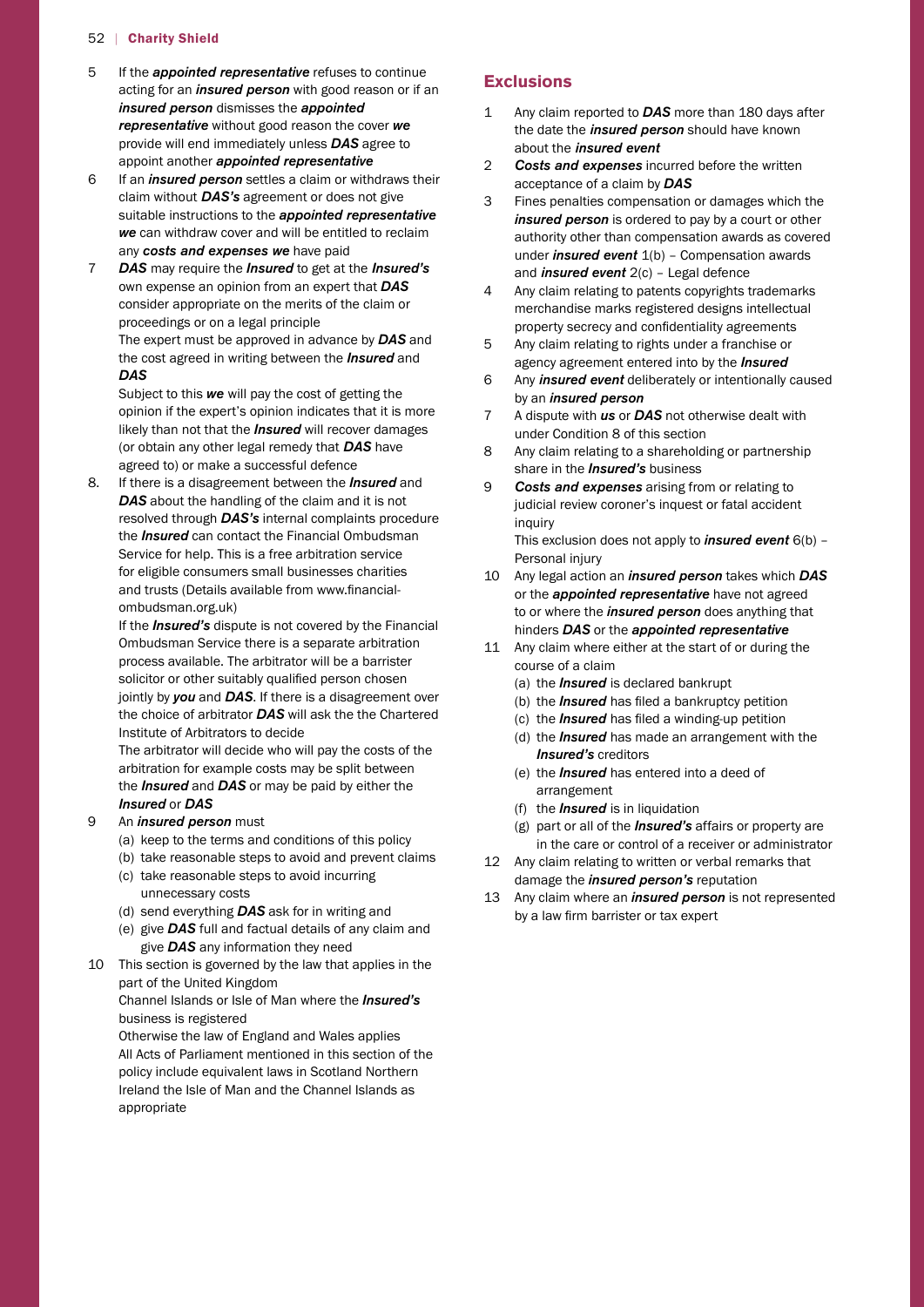# 8 Money with assault extension

The schedule will show if this section applies and the cover in force

# **Definitions**

 schedule) they will take the specific meaning shown below Each time any of the following words or phrases appear in this section in *bold italic* type (or in capital letters in the

Where words or phrases are not highlighted in this manner the normal everyday meaning of the word or phrase will apply

#### *Bodily injury*

means bodily injury resulting directly and independently of any other cause within twenty-four calendar months in disablement or death

#### *Business hours*

means any time when anyone with responsibility for *money*  is in attendance at the *premises* for the purpose of *your business* 

#### *Deferment period*

 means the initial period specified in the schedule following benefit is not payable *bodily injury* during which the *temporary total disablement* 

#### *Insured person*

means any employee or *authorised volunteer* of the *Insured* 

# *Loss of eye(s)*

means permanent total and irrecoverable loss of sight

- 1. in both eyes resulting in the *insured person's* name being added to the Register of Blind Persons or
- 2. in one eye which is assessed at 3/60 or less on the Snellen scale after correction with spectacles or contact lenses

# *Loss of limb(s)*

 above the ankle or of the four fingers at or above the means loss by permanent physical severance at or metacarpophalangeal joints or permanent total and irrecoverable loss of use of a complete leg foot arm or hand

#### *Medical expenses*

 a qualified medical practitioner and all hospital nursing means the cost of medical surgical dental or other remedial attention treatment or appliances given or prescribed by home and ambulance charges necessarily incurred in the treatment of the *insured person* 

#### *Money*

 cheques National Savings stamps and certificates Premium means current notes and coins cheques (other than presigned blank cheques whether crossed or uncrossed) postal orders money orders securities for money crossed bankers drafts unused postage stamps trading stamps travellers Bonds National Insurance stamps and stamped National Insurance cards credit and debit card sales vouchers giro payment orders value added tax purchase invoices luncheon vouchers gift tokens consumer redemption vouchers and unused credit on postal franking machines belonging to *you* or for which *you* are responsible and pertaining to the *business* 

#### *Money in transit*

means *money* other than *non-negotiable money* in transit whilst in *personal custody* or in a bank night safe until the bank accepts responsibility

#### *Non-negotiable money*

means crossed cheques (other than pre-signed blank

 crossed bankers drafts National Savings certificates cheques) crossed postal orders crossed money orders Premium Bonds stamped National Insurance cards credit and debit card sales vouchers value added tax purchase vouchers and unused credit on postal franking machines

#### *Other money*

means *money* other than *non-negotiable money* 

#### *Permanent total disablement*

 shall have lasted for 104 weeks and which in all probability means permanent total and absolute disablement (other than by *loss of limb(s)* or *loss of eye(s))* from engaging in their usual profession trade business or occupation for which they are suited by knowledge training and experience which will last for the remainder of life

#### *Personal custody*

means within the immediate personal control of *you* or any other responsible person authorised by *you* 

#### *Temporary total disablement*

 for a period not exceeding 104 weeks in all from the means total disablement from engaging in or giving attention to their usual profession trade business or occupation for which they are suited by knowledge training and experience commencement of such disablement

# **Cover A – Money**

*We* will indemnify *you* in respect of *damage* to *money*  happening during the period of insurance anywhere in the *geographical limits* 

*Our* liability in respect of any one loss shall not exceed the amount stated in the schedule

### Extensions

The insurance by this section is extended to include the following

#### 1 Damage to safes

*We* will indemnify *you* against *damage* to any safe strongroom or cash carrying bag belonging to *you* or for which *you* are responsible arising in connection with theft or attempted theft of insured *money* 

#### 2 Damage to clothing and personal effects

 *volunteers* up to an amount of £500 per person arising *We* will indemnify *you* against *damage* to clothing and personal effects belonging to *you* or any of *your*  directors or trustees or *employees* or *authorised*  in connection with theft or attempted theft of insured *money* 

# 3 Dishonesty of employee

*We* will indemnify *you* against loss due to the dishonesty of any director or trustee or *authorised volunteer* or employee of the *Insured* provided that

- 1. such loss is not insured by a specific fidelity section or policy
- 2. the loss is discovered within twenty eight days of the occurrence
- 3. *our* liability for such loss shall not exceed £2,000 per person nor £5,000 in total in any one period of insurance

#### 4 Fundraising events

For the period from two days before until seven days after a fundraising event the limits shown in the schedule are doubled for the following

1. *money* whilst in the course of transit or in a bank night safe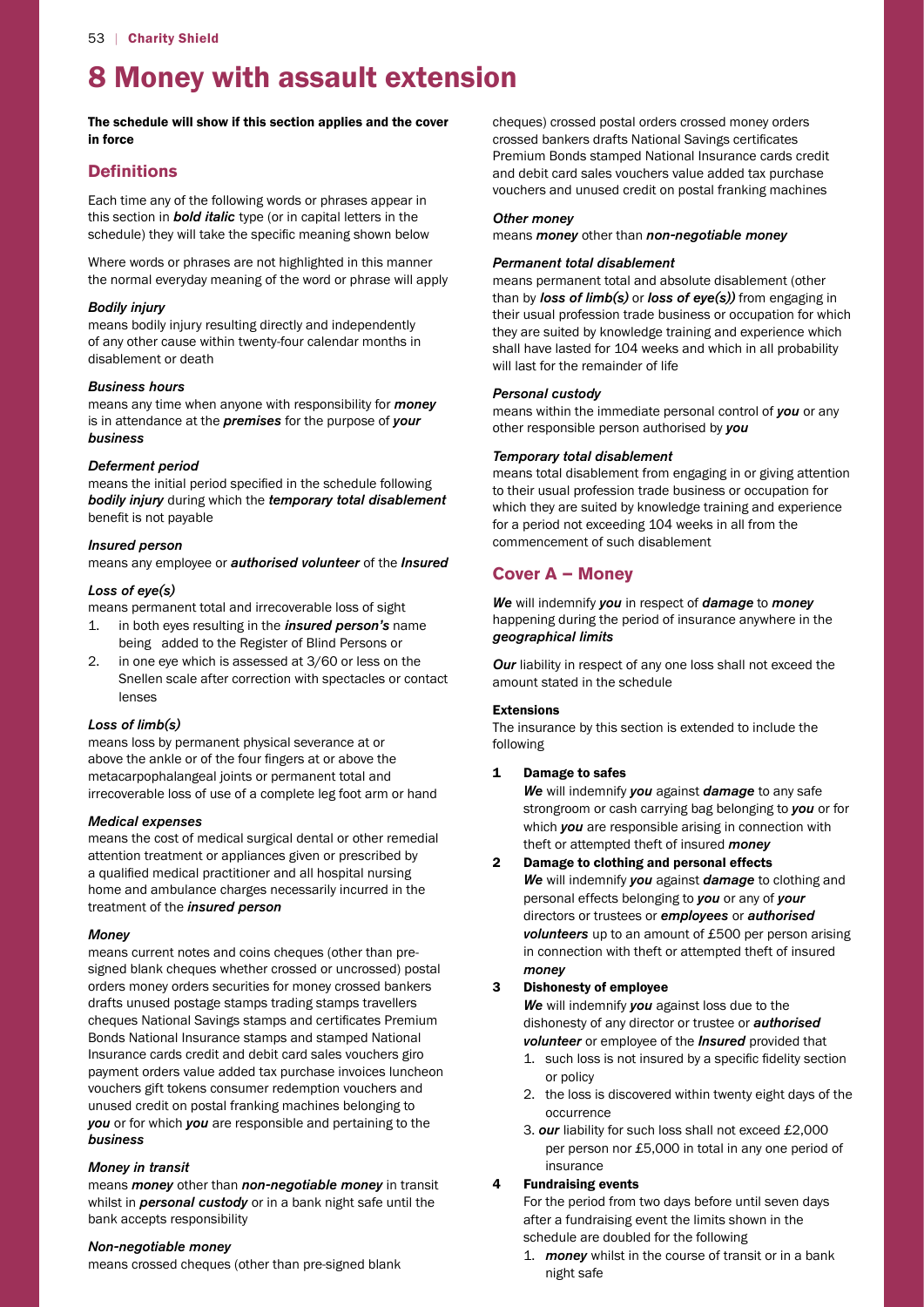- 2. *money* whilst being counted or in the home of any employee or *authorised volunteer*
- 3. *money* in a locked safe in the *premises*

#### 5 Fraudulent use of credit and debit cards

*We* will indemnify *you* for loss resulting from the fraudulent use of any credit or debit card ordinarily used in connection with the *business* 

#### Excluding

- 1. loss due to the use of any card where the terms under which it has been issued have not been fully complied with
- 2. losses covered by a bank or card issuer
- 3. fraudulent use by *you* or *your* directors trustees or partners

#### Limit

 £1,000 per card any one period of insurance

#### 6 Identity theft

*We* will pay the reasonable and necessary costs incurred with our consent in protecting the interests of *your business* following the fraudulent use of the identity of the *business* or of *your* directors trustees partners employees or *authorised volunteers* by a third party for the purposes of obtaining credit

#### Limit

 £1,000 any one period of insurance

#### Exclusions

*We* shall not be liable in respect of loss

- 1. due to dishonesty of any director or trustee or employee or *authorised volunteer* of the *Insured* other than as provided for by Extension (3) above
- 2. whilst the *money* is in the custody or control of a professional carrier
- 3. during transit by unregistered post
- 4. from an unattended vehicle
- 5. from any gaming or vending machine unless shown otherwise in the schedule
- 6. due to clerical or accounting errors depreciation in value unexplained shortage dishonoured cheques or to the use of counterfeit money
- 7. in excess of the 'in any othercircumstances' limit shown in the schedule of *other money* from any room left unattended and unlocked unless this occurs during *business hours* and such *other money* is contained in a locked safe cupboard or desk with the key held in *personal custody*
- 8. of completed credit or debit card sales vouchers unless a copy of each voucher is at all times kept in a secure place separate from its counterpart

# Special conditions

# 1 Safe keys

It is a *condition precedent to liability* in respect of loss of *money* from locked safe or locked strongroom that all keys (except those deposited with a bank) for safes and strongrooms containing *money* and notes of combination locks letters and numbers must be held in *personal custody* 

#### 2 Cash escort

 security firm as indicated until deposited in a secure area of It is a *condition precedent to liability* in respect of cash in transit that the amounts shown below are escorted by at least the stated number of responsible adults or professional *your premises* or at the bank

 £3,000 to £5,000 2 persons

 Over £5,000 but less than £10,000 3 persons

 £10,000 or over a professional security firm

# **Cover B – Assault extension**

 will pay the appropriate benefit If during the period of insurance an *insured person* sustains *bodily injury* in the course of their employment by *you* as a direct result of robbery or hold-up or any attempt thereat *we* 

#### Scale of benefits

 The level of benefits are shown in the schedule

 If the benefits are expressed in units one unit provides the following

- 1 Death
	- £2,500
- 2 *Loss of limb(s)* or *loss of eye(s)*  £2,500
- 3 *Permanent total disablement*  £2,500
- 4 *Temporary total disablement*  £25 per week
- Maximum of 15% of the benefits payable under 4 above 5 *Medical expenses*

#### Extension

#### Hospital benefit and medical expenses

If during the period of insurance an *insured person* sustains *bodily injury* in the course of their employment by *you* as a direct result of robbery or hold up or any attempt thereat *we*  will pay

- 1. 1. *Medical expenses* incurred by the *insured person*  Limit £500
- 2. £20 a day up to £200 if as a result of the *bodily injury*  the *insured person* goes into hospital for in-patient treatment

#### Exclusions

#### *We* shall not be liable for *bodily injury*

- 1. arising from wilful exposure to needless peril (except in an attempt to save human life)
- insurance in which that person attained the age of 80 2. sustained by any person before that person attains the age of 16 years or after the expiry of the period of years

#### Special conditions

- 1 . Benefit shall not be payable in respect of any *insured*  **person** for any later accident after an accident giving rise to a claim other than for *temporary total disablement*
- 2. Benefit for *permanent total disablement* may be payable following benefit for *temporary total disablement*
- 3. Other than 2. above one benefit only shall be payable in respect of any one *insured person* in connection with the same accident
- 4. A receipt given by *you* or by *your* legal personal representatives shall be a valid discharge of *our* liability under this section
- 5. No compensation shall become payable until the total amount shall have been ascertained and agreed save that periodic payments on account of *temporary total disablement* may be made by *us*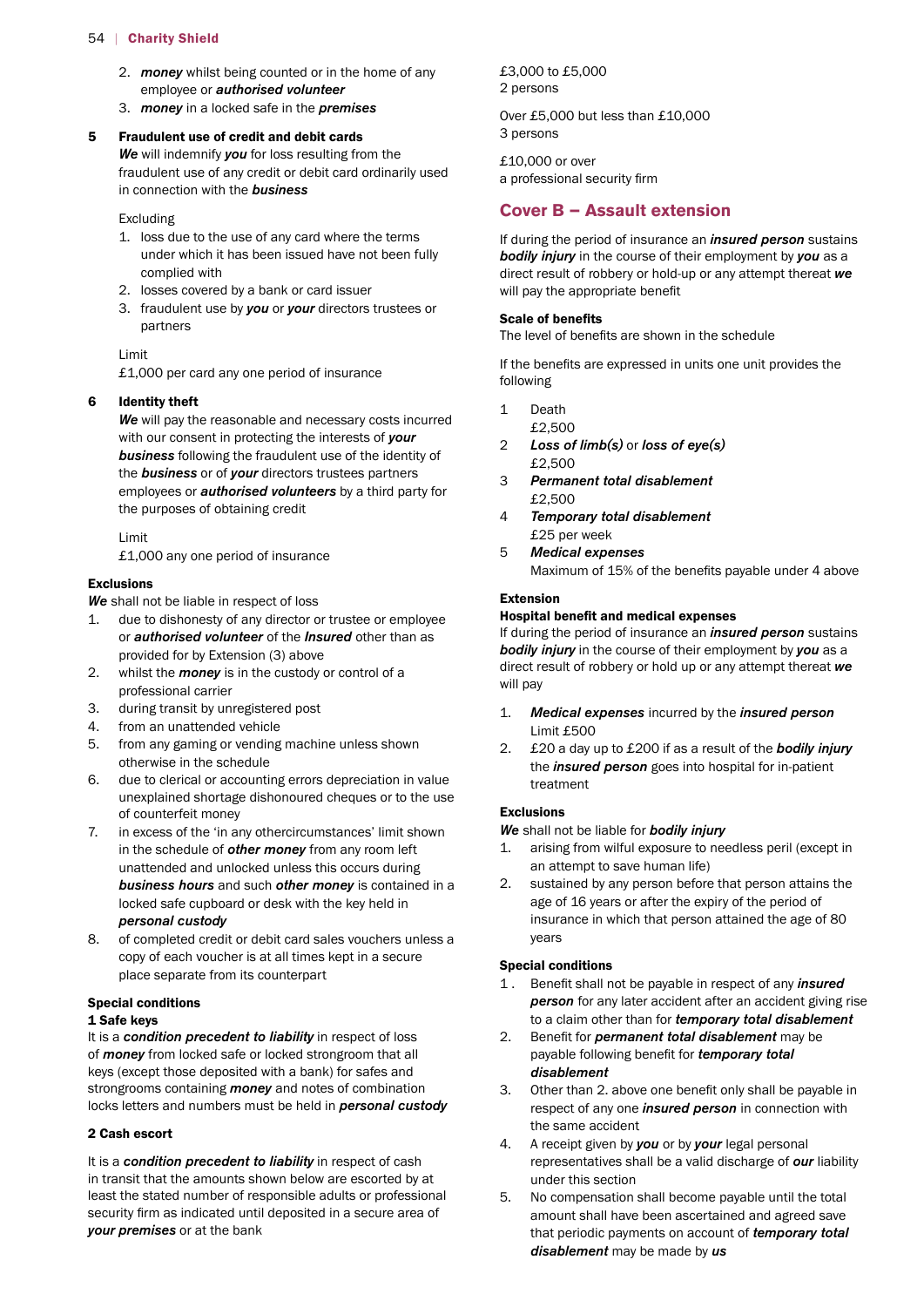# 9 Fidelity

#### The schedule will show if this section applies and the cover in force

#### **Definitions**

 schedule) they will take the specific meaning shown below Each time any of the following words or phrases appear in this section in bold italic type (or in capital letters in the

Where words or phrases are not highlighted in this manner the normal everyday meaning of the word or phrase will apply

#### *Acting in collusion*

means all circumstances where two or more *employees*  are concerned or implicated together or materially assist each other in an act of *theft* 

#### *Commencement date*

 provided in relation to any superseded fidelity insurance means the operative date of insurance cover for a named *employee* or category of *employees* other than as

#### *Electronic Instructions*

 *your* premises to a bank or financial institution at which a fixed amount from *your* account to the account of a third means electronic instruction issued from a computer on *you* hold an account directing them to make a payment for party

#### *Employee(s)*

means any person normally resident within the *geographical limits* who is

- 1. under a contract of service or apprenticeship with *you*
- 2. engaged as a work experience student or youth training scheme participant while under *your* direct control and supervision
- 3. a director of *yours* if such person
	- a. is also employed by *you* under a contract of service and
	- b. controls no more than 5 per cent of the issued share capital of *your* company
- 4 . a person retired from full-time employment with *you*  who is working for you as a consultant under *your*  control or direction
- provided that volunteers are specified as insured in 5. a volunteer working under your control or direction the schedule

#### *One claim*

means all acts of fraud or dishonesty during the periods of insurance which this section (and any substituted section or policy) shall remain in force committed by an individual *employee* or *employees acting in collusion* 

#### *Theft*

 financial gain for themselves or for any other person or benefit earned in the normal course of employement means any act of fraud or dishonesty by any *employee*  committed with the clear intent of obtaining an improper organisation intended by the *employee* to receive such gain other than salaries fees commission or other *employee* 

# **Cover**

*We* will indemnify *you* against loss of money or goods belonging to or held in trust by *you* caused directly as a result of any act of *theft* by any *employee* described in the schedule relating to their employment with *you* in the *business* and committed during the currency of this section after the *commencement date* applicable to such *employee* 

# **Basis of settlement**

We will pay up to the value of the money or goods at the time of the loss or at *our* option the replacement or reinstatement of such goods

# **Limit of indemnity**

*Our* liability under this section

- 1. in respect of any *one claim* 
	- a. caused by one *employee* shall not exceed the limit of indemnity stated in the schedule applicable to that *employee*
	- b. caused by two or more *employees acting in collusion* shall not exceed whichever of the individual limits of indemnity applicable to the *employees* concerned is largest and in any event not exceed the aggregate limit of indemnity shown in the schedule
	- c. irrespective of the number of periods of insurance during which the insurance by this section (and any insurance issued in substitution thereof) shall remain in force shall not exceed the limit of indemnity stated in the schedule
- 2. in respect of any one period of insurance shall not exceed the aggregate limit of indemnity stated in the schedule

# **Special conditions**

It is a *condition precedent to liability* that *you* shall operate the following Minimum standards of control

All *employees* with responsibility for money accounts goods computer operation or computer programming shall be instructed as to their duties and responsibilities in respect of the Minimum standard of control and be expected to comply with it

#### Minimum standard of control

- 1. Funds transfer
- a. All cheques or other bank instruments exceeding £10,000 shall require two manually applied signatures to be added after the amount has been inserted

*You* shall advise *your* bankers accordingly No cheque or instrument shall be signed until one signatory has examined the supporting documentation

- b. In respect of funds transfers involving *electronic instructions* 
	- i. no one *employee* shall complete a funds transfer payment from beginning to end
	- which must be kept confidential to the user and changed at least every 30 days ii. all *employees* involved will require unique passwords to access the computer system
	- iii. password resets will be carried out by an *employee* who does not have access to or other involvement in the fund transfer process

 agreed with the bank or other financial institution You will comply with all process and security controls through which *your* transfers are made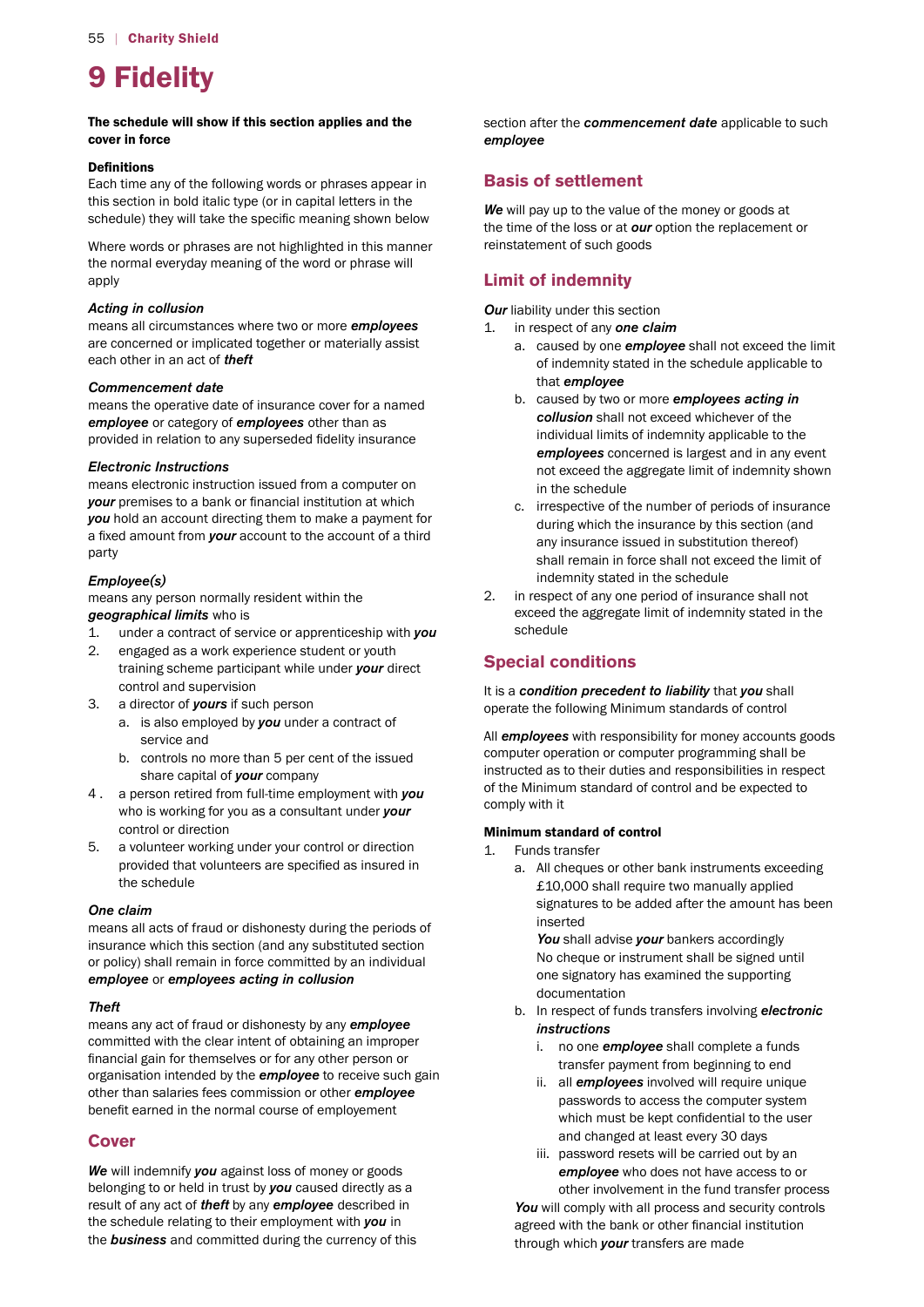- 2. At least quarterly and independently of persons the possibility that fictitious names and enhanced responsible the payroll shall be checked to minimise payments have been included
- 3. *Employees* receiving cash and cheques in the course of their duties shall be required to remit all monies received and/or bank in full on the day of receipt or next banking day
- 4. Statements of account for all amounts due will be issued at least monthly and direct to customers independently of *employees* receiving or collecting monies
- 5. Independently of the responsible *employees* bank statements receipts counterfoils and supporting documents shall be checked at least monthly against the cash book entries and the balance tested with cash and unpresented cheques
- 6. Cash in hand and petty cash shall be checked independently of the responsible *employees* at least monthly and additionally without warning every six months
- materials held against verified stock records 7. There will be a physical check on all stock and independent of the responsible *employees* at intervals or not more than 12 months except where otherwise stated
- 8. Different *employees* acting independently shall be responsible for ordering of stock and materials the recording of receipt or such and the authorising of payment for them
- 9. Security checks will be built into all computer functions with reconciliations made as necessary
- 10. Responsibilities for
	- a. authorisation of transaction
	- b. processing of transactions and
	- c. handling of output
	- shall be exercised by different *employees*
- 11. *Your* accounts including the account of any subsidiary companies shall be examined by external auditors every 12 months

 All recommendations or alternatives acceptable to the auditors shall be implemented without unreasonable delay

- 12. Every *employee* who is responsible for money goods accounts computer operations or programming must take an uninterrupted break of at least two weeks in each calendar year during which
	- a. they carry our no duties on *your* behalf and
	- b. other than electronic mail they have no means of external access to *your* computer systems and
	- c. they stay away from any of *your* premises
- 13. All supplier/creditor accounts received for payment should be carefully and independently (of those *employees* placing order or settling such accounts) checked and validated directly with the supplier/ creditor before payment is authorised No instructions or requests to change any supplier's/ creditor's settlement account details shall be accepted or implemented without
	- contacted independently and directly to confirm a. the supplier or creditor in question being the change
- b. written confirmation of the change being obtained from a suitably authorised and recognised contact at the supplier/creditor
- c. written confirmation of the change being received independently and directly from the supplier's/ creditor's bank
- 14. *You* shall obtain satisfactory references to confirm the honesty of all *employees* who are
	- a. responsible for money goods accounts computer operations or computer programming and
	- c. subject to an indemnity of greater than £5,000 b. engaged after the commencement of this section Such references shall be obtained directly from former employers for the three years immediately preceding engagement and before the *employee* is entrusted without supervision

Reference need to not be obtained in respect of *employees* who have satisfactory and continuously served *you* for at least one year in another capacity before being entrusted with the duties referred to above

In respect of *employees* joining directly from school or Government sponsored youth training schemes one character reference shall be obtained The original of each written reference shall be retained by *you* and shall be made available for inspection by *us* upon request

 15. Any money of the *employee* held by *you* upon discovery of any loss and any money which but for the *employee's theft* would have been due to the *employee* from *you* shall be deducted from the amount of the loss before a claim is made in this insurance

 Any recoveries which are made by *you* less any costs incurred in recovery shall be applied in the following order

- limit of indemnity first to *your* benefit to reduce a. in the event that *your* claim has exceeded the or extinguish the amount of *your* loss (but not in respect of the amount of the *excess*)
- b. thereafter to *our* benefit to the extent of the claim paid or payable
	- c. finally to *your* benefit where an *excess* has been deducted from the claim
- 16. Upon the termination of service by any *employee you*  shall take all reasonable precautions to prevent loss as insured by this section including but not limited to
	- a. the changing of all alarm and other security codes or passwords the *employee* had or may have had knowledge of
	- b. the deletion or invalidation or any access codes or passwords the *employee* has to access computer or other systems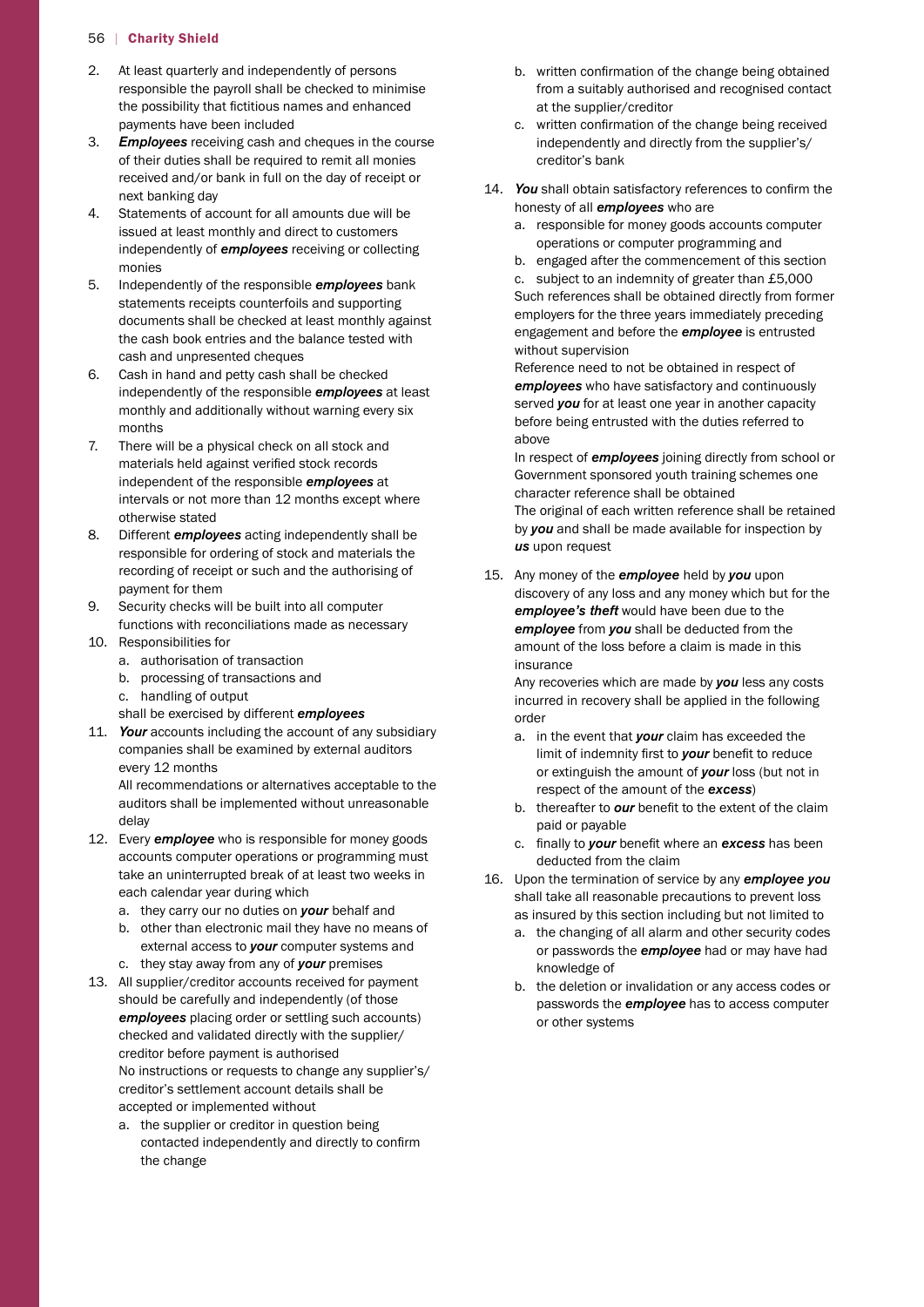#### **Extensions**

#### 1. Auditors fees and rewriting of system records

 As a direct result of loss of money or goods resulting in a valid claim under this section *we* will also pay for

- 1. auditors fees incurred with *our* written consent solely to substantiate the amount of the claim
- 2. the reasonable costs incurred with *our* written consent of rewriting or amending the software programs or systems where such rewriting or amending is necessary to correct the programs or amend the security codes following the fraudulent use of computer hardware or software programs or computer systems which are the subject of a claim for which liability is admitted under this section Provided that *our* total liability including any amount payable under the provisions of this extension shall not exceed the limit of indemnity

#### 2. Previous insurance

 If this insurance immediately supersedes a fidelity insurance effected by *you* (the 'superseded insurance') *we*  will indemnify *you* in respect of any loss discovered during the continuation of this insurance but committed during the continuation of the superseded insurance if the loss is not recoverable under the superseded insurances solely because the period allowed for such discovery has expired

#### Provided that

- 1. such insurance had been continuously in force from the time of the loss until commencement of this section
- 2. the loss would have been insured by this insurance had it been in force at the time of the loss
- 3. *our* liability shall not exceed
	- a. the amount recoverable under the insurance in force at the time of the loss or
	- b. the limit of indemnity under this insurance whichever is the less

#### 3. Pension fund trustees

 pension fund or other *employee* benefit scheme set up to provide benefit to *your employees* in respect of any loss of At *your* request *we* will indemnify the Trustees of any money or goods which the Trust may incur as a result of any act of *theft* as otherwise insured by this section committed by an *employee* of *yours* 

In any event *our* total liability in respect of any *one claim*  continuing through both the term of the superseded insurance and the continuation of this insurance shall not exceed the limit of indemnity applicable under this section

#### 4. Temporary agency staff

The term *employee* shall include any person provided by a staff or employment agency who by arrangement with such agency is working for *you* on a temporary or part-time basis in connection with the *business* to perform the function and duties or an *employee* under *your* control or direction but excluding persons employed

- 1. as drivers
- 2. in connection with warehouse duties

 unless specifically state as insured in the schedule 3. with computer operations or computer programming

#### Provided that

- person if such loss is also covered for *your* benefit by 1. *we* shall not be liable for any loss caused by any such any insurance or guarantee held by the staff or employment agency providing the person concerned
- 2. the amount of wages and salaries declared shall include the total amount of fees paid to staff and employment agencies in respect of temporary agency staff described above
- 3. Special condition 2 (References) shall not apply to the temporary agency staff described above

#### Exclusions

*We* shall not be liable for

- $1.$ any theft committed by any **employee** subsequent to *your* discovery of actual or suspected *theft* by such *employee*
- 2. any *excess*
- 3. any loss of interest or consequential loss of any kind
- 4. any unexplained shortages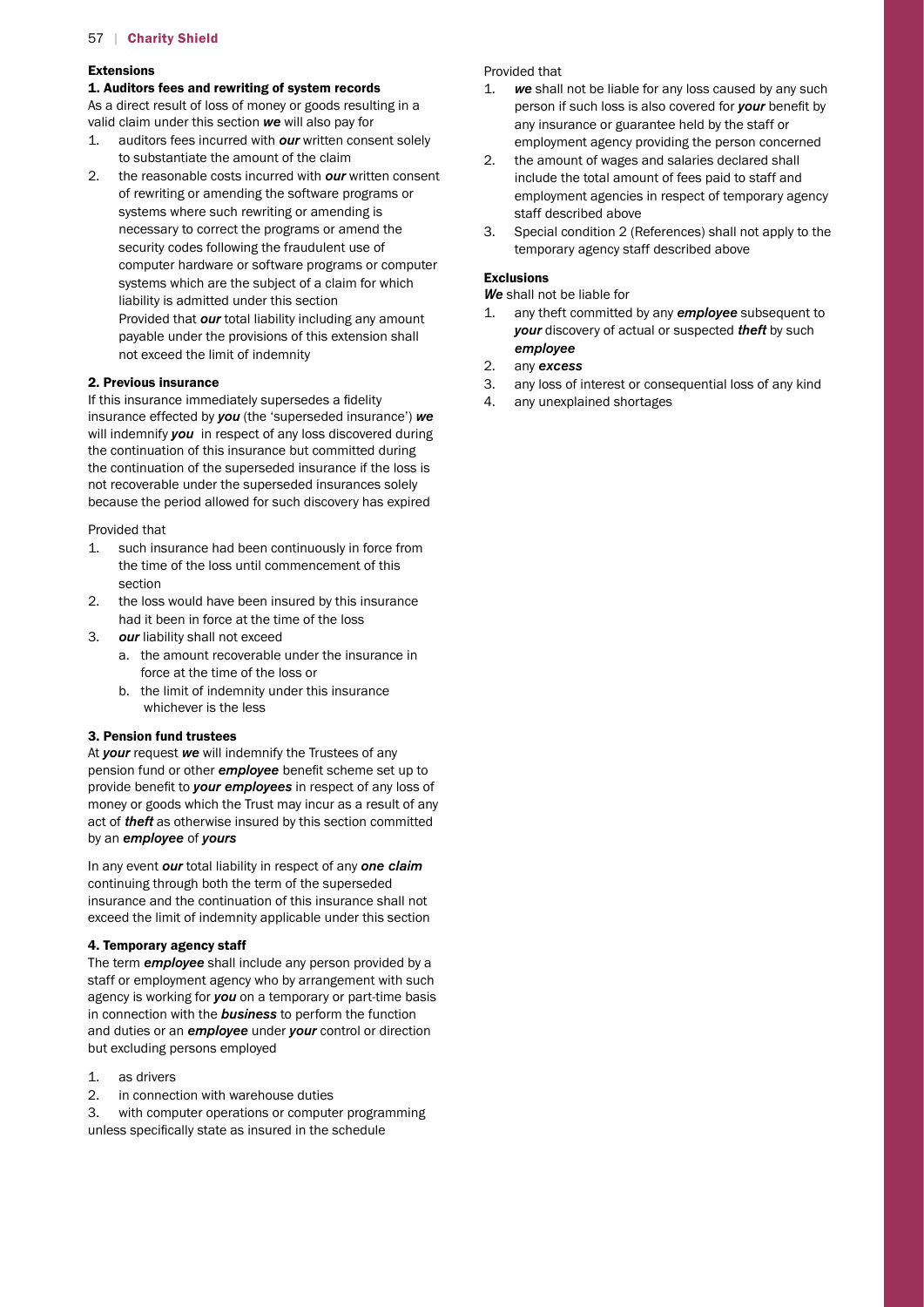# 10 Goods in transit

The schedule will show if this section applies and the cover in force

# **Definition**

 specific meaning shown below Each time the following appears in this section in bold italic type (or in capital letters in the schedule) it will take the

Where it is not highlighted in this manner the normal everyday meaning will apply

#### *Geographical limits*

means England Scotland Wales Northern Ireland Republic of Ireland Channel Islands and Isle of Man

# *Insured property*

means

- 1. goods
- 2. tarpaulins sheets trailer curtains ropes chains and webbing straps and packing materials belonging to *you* or for which *you* are responsible or which are entrusted to *you* used in connection with the *business*

# *Whilst in transit*

means

- 1. whilst being loaded on to or unloaded from the vehicle used for the transit
- 2. whilst temporarily housed on the vehicle during transit
- 3. whilst on the vehicle on a vehicle ferry during direct sea transits between parts of the *geographical limits*

# **Cover**

 not specifically excluded happening during the period of *We* will indemnify *you* (by payment up to the value of the insured *insured property* at the time of loss or at *our*  option by repair reinstatement or replacement) in respect of *damage* to any part of the *insured property* by any cause insurance *whilst in transit* by any road vehicle operated by *you* or by road hauliers or sent by parcel post or rail as described in the schedule anywhere in the *geographical limits* 

Provided that *our* liability during any one period of insurance shall not exceed in respect of any vehicle or consignment the limits stated in the schedule

# Limit

Provided that our liability shall not exceed the limits stated in the schedule

# **Memorandum**

# Underinsurance

If the value of the property insured by this section on or in any vehicle or consignment is at the time of *damage* of greater value than the appropriate limit any one vehicle or consignment shown in the schedule *you* shall be considered as being *your* own insurer for the difference and shall bear a rateable share of the loss accordingly

# Exclusion

*We* shall not be liable for

- $\mathbf{1}$ . damage caused by or arising from packing inadequate to withstand normal handling during transit
- 2. *damage* to
	- a. money securities bills of exchange deeds manuscripts documents business books computer systems records patterns models moulds plans and designs
	- b. bullion gold and silver articles precious metals stones jewellery and furs
	- c. non-ferrous metals tobacco cigarettes cigars wines spirits radios television sets audio video and digital equipment discs cassettes and livestock
- unless specifically mentioned as being insured d. explosives and other dangerous goods
- 3. *damage* caused by or arising from
	- a. inherent vice latent defect gradually operating causes wear and tear its own faulty or defective design or materials faulty or defective workmanship
	- in temperature colour flavour texture or finish b. contamination corrosion rust wet or dry rot mildew shrinkage evaporation loss of weight dampness dryness marring scratching *vermin* insects change
	- c. electrical or mechanical derangement unless caused by external means
	- d. deterioration depreciation delay in transit loss of market or other consequential loss riot or strikes
- 4. *damage* to *insured property* on open vehicles caused by
	- a. the weather unless the *insured property* is suitably protected
	- b. theft or attempted theft
- 5. deterioration of refrigerated goods following breakdown or failure of refrigeration equipment unless such failure or breakdown is due to an accident to the vehicle
- 6. *damage* resulting from theft or attempted theft
	- a. committed assisted brought about or connived at by any of *your* directors trustees employees or *authorised volunteers*
	- b. from any unattended vehicle unless
		- i. all doors windows and other points of access have been closed and locked and any security devices correctly set to operate and all keys removed from the vehicle
		- ii. during the hours of 9pm to 6am the vehicle is housed in a securely locked building or guarded security park
- 7. *damage* due to unexplained shortage or disappearance
- 8. *damage* arising from or caused by scratching denting or bruising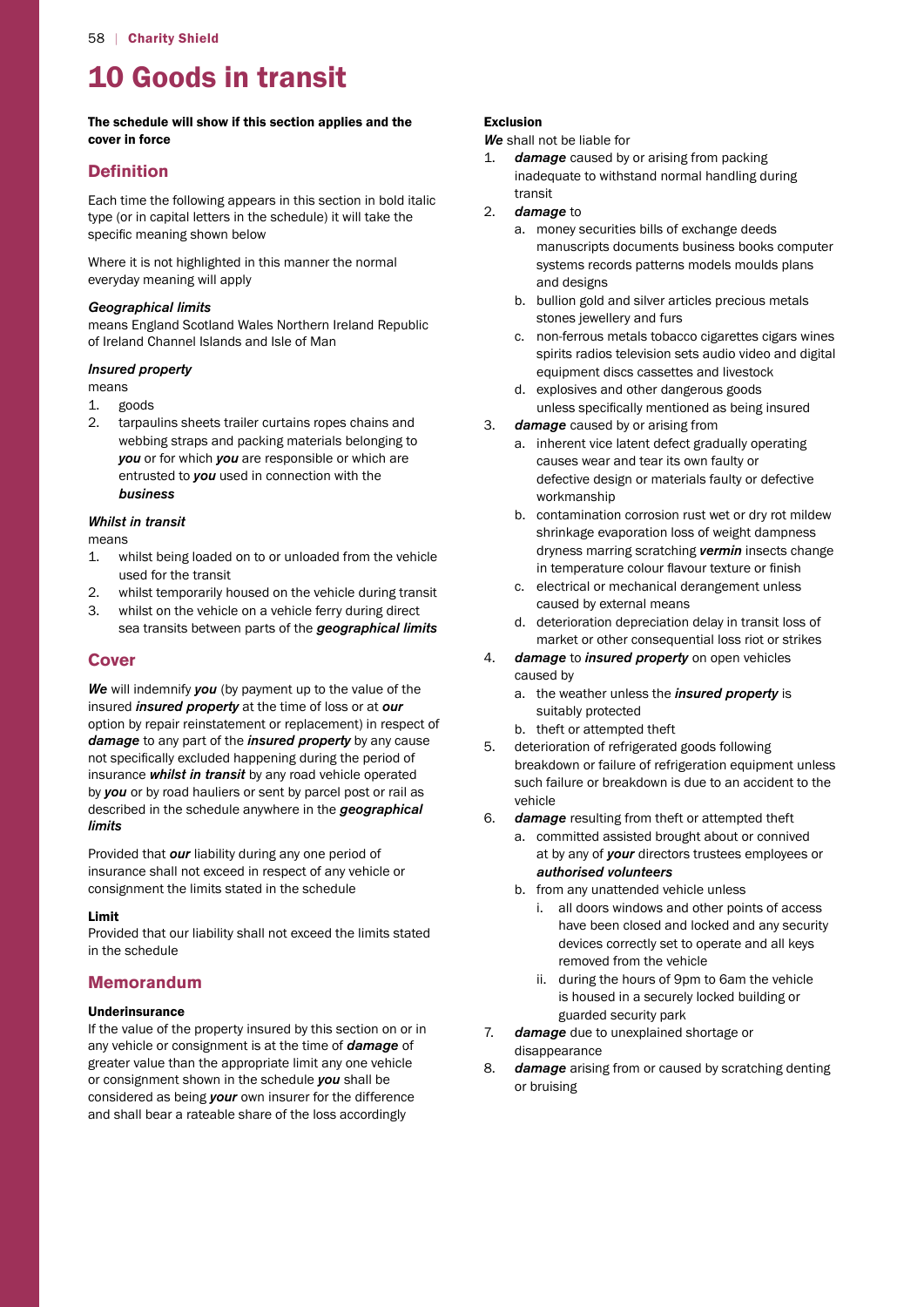# **Extensions**

# 1. Personal effects

 to an amount of £500 per person If not otherwise insured *we* will pay for *damage* to the clothing and personal effects of drivers employed by you up

#### 2. Debris removal

*We* will pay for costs and expenses necessarily and reasonably incurred in the removal of debris and site clearance for which you are responsible

# **Memoranda**

#### Reinstatement of property

 circumstances permit and in reasonably sufficient manner *We* shall not be bound to reinstate exactly or completely any property that is the subject of a claim but only as

*We* shall not pay out in respect of any one of these items insured more than its sum insured

# **Underinsurance**

If the value of the *insured property* on or in any vehicle or consignment is at the time of the *damage* of greater value than the appropriate limit any one vehicle or consignment shown in the schedule *you* shall be considered as being *your* own insurer for the difference and shall bear a rateable proportion of the loss accordingly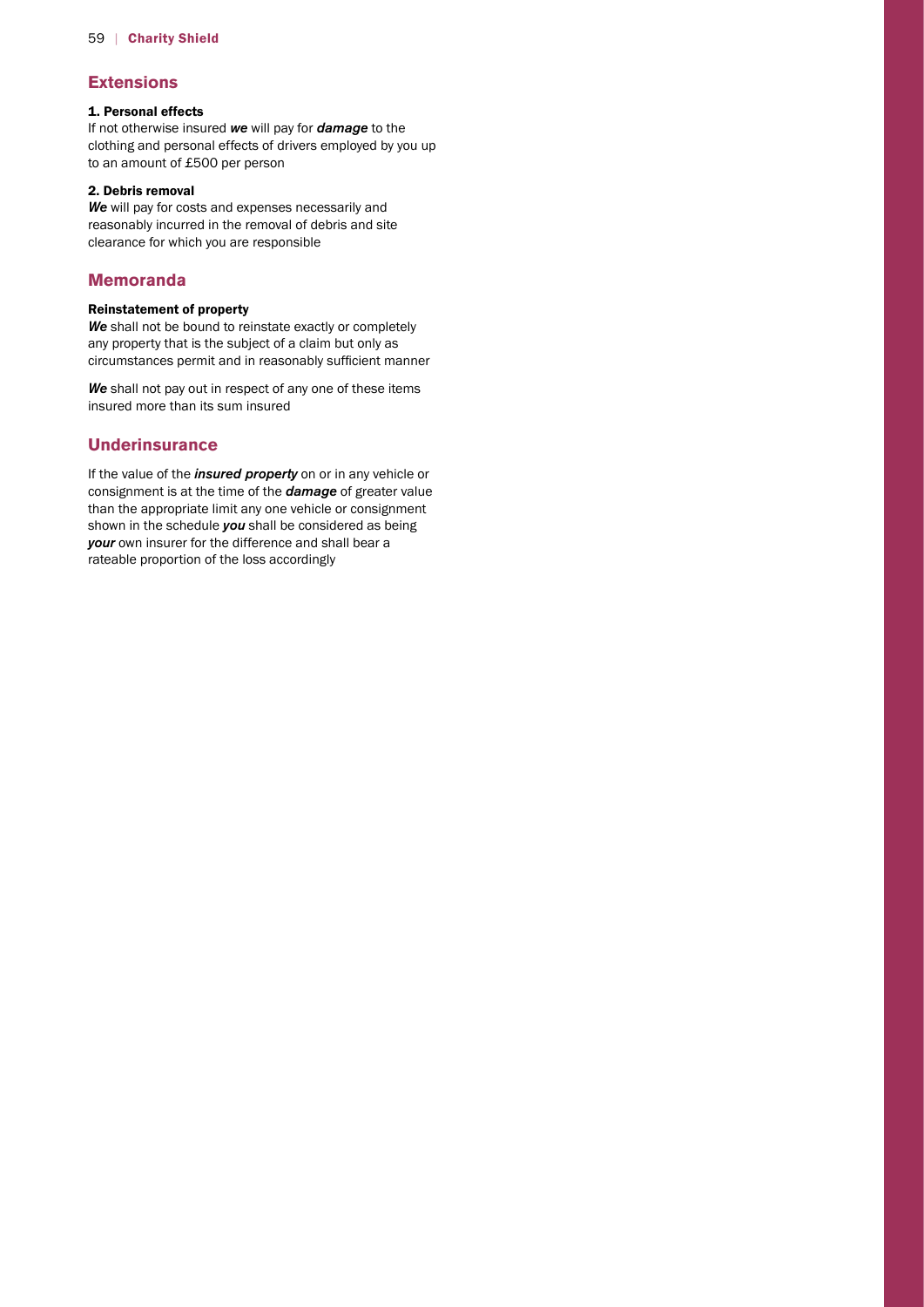# 11 Personal accident

#### The schedule will show if this section applies and the cover in force

# **Definitions**

 schedule) they will take the specific meaning shown below Each time any of the following words or phrases appear in this section in bold italic type (or in capital letters in the

Where words or phrases are not highlighted in this manner the normal everyday meaning of the word or phrase will apply

#### *Accidental bodily injury*

means bodily injury resulting directly and independently of any other cause within twenty-four calendar months in disablement or death

#### *Act of terrorism*

 purposes or reasons including the intention to influence any means an act including but not limited to the use of force or violence and/or the threat thereof of any person or group(s) of persons whether acting alone or on behalf of or in connection with any organisation(s) or government(s) committed for political religious ideological ethnic or similar government and/or to put the public or any section of the public in fear

#### *Deferment period*

 means the initial period specified in the schedule following *disablement* benefit is not payable *accidental bodily injury* during which the *temporary total* 

#### *Insured person(s)*

 means as specified in the schedule

#### *Loss of eye(s)*

means permanent total and irrecoverable loss of sight

- 1. in both eyes resulting in the *insured person's* name being added to the Register of Blind Persons or
- 2. in one eye which is assessed at 3/60 or less on the Snellen scale after correction with spectacles or contact lenses

# *Loss of hearing*

means total and irrecoverable loss of hearing in one or both ears

# *Loss of limb(s)*

 above the ankle or of the four fingers at or above the means loss by permanent physical severance at or metacarpophalangeal joints or permanent total and irrecoverable loss of use of a complete leg foot arm or hand

#### *Medical expenses*

 a qualified medical practitioner and all hospital nursing means the cost of medical surgical dental or other remedial attention treatment or appliances given or prescribed by home and ambulance charges necessarily incurred in the treatment of the *insured person* 

#### *Permanent total disablement*

 shall have lasted for 104 weeks and which in all 1. In respect of an *insured person* who is an employee means permanent total and absolute disablement (other than by *loss of limb(s)* or *loss of eye(s)* or *loss of hearing*) from engaging in their usual profession trade business or occupation for which they are suited by knowledge training and experience which probability will last for the remainder of life

2. In respect of an *insured person* who is an *authorised volunteer* 

 every kind which shall have lasted for 104 weeks and means permanent total and absolute disablement (other than by *loss of limb(s)* or *loss of eye(s)* or *loss of hearing*) from gainful employment of any and which in all probability will last for the remainder of life

#### *Temporary total disablement*

- 104 weeks in all from the commencement of such 1. In respect of an *insured person* who is an employee means total disablement from engaging in or giving attention to their usual profession trade business or occupation for which they are suited by knowledge training and experience for a period not exceeding disablement
- 2. In respect of an *insured person* who is an *authorised volunteer*

 104 weeks in all from the commencement of such means total disablement from engaging in or giving attention to any occupation for a period not exceeding disablement

# **Cover**

If during the period of insurance an *insured person*  sustains *accidental bodily injury* 

- 1. at any time if Cover A applies
- 2. arising out of and in the course of their employment by *you* if Cover B applies

 *we* will pay the appropriate benefit

#### Cover operative (A) or (B)

 As specified in the schedule

#### Scale of benefits

 The level of benefits are shown in the schedule

 If the benefits are expressed in units one unit provides the following

1 Death

£2,500

- 2 *Loss of limb(s)* or *loss of eye(s)* or *loss of hearing*  £2,500
- 3 *Permanent total disablement*  £2,500
- 4 *Temporary total disablement*  £25 per week
- Maximum of 15% of the benefits payable under 4 5 *Medical expenses*  above

# **Extensions**

#### 1 Hospital benefit and Medical expenses

If we accept a claim for *accidental bodily injury* under this section *we* will pay

 $\mathbf{1}$ . 1. *medical expenses* incurred by the *insured person* 

Limit £2,500

 2. £20 a day up to £200 if as a result of the *accidental bodily injury* the *insured person* goes into hospital for in-patient treatment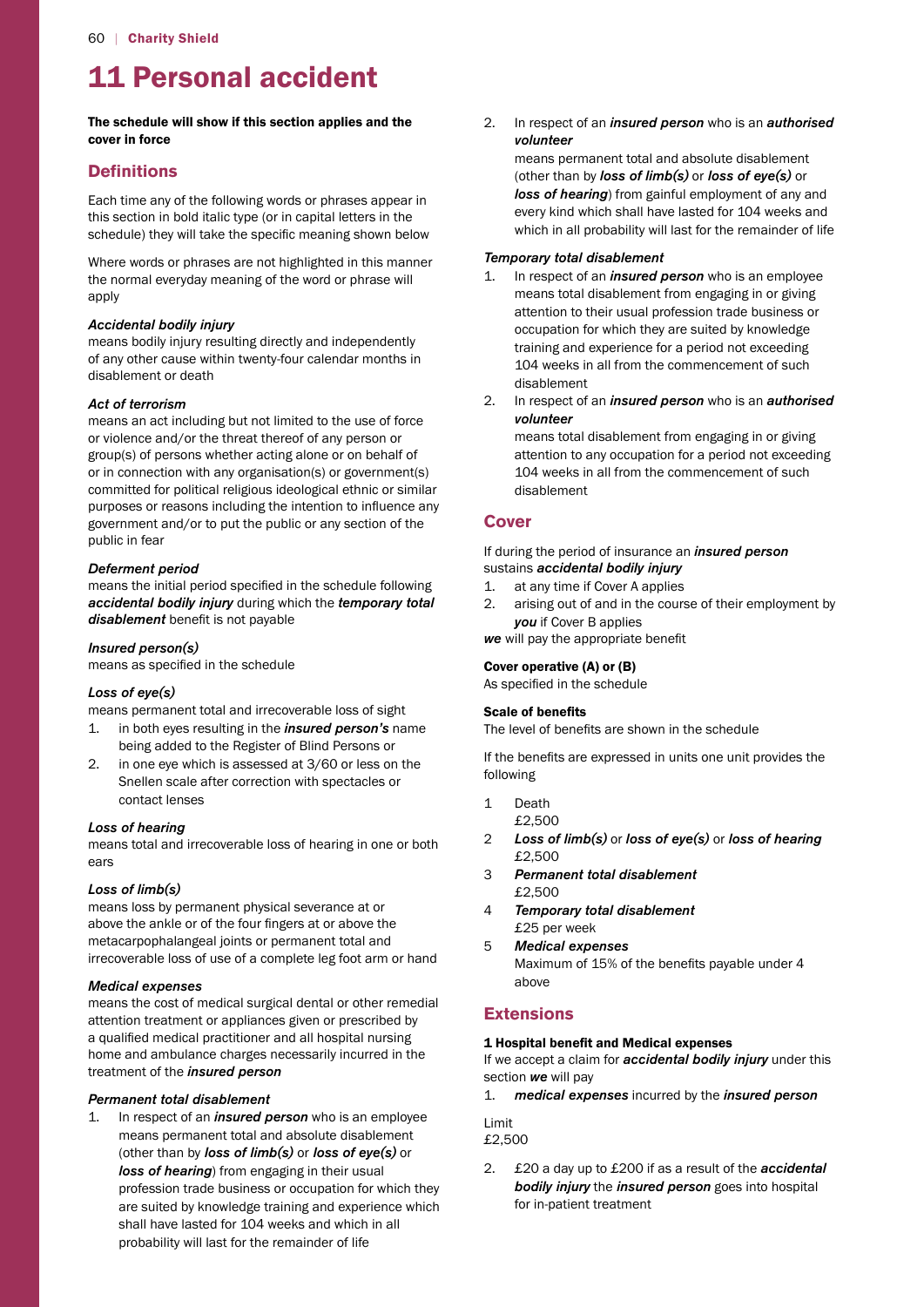#### 2 Clothing and personal effects

 amount of £500 per person If *we* accept a claim for *accidental bodily injury* under this section *we* will pay for the *insured person's* clothing and personal effects damaged at the same time up to an

This amount is in addition to any amount recoverable under any other section of this policy

#### 3 Disappearance

 months and sufficient evidence is produced that leads shall pay the death benefit under this insurance If during the period of insurance an *insured person*  disappears and his or her body is not found within 12 *us* to the conclusion that the *insured person* sustained *accidental bodily injury* likely to have caused death *we* 

If the insured person is subsequently found to be alive any amount already paid will be refunded by *you* to *us* 

#### 4 Exposure

 and disablement benefits stated in the schedule If during the period of insurance an *insured person*  sustains *accidental bodily injury* as a result of exposure to the elements *we* will pay *you* in accordance with the death

#### Exclusions

*We* shall not be liability for *accidental bodily injury* 

- 1. arising from
	- insanity pregnancy childbirth the influence of and directed by a qualified registered practitioner a. any consequence of suicide or deliberate selfinjury intoxication sexually transmitted infections drugs unless such drugs are taken as prescribed but not for the treatment of drug addiction
	- b. any health problem which *you* or the *insured person* know of or should have known about at the start of the insurance or when it was renewed and which has been accepted by *us* in writing
	- c. wilful exposure to needless peril (except in an attempt to save a human life)
	- d. any *insured person* taking part in practising or training or any of the following excluded activities
- i. Aqualung diving
	- ii. Flying (except as a far-paying passenger) hanggliding or parachuting
	- iii. Hunting on horseback polo showjumping or steeple chasing
	- iv. Driving riding or sailing in any kind of race
	- v. Riding motor cycles or motor scooters as a driver or passenger
	- vi. Winter sports other than curling or ice-skating
- vii. Football (other than amateur Association) or rugby football
	- viii. Mountaineering cliff or rock climbing abseiling subterranean or elastic rope sports or activities
	- ix. Any pursuit or activity involving personal danger or hazard
	- x. Playing in any sport professionally
	- xi. Service in the armed forces
- insurance in which that person attained the age of 80 2. sustained by any person under the age of 16 years or to any person after the expiry of the period of years
- 3. directly or indirectly caused or contributed to by an *act of terrorism* involving the use or release or the treat thereof of any nuclear weapon or device or chemical or biological agent regardless of any contributory cause

If *we* allege that by reason of this exclusion any *accidental bodily injury* is not covered by this policy the burden of proving the contrary shall be upon *you* 

 Commonwealth Office (FCO) has advised against all or 4. travel to a destination to which the Foreign and all but essential travel before the journey commences

# **Special conditions**

- 1. Benefit shall not be payable in respect of any *insured*  **person** for any later accident after an accident giving rise to a claim other than for *temporary total disablement*
- 2. Benefit for *permanent total disablement* may be payable following benefit for *temporary total disablement*
- 3. Other than 2 above one benefit only shall be payable in respect of any one *insured person* in connection with the same accident
- 4. A receipt given by *you* or by *your* legal personal representatives shall be a valid discharge of *our*  liability under this section
- 5. No compensation shall become payable until the total amount shall have been ascertained and agreed save that periodic payments on account of *temporary total disablement* may be made by *us*

# **Limit of Liability**

 The maximum amount *we* will pay in respect of all benefits in the same accident shall not exceed £2,500,000 unless under this policy in respect of all *insured persons* involved otherwise noted in the schedule

 In the event that the amount of all benefits payable exceeds the maximum accumulation limit *our* liability in respect of each *insured person* shall be proportionately reduced until the total does not exceed that limit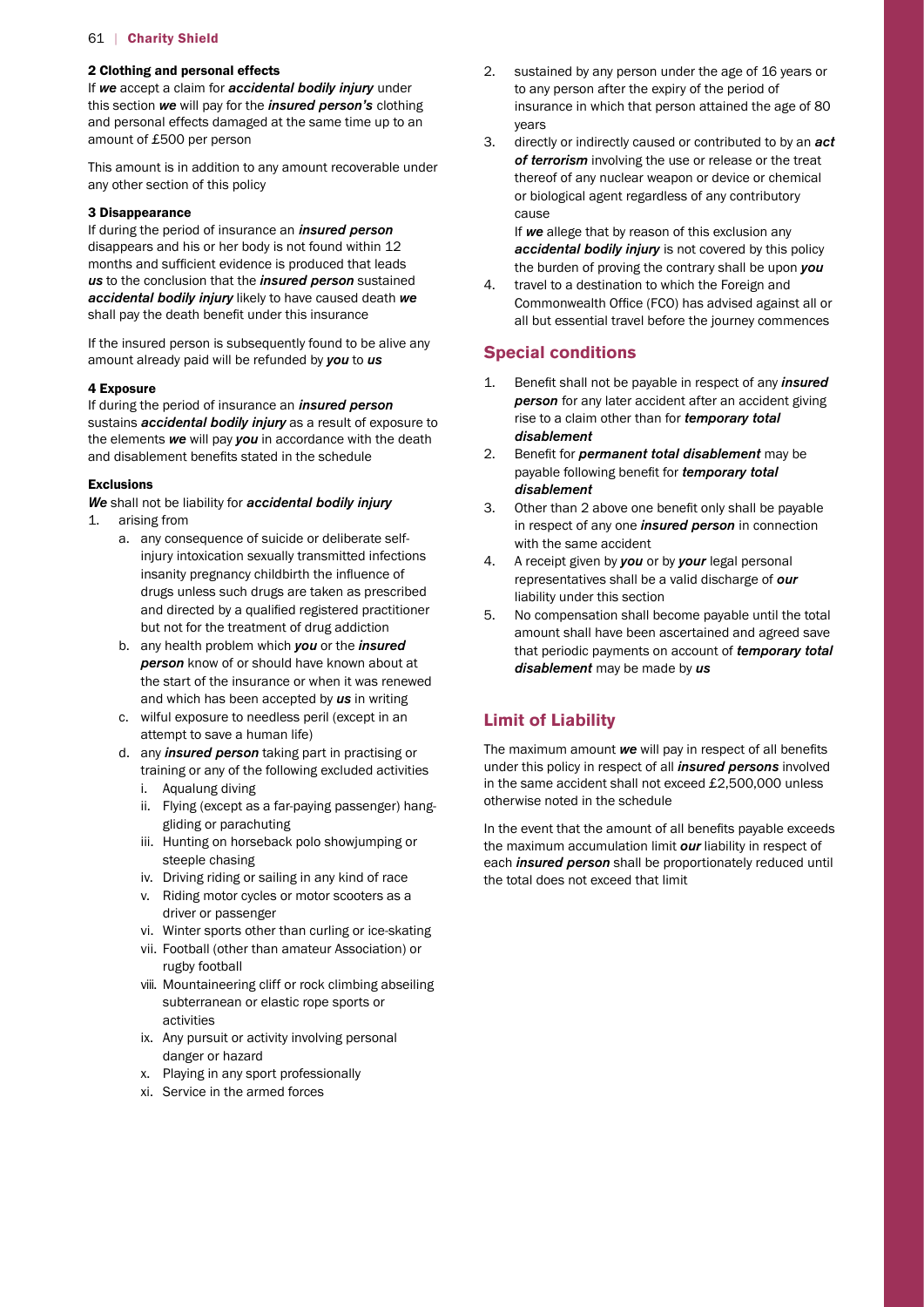# 12 Terrorism

#### The schedule will show if this section applies

# **Definitions**

 schedule) they will take the specific meaning shown below Each time any of the following words or phrases appear in this cover in bold italic type (or in capital letters in the

Where words or phrases are not highlighted in this manner the normal everyday meaning of the word or phrase will apply

#### *Act of terrorism*

 towards the overthrowing or influencing by force or violence of Her Majesty's government in the United Kingdom or any means acts of persons acting on behalf of or in connection with any organisation which carries out activities directed other government de jure or de facto

#### *Business interruption*

means loss arising from interruption or interference with the *business* carried on by *you* at the *premises* as a result of damage to or destruction of *property insured* used by *you* at the *premises* for the purpose of the *business* 

#### *Computer systems*

means a computer or other equipment or component or system or item which processes stores transmits or receives *data* 

#### *Losses*

means all losses arising under any operative section or extension to this policy for material damage business interruption or book debts as a result of damage to or the destruction of *property insured* in the *territorial limits* the proximate cause of which is an *act of terrorism* 

#### *Data*

 anything similar files interfaces metadata platforms means data of any sort whatever including without limitation tangible or intangible data and any programs or software bandwidth cryptographic keys databases documents domain names or network addresses or processing capability storage media transaction gateways user credentials websites or any information whatever

#### *Denial of service attack*

means any actions or instructions constructed or generated with the ability to damage interfere with or otherwise affect the availability or performance of networks network services network connectivity or *computer systems* 

 the generation of excess traffic into network addresses generation of excess or non-genuine traffic between and Denial of service attacks include but are not limited to the exploitation of system or network weaknesses the amongst networks and the procurement of such actions or instructions by other *computer systems* 

#### *Event*

means all individual losses arising in respect of a continuous period of 72 hours of which the proximate cause is the same *act of terrorism* 

The date and time that any such period of 72 hours shall commence shall be set by *us* 

#### *Hacking*

means unauthorised access to any *computer system*  whether *your* property or not

#### *Nuclear installation*

means any installation of such class or description as may be prescribed by regulations made by the relevant Secretary of State from time to time by statutory instrument being an installation designed or adapted for

- **1.** the production or use of atomic energy
- 2. the carrying out of any process which is preparatory or ancillary to the production or use of atomic energy and which involves or is capable of causing the emission of ionising radiations
- 3. the storage processing or disposal of nuclear fuel or of bulk quantities of other radioactive matter being matter which has been produced or irradiated in the course of the production or use of nuclear fuel

#### *Nuclear reactor*

 or appliance whether affixed to land or not) designed or adapted for the production of atomic energy by a fission means any plant (including any machinery equipment process in which a controlled chain reaction can be maintained without an additional source of neutrons

#### *Phishing*

means any access or attempted access to *data* made by means of misrepresentation or deception

#### *Property*

means all property whatsoever but excluding

- 1. any property which is occupied as a private residence and which is
	- a. a private dwelling house or
	- units i.e. a block of flats **b.** self-contained unit insured as part of a block of

unless such property

- i. is not insured in the name of a private individual
- occupied by such persons or by any beneficiary ii. is insured in the name of a *sole trader* or a trustee or an executor of a will and is not of the trust or will in question
- property exceeds 20% (as defined by *us*) of the **iii.** is of mixed residential and commercial usage and the commercially occupied portion of the whole of such land or building
- **2**. property including fine art collections which are the subject of
	- a. a trust of any kind or
	- h. an executorship of a will

 and where the use or benefit of the property is for beneficiary or a trustee of the trust or a beneficiary or private domestic purposes only and enjoyed by a an executor of the will

 fixtures and fittings situated thereon and attached are affixed or connected to or in any way serve such 3. any *nuclear installation* or *nuclear reactor* and all thereto and all pipes wires cables drains or other conduits or service media of any description which *nuclear installation* or *nuclear reactor* 

 insured or otherwise) shall not prejudice the definition of property as defined above The noting of the interest of any lender (by including as joint

#### *Property insured*

means *property* which is insured under other sections of this policy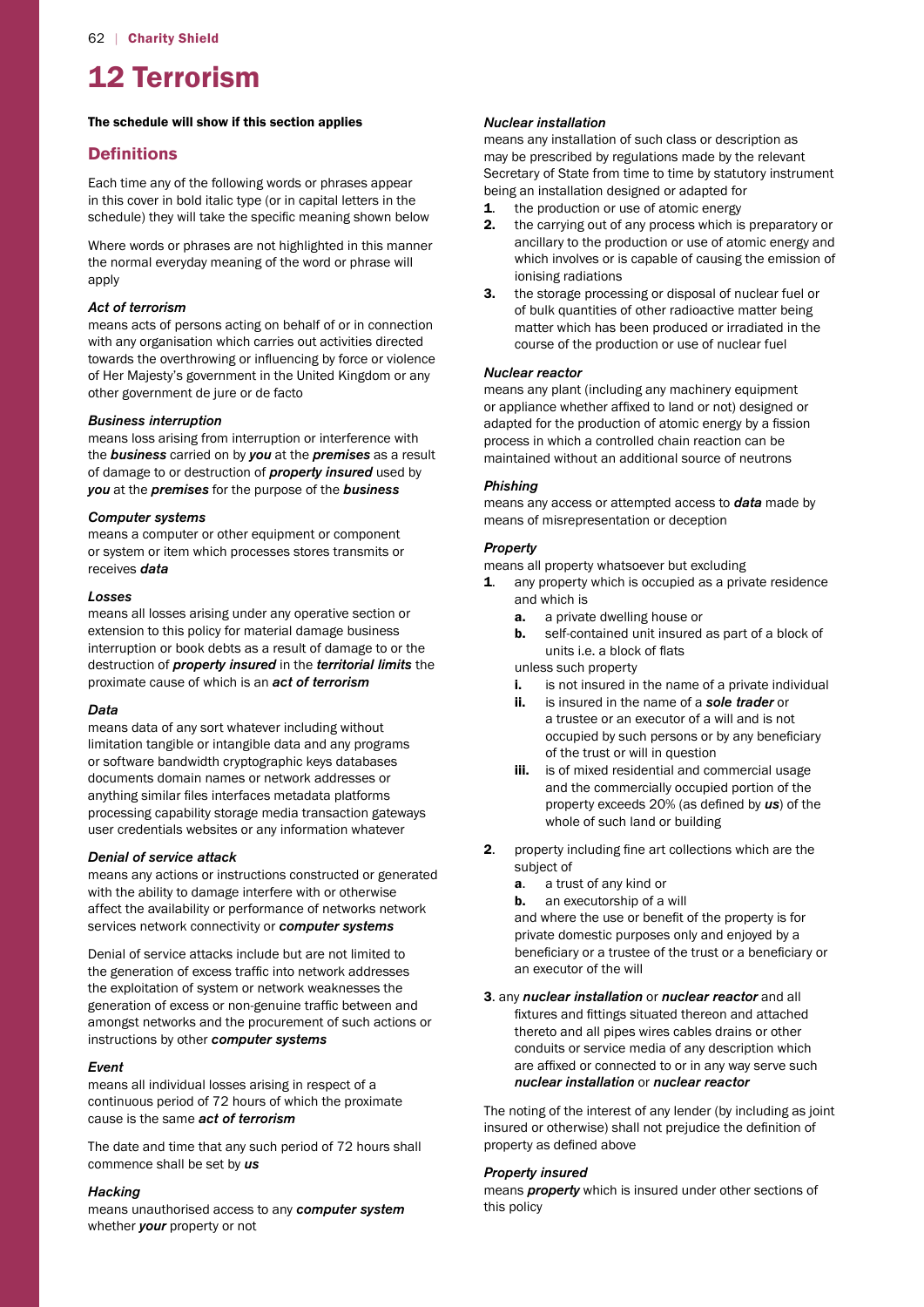### *Sole trader*

means

- 1. a self-employed individual registered as a sole trader with HM Revenue & Customs or
- 2. a private individual or individuals operating as a landlord and taxed as a business or
- **3.** a private individual or individuals who have made an active decision to become a landlord and receive or intend to receive an income from *property insured*

#### *Territorial limits*

 seas adjacent thereto as defined by the Territorial Sea Act means England Wales and Scotland but not the territorial 1987

#### *Virus or similar mechanism*

 adversely affect infiltrate or monitor computer programs means program code programming instruction or any set of instructions intentionally constructed with the purpose and ability or purposely used to damage interfere with *computer systems data* or operations whether involving self-replication or not

 affect infiltrate or monitor as above This includes but is not limited to trojan horses worms and logic bombs and the exploitation of bugs or vulnerabilities in a computer program to damage interfere with adversely

# **Cover**

*We* will pay *you* for

- 1. damage to or the destruction of *property*
- 2. *business interruption* or book debts
- **3.** loss caused by cancellation abandonment postponement interruption curtailment or relocation of an event as a result of damage to or destruction of *property*

as insured by any other section of this policy occasioned by or happening through or in consequence of an *act of terrorism* within the *territorial limits* 

Provided always that the insurance by this section is

- 1. not subject to
	- **a.** any of the General exclusions of this policy
	- **b.** any long term agreement or undertaking which may otherwise apply
	- c. any terms in this policy which provide for adjustments of premium
- $\mathbf{r}$ subject
	- **a.** otherwise to all the terms provisions definitions and conditions of this policy except where expressly varied within this section
	- Any subsequent period of cover provided by this **b.** to a maximum period of insurance of 12 months from the inception or renewal date of this policy section whether for 12 months or less is deemed to constitute a new period of insurance provided that
		- i. no subsequent period of insurance by this section shall extend beyond the next renewal date of this policy
		- ii. the renewal premium due in respect of this section has been received by *us*

# **Basis of settlement**

 As described in the relevant section of this policy in respect of damage to or destruction of the *property insured* or *business interruption* or book debts or loss caused by cancellation abandonment postponement interruption curtailment or relocation of an event

The most *we* will pay for any one *event* is the lesser of

- **1.** the total sum insured or
- **2.** for each item its individual sum insured or
- **3.** any other limit of liability

as stated in the relevant section of this policy less the *excess* 

 the risk of fire and/or explosion under the other sections of The *excess* applicable to losses under this Terrorism section shall be equal to the *excess* applied in respect of this policy

#### Exclusions

*We* will not be liable for any losses whatsoever

- **1.** occasioned by riot civil commotion war invasion act of foreign enemy hostilities (whether war be declared or not) civil war rebellion revolution insurrection or military or usurped power
- 2. arising under
	- **a.** marine aviation and transit policies
	- **b.** motor insurance policies
	- c. bankers blanket bond
- **3.** directly or indirectly caused by contributed to by or arising from or occasioned by or resulting from
	- a. damage to or the destruction of any *computer system* or
	- **b.** any alteration modification distortion erasure corruption of *data*  whether *your* property or not where such loss is

directly or indirectly caused by or contributed to by or arising from or occasioned by or resulting from *virus or similar mechanism* or *hacking* or *phishing* or *denial of service attack* 

# **Extension for act of terrorism triggered by remote digital interference**

#### Definitions specific to this extension

#### *Property/Property insured*

 means as defined in this section but also excludes for the purposes of this extension

- **a.** any money as defined in the Money (or Money with negotiable or non-negotiable instruments financial securities or any other financial instrument of any sort assault) section currency electronic cryptographic or virtual currency including Bitcoin or any similar whatever and
- $\mathbf{b}$ . b. any *data*

#### *Specifc events*

 means fire explosion flood escape of water from any tank apparatus or pipe (including any sprinkler system) impact of aircraft or any aerial devices or articles dropped from them impact of any sea-going or water-going vessel or of any vehicle whatsoever or of any goods or cargo carried in or on such vessel or vehicle destruction of damage to or movement of buildings or structures plant or machinery other than any *computer system*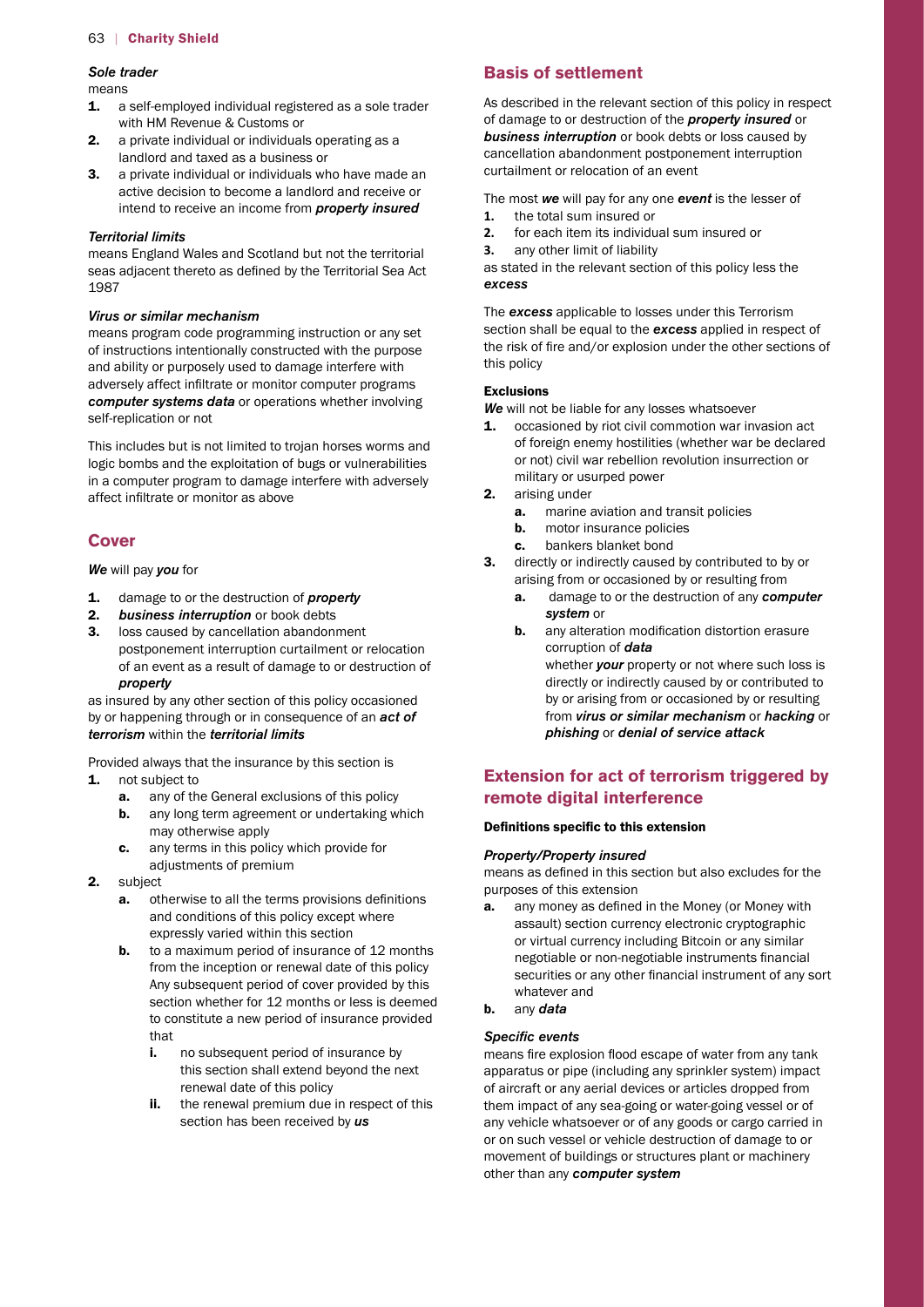Exclusion 3. will not apply to *losses* provided that such *losses* 

- 1. result directly (or solely as regards 3. c. below indirectly) from *specifc events* and
- 2. are not proximately caused by an *act of terrorism*  in relation to which the relevant organization or any persons acting on behalf of or in connection with that organization are controlled by acting on behalf of or part of any de jure or de facto government of any nation country or state and
- 3. comprises
	- a. the cost of reinstatement replacement or repair in respect of damage to or destruction of *property insured* or
	- of or reduction in profits revenue or turnover b. the amount of *business interruption* or book debts suffered directly by *you* by way of loss or increased cost of working as a direct result of either damage to or destruction of *property insured* or as a direct result of denial prevention or hindrance of access to or use of the *property insured* by reason of an *act of terrorism* causing damage to or destruction of other *property*  within one mile of the *property insured* to which access is affected or
	- c. the amount of loss caused by the cancellation abandonment postponement interruption curtailment or relocation of an event as a result of damage to or destruction of *property* and any additional costs or charges reasonably and necessarily paid by *you* to avoid or diminish such loss

 any alteration modification distortion erasure or corruption modification distortion erasure or corruption of *data* that Notwithstanding the exclusion of *data* from *property*  and *property insured* to the extent that damage to or destruction of *property* and *property insured* within the meaning of sub-paragraph 1. above indirectly results from of *data* because the occurrence of one or more *specifc events* results directly or indirectly from any alteration shall not prevent cost or business interruption loss directly resulting from damage to or destruction of such *property*  and *property insured* and otherwise falling within subparagraphs 1. and 3. from being recoverable under this policy

 resulting from any alteration modification distortion erasure In no other circumstances than the previous sentence however will any loss(es) directly or indirectly caused by contributed to by or arising from or occasioned by or or corruption of *data* be recoverable under this policy

# **Condition**

If *we* allege that any other loss is not covered by this section the burden of proving that such loss is covered shall be upon *you* 

Notwithstanding the above the burden of proof shall be upon *us* to prove or establish all the matters referred to in sub-paragraph 2. of the Extension for act of terrorism triggered by remote digital interference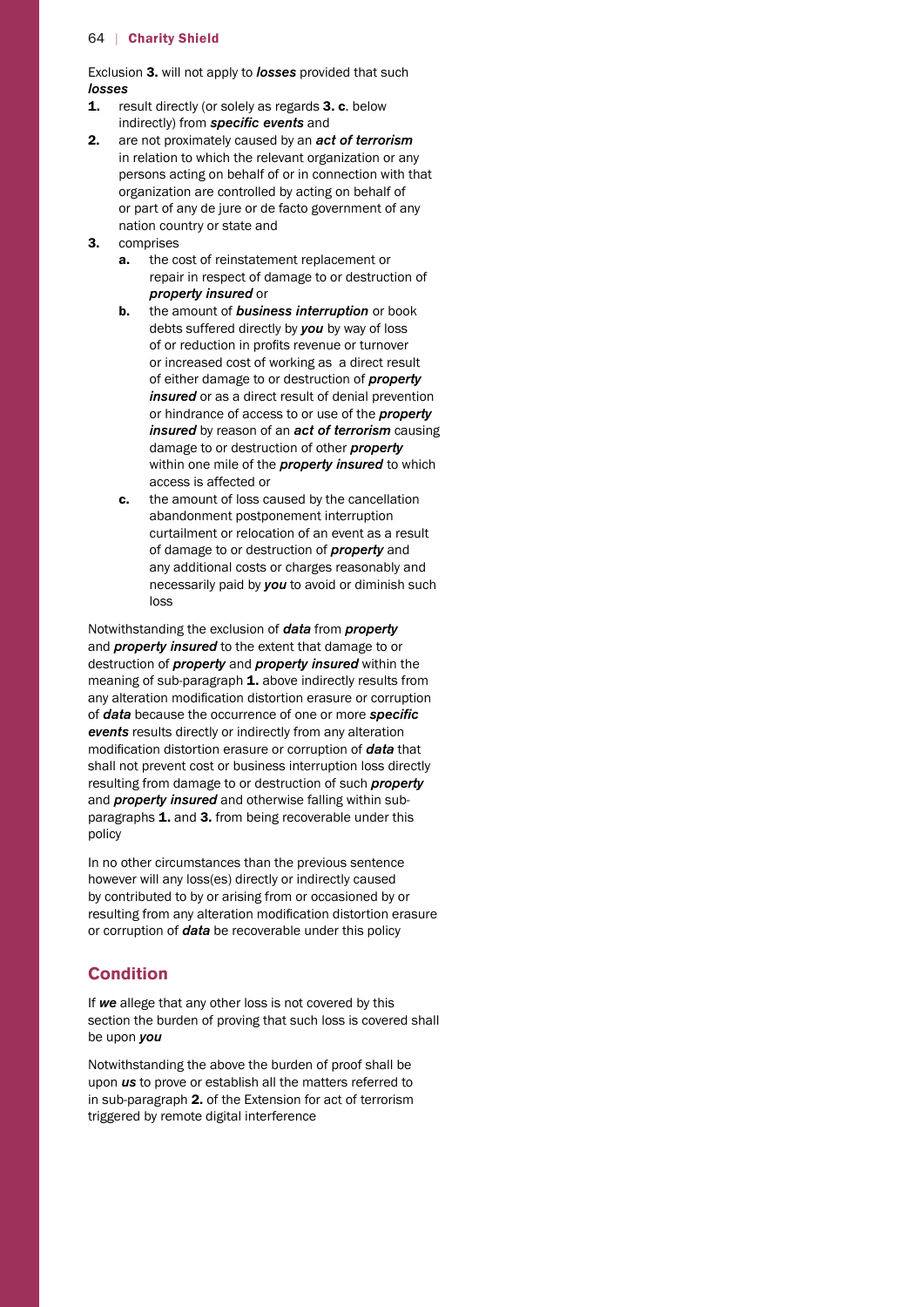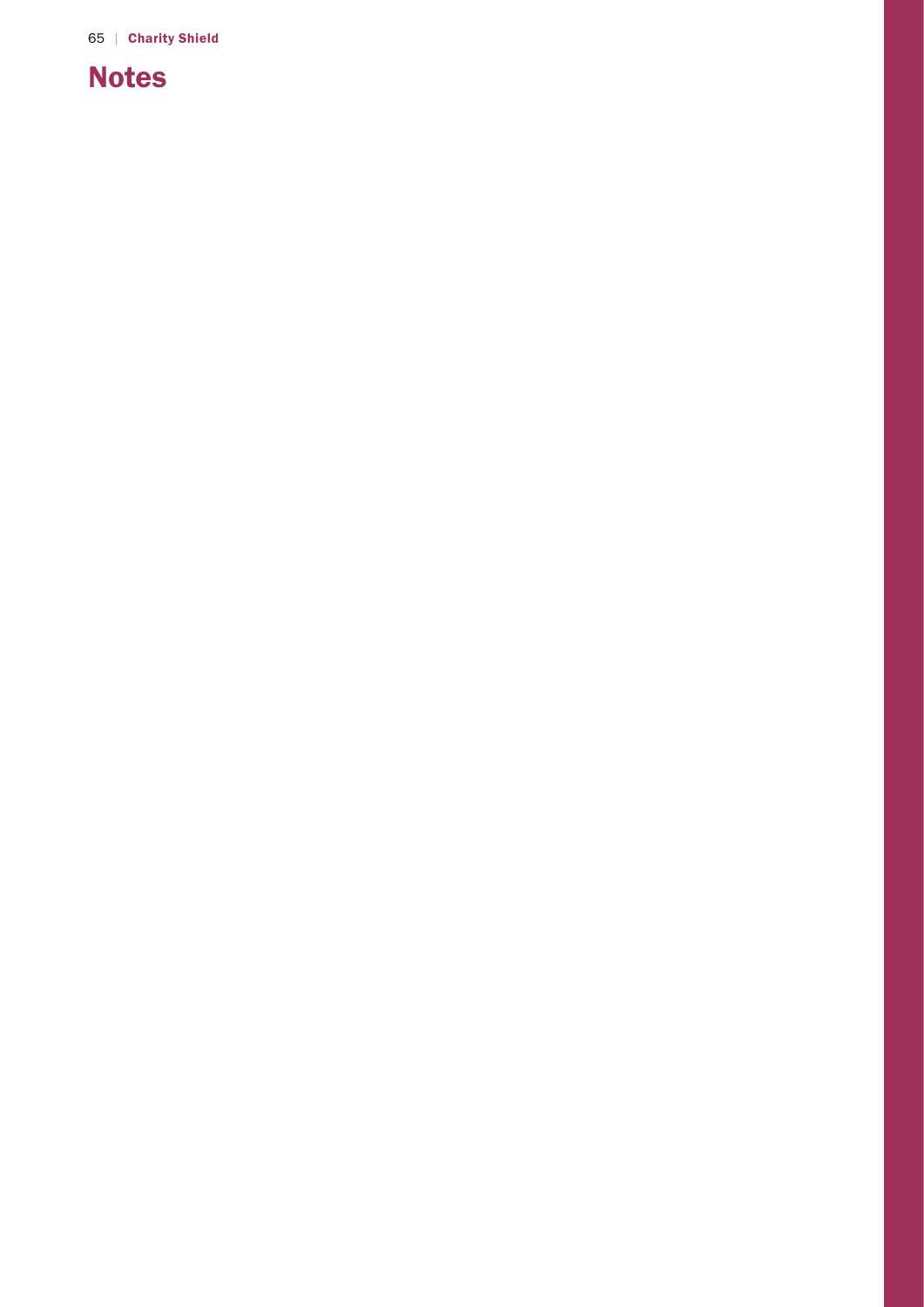# Notes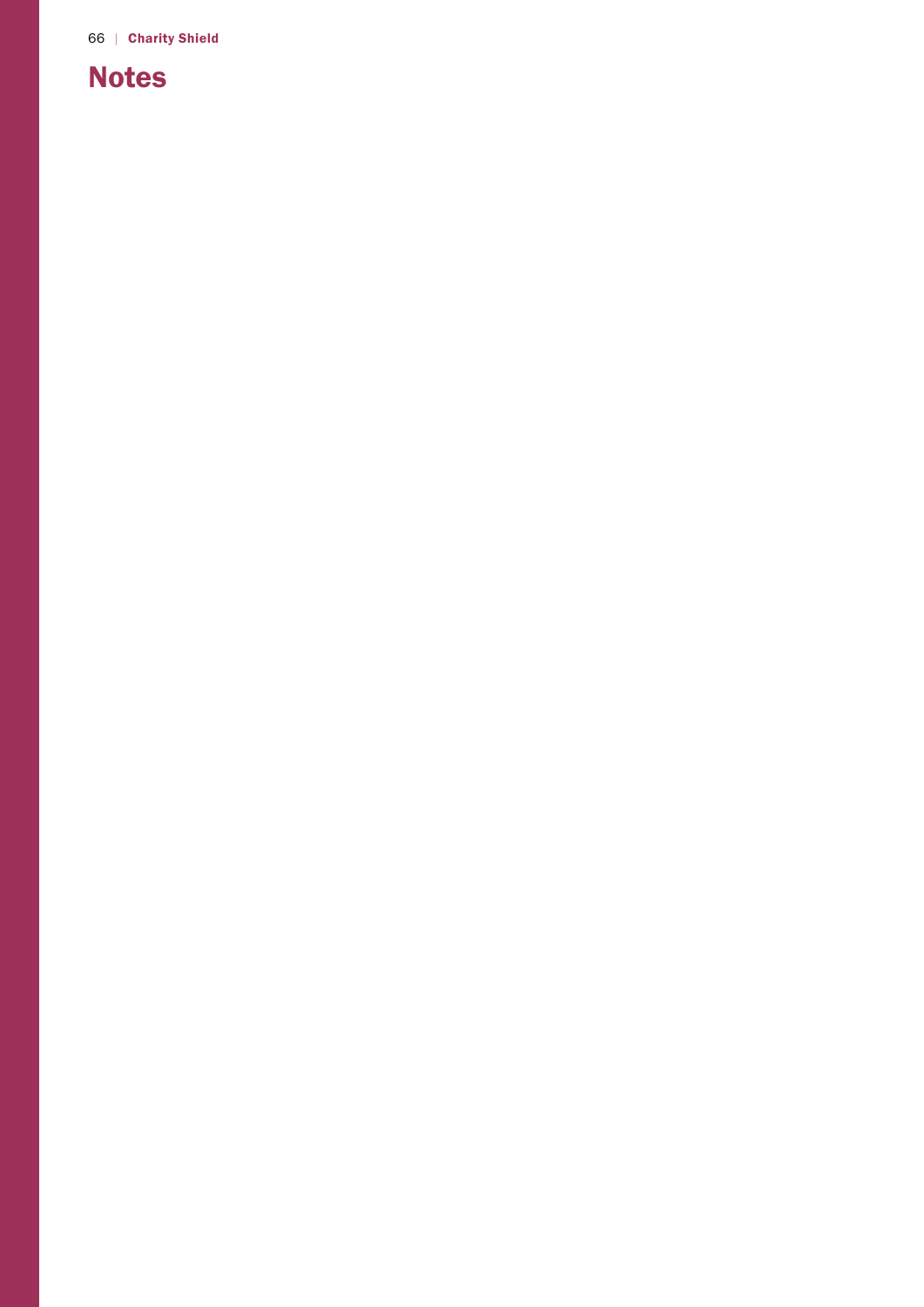This contract is underwritten by: Methodist Insurance PLC.

 Our FCA register number is 136423. Our permitted business is general insurance.

You can check this on the FCA's register by visiting the FCA's website

<www.fca.org.uk/register>

or by contacting the FCA on

0800 111 6768